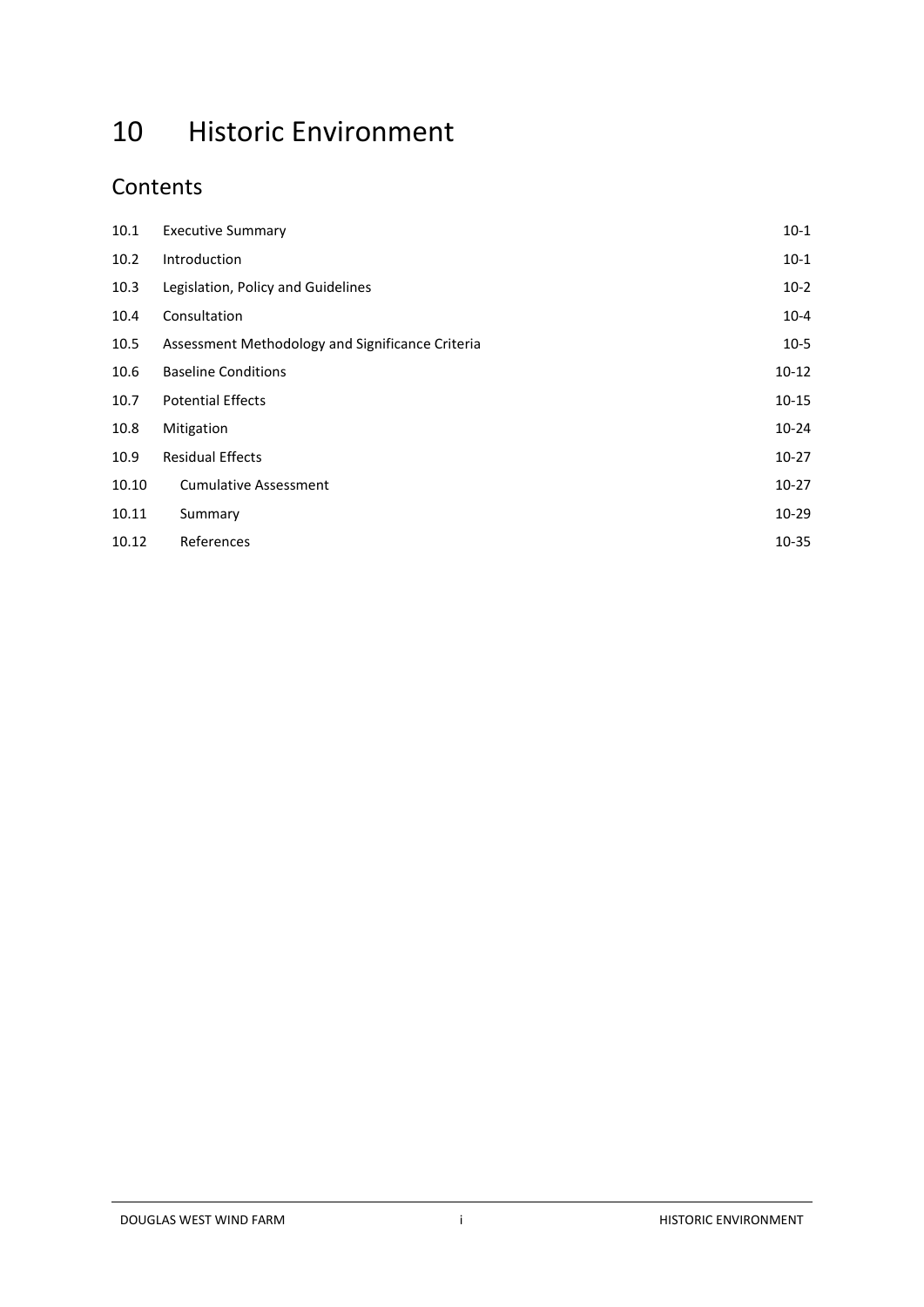This page is intentionally blank.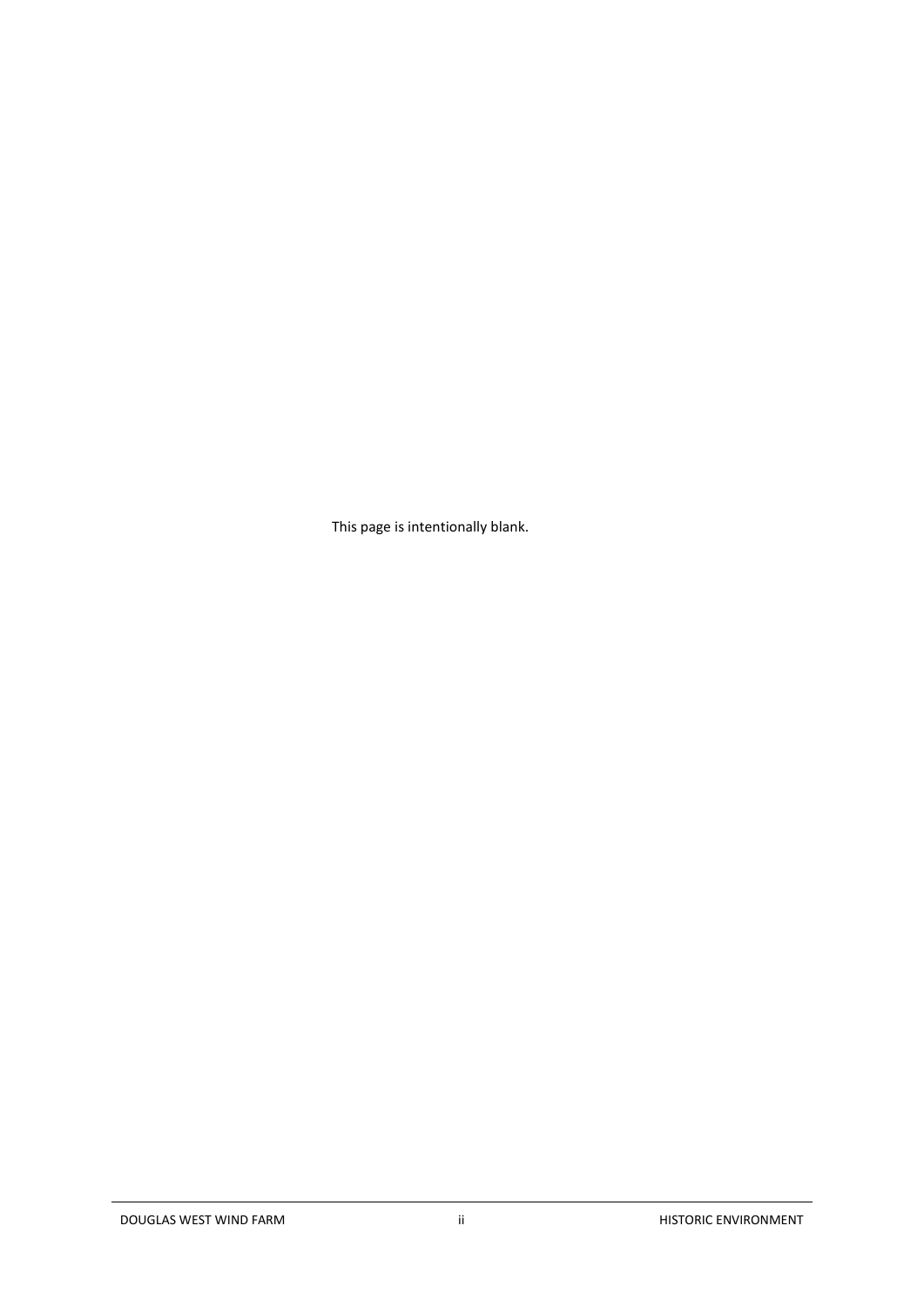# 10 Historic Environment

## <span id="page-2-0"></span>10.1 Executive Summary

- 10.1.1 The Historic Environment of the site was assessed as part of the Environmental Impact Assessment (EIA) submitted for the Consented Development. However, changes anticipated by the Revised Development meant that it was necessary to re-appraise the impact upon the Historic Environment. These changes include a reduction in turbine numbers; an increase in turbine heights; and a redesign of the turbine layout.
- 10.1.2 The assessment consulted readily available archaeological, historical and published records identifying the presence of 22 Historic Environment assets within the site boundary. These are predominantly related to historical agricultural exploitation of the landscape, although the presence of a small settlement unrecorded on any historic maps is potentially significant. No new sites were identified in addition to those addressed for the Consented Development. The gazetteer for the Consented Development was checked and updated as required.
- 10.1.3 The design of the Revised Development was formulated with the baseline information from the Consented Development readily available. As such, direct impacts upon Historic Environment resources within the site have been limited. However, it is anticipated that site works will directly impact upon three Historic Environment assets, and suitable mitigation measures have been proposed to ensure these sites are adequately recorded during the construction process.
- 10.1.4 The archaeological potential of those areas of the site undisturbed by coal extraction has been graded as "fair to good". As such an archaeological watching brief will be maintained during all ground breaking works in those areas of the site which can be shown to have been undisturbed by 20<sup>th</sup> century coal extraction.
- 10.1.5 The assessment found three sites impacted indirectly by the Revised Development, although two of these comprise essentially the same site.
- 10.1.6 Re-organisation of site infrastructure has resulted in little change with regards to direct impacts on identified sites. While different sites will now be affected, the Revised Development has resulted in one additional site directly impacted by site infrastructure, although the scale of the impact upon a further site has been reduced.
- 10.1.7 A Heritage Trail has been designed to offset any residual impact from the Revised Development on monuments in the Middle Study Area.

### <span id="page-2-1"></span>10.2 Introduction

- 10.2.1 This chapter considers the potential impacts of the Revised Development on the archaeology and cultural heritage of the area, hereafter known as the Historic Environment. The assessment was compiled using a range of collated information and datasets provided primarily by Historic Environment Scotland (HES) and The West of Scotland Archaeology Service (WoSAS). WoSAS maintain the Sites and Monuments Record (SMR) for, and act as Archaeological Advisers to, South Lanarkshire Council (SLC).
- 10.2.2 In 2012 a preliminary Desk Based Assessment (DBA) was completed as part of an earlier phase of the project. This document comprehensively assessed the Historic Environment within, and immediately adjacent to, the proposed site boundary.
- 10.2.3 When the EIA for the Douglas West and Dalquhandy DP Renewable Energy Project (the Consented Development) was submitted in 2015, a Historic Environment Chapter was included as part of this submission. This chapter was prepared in cognisance of a new turbine layout and a different site boundary from that addressed in 2012.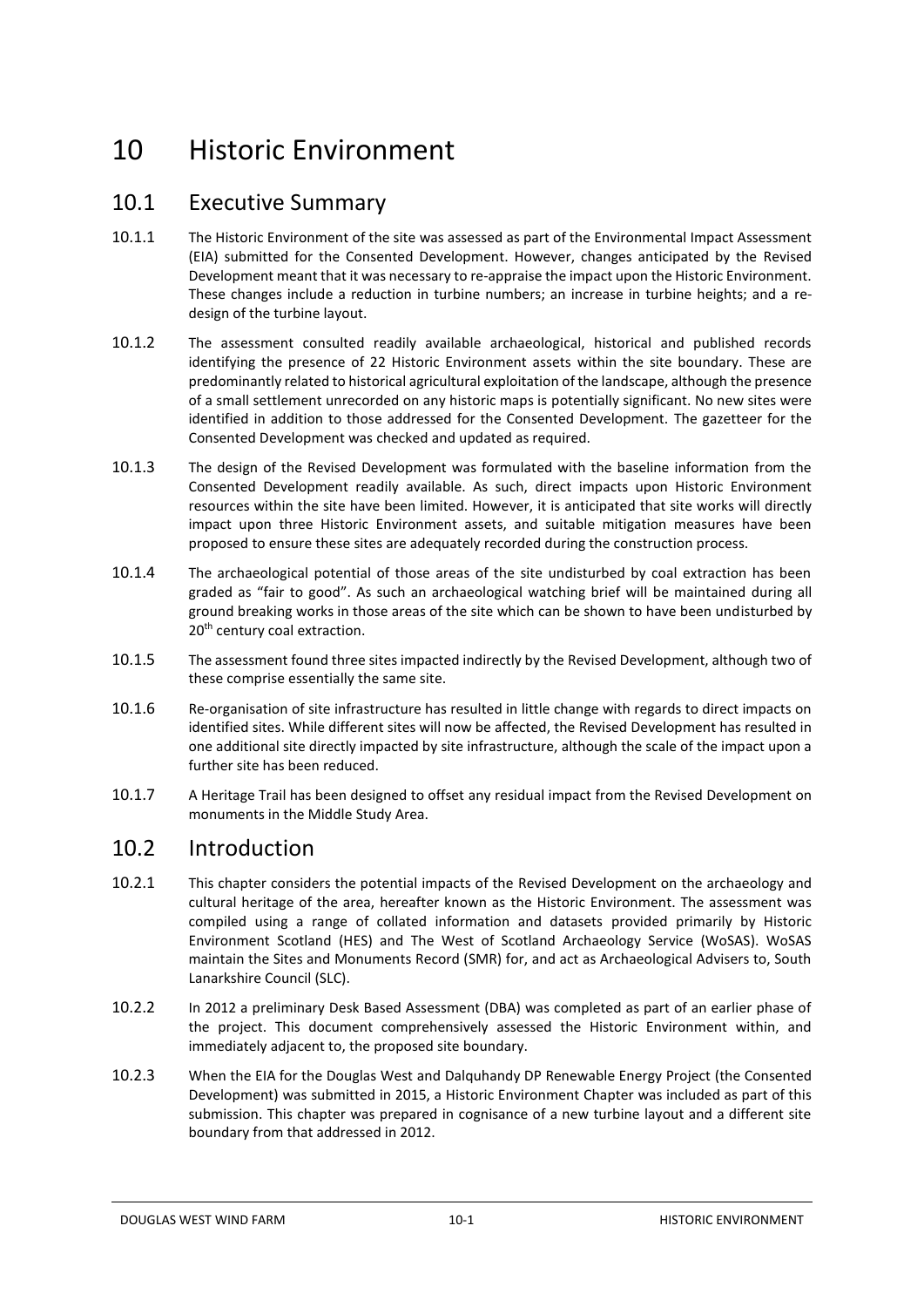- 10.2.4 As part of the current submission, the proposed increase in turbine height from a maximum of 131m to 149.9m necessitated a re-design of the turbine layout and a re-appraisal of the potential impact upon the Historic Environment baseline.
- 10.2.5 The current chapter has been prepared using both the 2012 DBA and particularly the 2015 EIA chapter as the basis for the assessment. The contents of these earlier surveys have been checked, revised and updated as required.
- 10.2.6 This assessment uses readily available archaeological, historical, archival and published records to create a baseline survey for the Historic Environment of the Revised Development. This information was then used to establish if there would be any impact from the Revised Development, whether direct or indirect, upon these known features. To assess the impact upon the setting of the monuments, a combination of research, wireframes and Zones of Theoretical Visibility (ZTV) are used. In order to assess any cumulative effect, consideration is also given to other existing, consented and proposed wind farms in the area.

### <span id="page-3-0"></span>10.3 Legislation, Policy and Guidelines

- 10.3.1 This chapter was prepared with reference to all relevant statutory and planning frameworks for the Historic Environment.
- 10.3.2 The United Kingdom Government adheres to the European Convention on the Protection of the Archaeological Heritage (Revised) known as the 'Valetta Convention'. Article 2 requires that States who are signatories of the Convention must institute *"a legal system for the protection of the archaeological heritage"* (European Union, 1992). Article 4 requires provision for the *"the conservation and maintenance of the archaeological heritage, preferably in situ"* (European Union, 1992).
- 10.3.3 In Scotland, primary planning guidance comprises National Planning Framework for Scotland 3 (NFP3); Scottish Historic Environment Policy Statement 2016; Scottish Planning Policy (SPP, 2014) and Planning Advice Note 2/2011 (PAN2) at national level and the Glasgow and Clyde Valley Strategic Development Plan and the South Lanarkshire Local Development Plan at the Regional and Local Level.

### *Legislation*

- 10.3.4 Relevant legislation and guidance documents have been reviewed and considered as part of this Historic Environment assessment. Of particular relevance to this assessment are:
	- Planning (Listed Buildings and Conservation Areas) (Scotland) Act 1997 (amended 2011);
	- Ancient Monuments and Archaeological Areas Act 1979 (amended 2011); and
	- Town and Country Planning (Scotland) Act 1997;
- 10.3.5 Relevant Historic Environment assets that are protected by statutory legislation include:
	- **Scheduled Monuments:**
	- Listed Buildings; and
	- **Conservation Areas.**

### *Planning Policy*

10.3.6 Chapter 5 sets out the planning policy framework that is relevant to the EIA. The policies set out below include those from the South Lanarkshire Local Development Plan (2015). This section also considers the relevant aspects of Scottish Planning Policy (SPP), Planning Advice Notes and other relevant guidance. Of relevance to the Historic Environment assessment presented within this chapter, regard has been had to the following policies: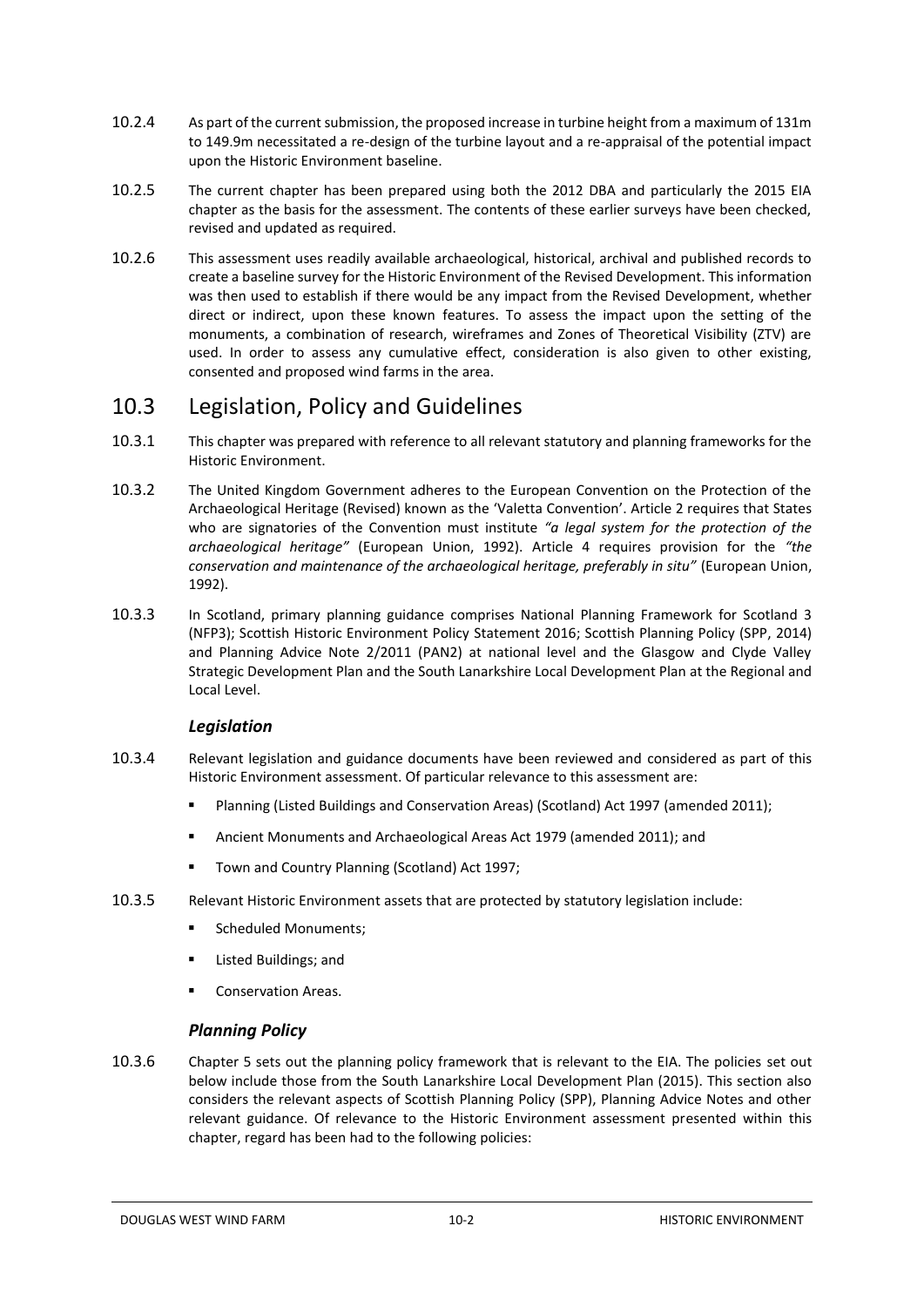#### **National Policy**

- National Planning Framework for Scotland (NPF3) (2014) is intended to guide Scotland`s development to 2030, setting out strategic development priorities to support the Scottish Government in order to create "*sustainable economic growth*" (The Scottish Government, 2014). The Framework provides strategic spatial policy context for decisions and actions by the Government and its agencies; planning authorities are required to take the framework into account when preparing development plans, and it is a material consideration in the determination of planning applications (The Scottish Government, 2014). One of the main elements of the spatial strategy is to *"conserve and enhance Scotland's distinctive natural and cultural heritage, and continue to safeguard internationally protected sites"* (The Scottish Government, 2014). The Scottish Government is committed to supporting *"the conservation and promotion of the historic environment as an irreplaceable resource, a reflection of Scotland`s cultural identity and a key feature of its appeal as a tourist destination"* (The Scottish Government, 2014).
- Historic Environment Scotland Policy Statement (2016) updates and replaces the Scottish Historic Environment Policy 2011. The Policy Statement sets out the principles under which Historic Environment Scotland fulfils its regulatory and advisory roles, providing a framework that informs a range of organisations who have a place in managing the historic environment. The policy statement is a material consideration in the planning system and both guides and informs decision making for local authorities and others.
- Scottish Planning Policy (SPP) (2014) provides a framework for the protection, conservation and enhancement of the Historic Environment and its setting. The framework establishes (number 33) that the planning system should "*promote the care and protection of the designated and non-designated historic environment*" whilst enabling "*positive change in the historic environment which is informed by a clear understanding of the importance of the heritage assets affected*" (The Scottish Government, 2014). Historic Environment resources include statutory and non-statutory designations, as defined in SPP.
- Planning Advice Note (PAN) 2/2011 advises that, in determining planning applications, planning authorities should take into account the relative importance of archaeological sites. It also notes that in determining planning applications that may impact archaeological features or their setting, planning authorities may have to balance the benefits of development against the importance of archaeological features. The desirability to preserve a monument (whether Scheduled or otherwise) is a material consideration and the objective should be able to ensure the protection and enhancement of monuments by preservation in situ, or in an appropriate setting. When preservation in situ is not possible, recording and/or excavation followed by analysis and publication of results may be an acceptable alternative.

### **Regional and Local Policy**

- Glasgow and the Clyde Valley Strategic Development Plan (GCVSDP) (2012) replaced the Glasgow and Clyde Valley Joint Structure Plan (2006), but includes no specific policies pertaining to the Historic Environment.
- South Lanarkshire Local Development Plan (SLLDP) (2015) is the main policy document used to determine planning applications within South Lanarkshire Council. Relevant policies within the proposed SLLDP include:
	- Policy 1: Spatial Strategy;
	- Policy 10: New Retail/Commercial Proposals;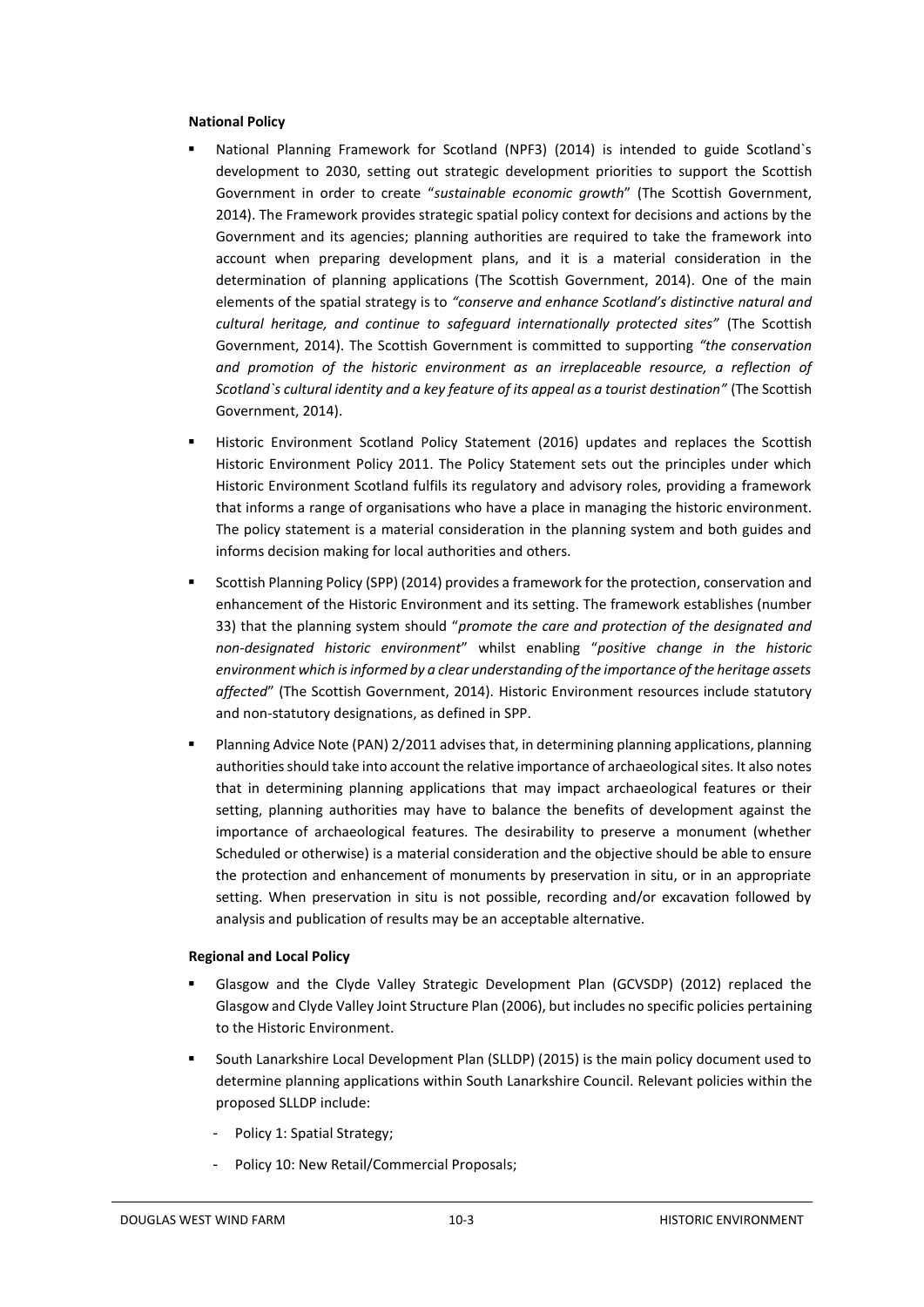- Policy 15: Natural and Historical Environment; and
- Policy 19: Renewable Energy.

### *Guidance*

- 10.3.7 Recognisance has been taken of the following best practice guidelines and guidance:
	- Chartered Institute for Archaeologists (CIfA) Code of Conduct (CIfA, 2014);
	- Standard and Guidance for Historic Environment Desk-Based Assessment (CIfA, 2014); and
	- **Managing Change in the Historic Environment: Setting (Historic Scotland, 2010).**

### <span id="page-5-0"></span>10.4 Consultation

10.4.1 Scoping and consultation was sought from relevant authorities and organisations. These are outlined in Table 10.1.

| <b>Consultee</b>                                 | <b>Response</b>                                                                                                                                                                                                                                                                                                                                                                                                                                                                                                                                                                                                                                                                                                                                                                                                                                                                                                                                                                                                                                                           | <b>Comment</b>                                                                                                                                                                                                                                                                                                                                                                                                                                                                                                       |
|--------------------------------------------------|---------------------------------------------------------------------------------------------------------------------------------------------------------------------------------------------------------------------------------------------------------------------------------------------------------------------------------------------------------------------------------------------------------------------------------------------------------------------------------------------------------------------------------------------------------------------------------------------------------------------------------------------------------------------------------------------------------------------------------------------------------------------------------------------------------------------------------------------------------------------------------------------------------------------------------------------------------------------------------------------------------------------------------------------------------------------------|----------------------------------------------------------------------------------------------------------------------------------------------------------------------------------------------------------------------------------------------------------------------------------------------------------------------------------------------------------------------------------------------------------------------------------------------------------------------------------------------------------------------|
| <b>Historic</b><br>Environment<br>Scotland (HES) | The initial consultation was directed to<br>Historic Scotland (HS), the precursor to<br>HES following the completion of an earlier<br>proposal.<br>HS confirmed in their official response<br>(Scoping Opinion 10 May 2012) that the<br>project was unlikely to have a direct<br>impact upon heritage assets within their<br>remit.<br>HES confirmed this response remained<br>valid on 12 July 2017 and reiterated an<br>EIA should include a thorough assessment<br>of the turbines' effects on nearby<br>heritage assets, with particular attention<br>paid to:<br>Douglas, St Bride's Chapel -<br><b>Scheduled Monument;</b><br>Douglas, St Bride's Chapel (Church) -<br>Category A Listed Building;<br>Douglas, Monument to James, Earl<br>of Angus - Category A Listed<br>Building; and<br>Thorril Castle - Scheduled<br>Monument<br>HES recommend a ZTV is used as a basis<br>for selecting sites where impacts are<br>likely to be highest.<br>These assessments are to include<br>cumulative impacts resulting from the<br>development in combination with other | ZTVs were used to assess<br>which sites could be impacted<br>by the development.<br>Wireframes and<br>photomontages, including<br>cumulative wireframes, have<br>been used to inform the<br>assessment. Assessment of<br>potential effects on the<br>nearby heritage assets<br>requested by HES is provided<br>in Section 10.6 of this<br>chapter. Wireframes and<br>photowires have been<br>provided from St.Bride's<br>Chapel, the Earl of Angus<br>Monument and Thorril Castle<br>(refer to Figures 10.4 - 10.6). |

**Table 10.1 - Summary of Scoping and Consultation Responses for Historic Environment**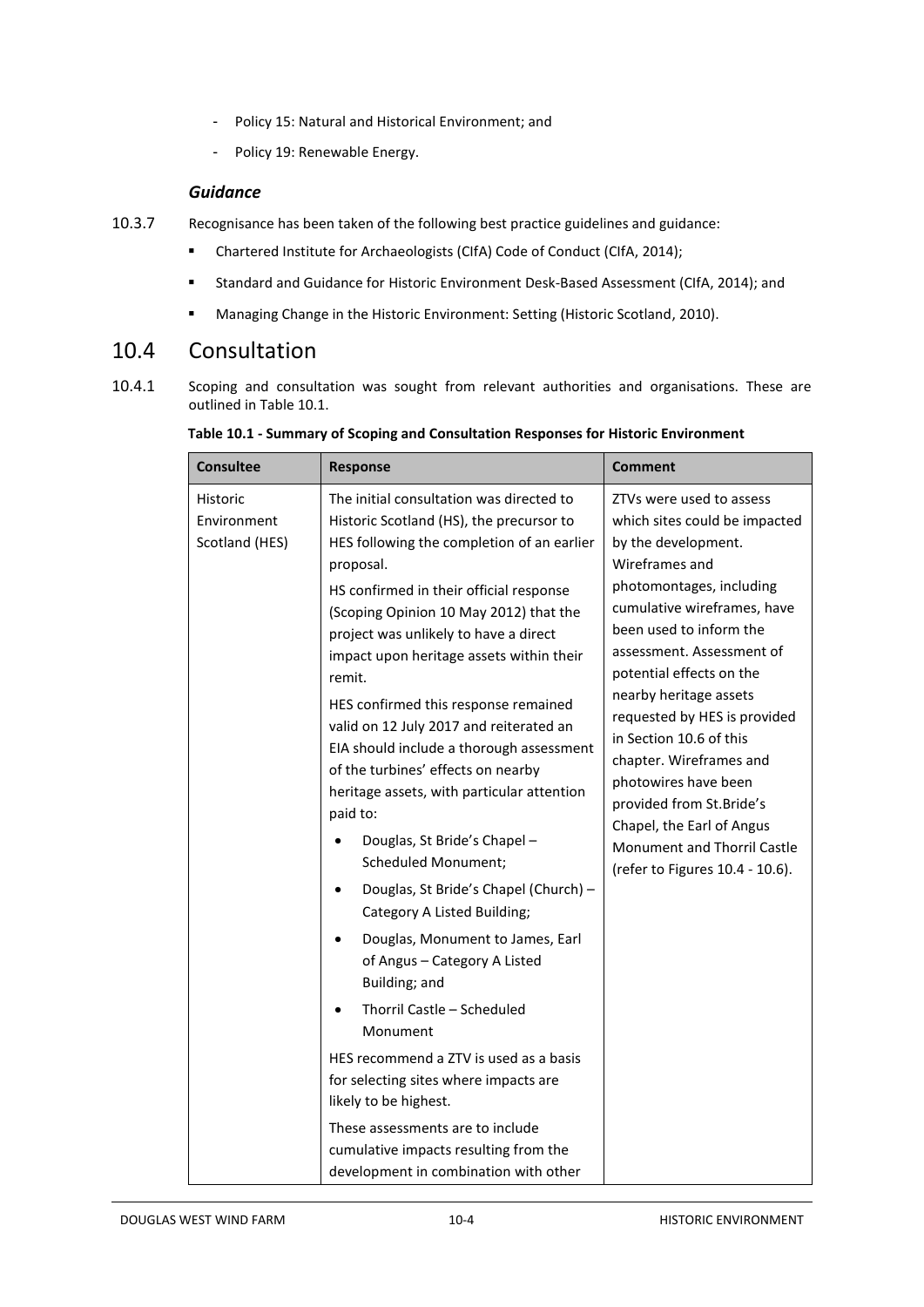| <b>Consultee</b>                                                                                                                | <b>Response</b>                                                                                                                                                                                                                                                                                                                                                                                                                                                                                             | <b>Comment</b>                                                                                                                                                                                                                                                                                                                                              |
|---------------------------------------------------------------------------------------------------------------------------------|-------------------------------------------------------------------------------------------------------------------------------------------------------------------------------------------------------------------------------------------------------------------------------------------------------------------------------------------------------------------------------------------------------------------------------------------------------------------------------------------------------------|-------------------------------------------------------------------------------------------------------------------------------------------------------------------------------------------------------------------------------------------------------------------------------------------------------------------------------------------------------------|
|                                                                                                                                 | existing, granted and proposed<br>developments in the local area.                                                                                                                                                                                                                                                                                                                                                                                                                                           |                                                                                                                                                                                                                                                                                                                                                             |
| West of Scotland<br>Archaeology<br>Service (WoSAS)<br>as Historic<br>Environment<br>advisers to South<br>Lanarkshire<br>Council | WoSAS provided a response to the<br>Scoping Report consultation on 27 April<br>2012. Following changes to the scheme<br>WoSAS confirmed on 28 June 2017 that<br>this earlier response remained relevant to<br>the current application.<br>WoSAS stated they would expect a<br>comprehensive DBA which should assess<br>specifically noted sources as a minimum.<br>This would be supplemented by a<br>walkover survey completed by an<br>appropriately qualified professional<br>archaeological contractor. | An archaeological walkover<br>survey of the site was<br>undertaken during an earlier<br>phase of the project and<br>completed in 2012. A follow-<br>up site visit was undertaken<br>on 13 March 2015.<br>The DBA/Historic<br>Environment assessment has<br>met the criteria and<br>methodology outlined in the<br>scoping response as expected<br>by WoSAS. |

# <span id="page-6-0"></span>10.5 Assessment Methodology and Significance Criteria

10.5.1 The assessment of the Historic Environment around the Revised Development was detailed and comprehensive in order to provide an accurate baseline and ensure the Historic Environment assets identified were carefully assessed for significance.

### *Consultation*

### **Historic Environment Scotland**

- 10.5.2 Consultation with Historic Scotland (HS predecessor of HES) in respect of this project was initially undertaken on 20 April 2012. The HS response of 10 May 2012 (Table 10.1 and Appendix 4.2) indicated that the proposals were unlikely to have a direct impact on heritage assets within their remit.
- 10.5.3 HS requested thorough assessment be undertaken for four key Historic Environment assets in the vicinity of the site. These are discussed below (paragraphs 10.6.17 and 10.6.18)
- 10.5.4 HS were contacted again on 23 March 2015 regarding the Consented Development. In response to the re-consultation, HS they confirmed that the 2012 consultation response remained valid (refer to Appendix 4.4).
- 10.5.5 For the Revised Development, HES were consulted on 28 June 2017. They confirmed on 12 July 2017 that the existing consultation remained valid (refer to Appendix 4.4).

### **West of Scotland Archaeology Service**

- 10.5.6 As part of the initial scheme for the site which was proposed by previous developers, WoSAS provided a response to the Scoping Report on 27 April 2012 (Table 10.1 and Appendix 4.2). In this response WoSAS established the standard at which any DBA would be set and the resources it would access as a minimum.
- 10.5.7 WoSAS requested the completion of an archaeological walkover survey in order to assessthose sites identified in the DBA, but also to examine the site for previously unrecorded archaeology. This survey was to be completed by an appropriately qualified archaeological contractor.
- 10.5.8 Further discussions were held with WoSAS on 13 March 2015 and confirmed via email on 27 March 2015 (refer to Appendix 4.4) to ensure the response provided in 2012 remained valid.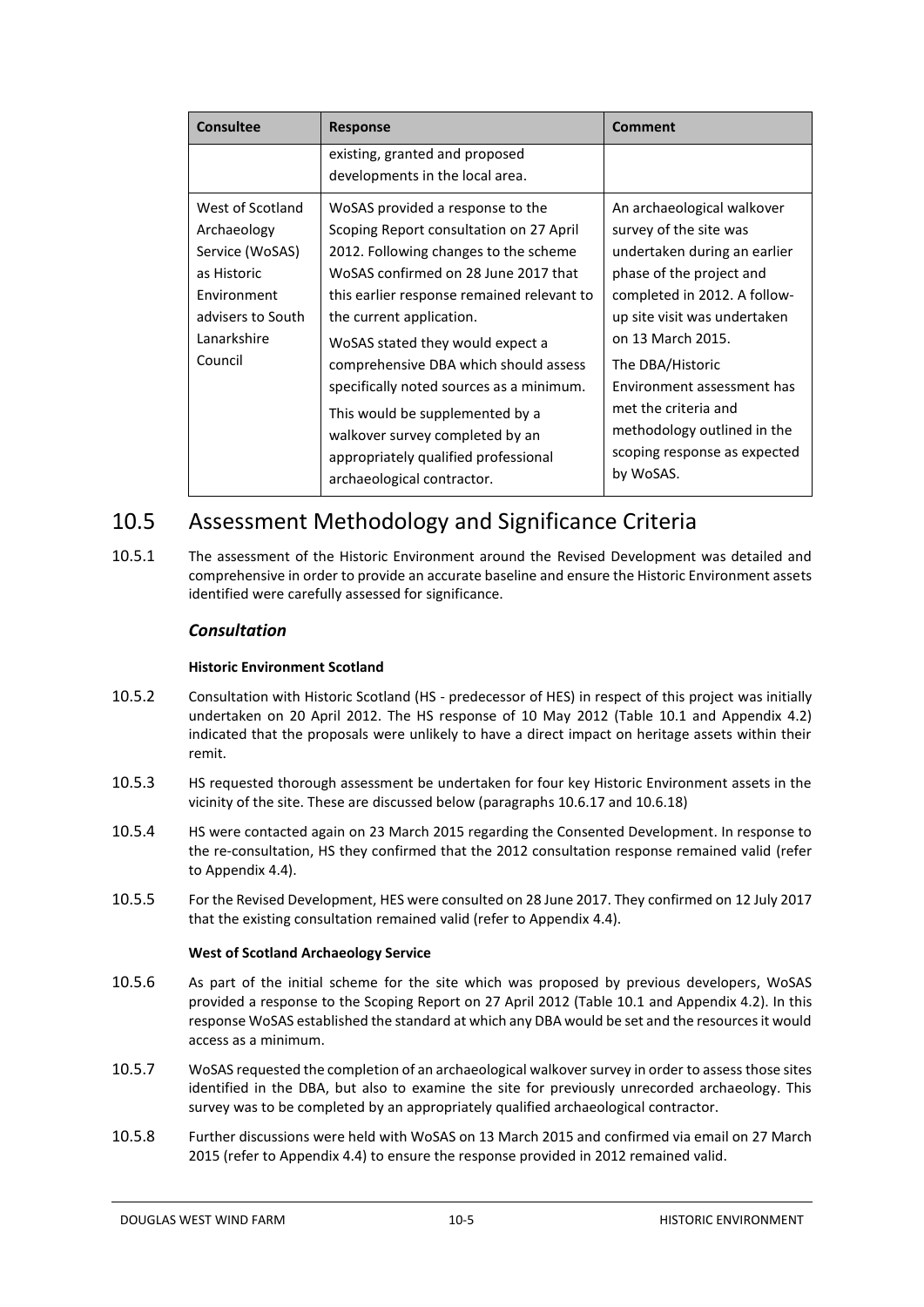10.5.9 As with the Consented Development, discussions were held with WoSAS to ensure the WoSAS response to the 2012 application remained permissible for the Revised Development. This was confirmed via a phone conversation on 28 June 2017.

### *Study Area*

- 10.5.10 Historic Environment sites have been identified and assessed within three distinct and clearly defined areas (refer to Figure 10.1).
	- An Inner Study Area corresponding with the boundaries of the Consented Development, and wholly encompassing the Planning Application boundary for the Revised Development (see Figure 10.2). This is an irregular area of approximately 2.35 km<sup>2</sup>. A large portion of the Inner Study Area has been subject to large scale opencast coal mining (see Figure 3.1). Any sites encountered within the boundaries of the Revised Development have the potential to be directly impacted. All known and newly identified sites are shown in the Gazetteer in Appendix 10.1.
	- A Middle Study Area extending for approximately 5 km beyond Inner Study Area (see Figure 10.3). Information here was collated for all Nationally and Regionally Important Historic Environment sites (archaeological or built heritage) including Scheduled Monuments (SMs), Category A and Category B Listed Buildings and Conservation Areas. Sites listed on the HS database of Gardens and Designed Landscapes were also included.
	- An Outer Study Area extending beyond the Middle Study Area up to 20 km. Assessment was primarily based on the ZTV through which the theoretical visibility of the turbines could be seen. This was assessed against sites of International and National Importance in order to identify those upon which there could be an impact upon their setting.

### *Desk Study*

- 10.5.11 A DBA is designed to identify Historic Environment assets within the defined Study Areas from available sources. In line with the consultation provided by WoSAS, the DBA accessed a number of sources to formulate the Historic Environment baseline.
	- The South Lanarkshire Council SMR as maintained by WoSAS provides a comprehensive list of all sites as recorded within the Council boundaries.
	- The National Monuments Record of Scotland (NMRS) as maintained by HES provides information as to the character and condition of the Historic Environment assets. The NMRS contains details on more than 300,000 Historic Environment sites.
	- HES databases of designated Historic Environment assets including Listed Buildings; Scheduled Monuments (and monuments proposed for scheduling); Conservation Areas; the Inventory of Gardens and Designed Landscapes; and the Inventory of Battlefields.
	- Relevant Local and Structure Plans.
	- Vertical stereo aerial photographic coverage as held by the National Collection of Aerial Photography (NCAP) at HES. These were supplemented by an analysis of readily available aerial images provided by online platforms. The list of aerial images consulted can be viewed in Section 10.12.
	- Maps as held by the Map Library of the National Library of Scotland (NLS) were consulted including both early, pre-Ordnance Survey (OS) maps and superseded Ordnance Survey maps. A list of maps consulted can be viewed in Section 10.12.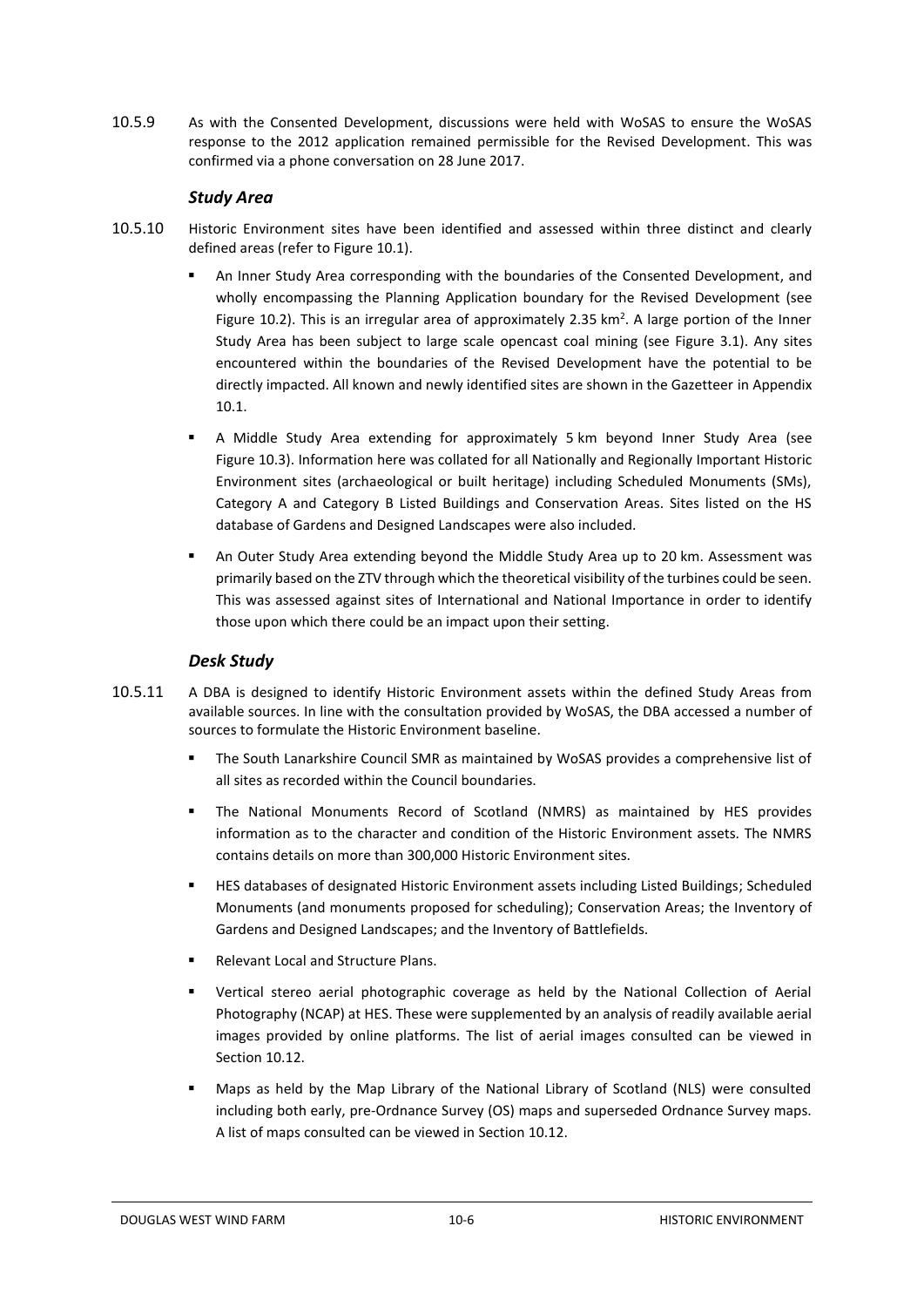- Bibliographic references and early parish accounts were assessed, in particular the Old and New Statistical Accounts of Scotland (OSA and NSA respectively) and the Ordnance Gazetteer of Scotland.
- 10.5.12 The above sources provided the core of the DBA, supplemented where appropriate by further record searches.
	- The Historic Land Assessment Data for Scotland (HLAMap) as held by HES was assessed to provide information as to the historic land use and character of the Revised Development.
	- Appropriate, readily available online resources, such as:
		- www.aircrashsites-scotland.co.uk a website working to record the existence of all military and civil air crash sites across Scotland; and
		- www.parksandgardens.org the UK's leading online resource for Parks and Gardens.
- 10.5.13 The assessment completed for the Consented Application provided the base upon which to complete the present study. This existing assessment was updated as required based on the most recent versions of the SMR, NMRS and relevant HES databases.

### *Site Visit*

- 10.5.14 A two day walkover survey of the site was completed in June 2012. The site was traversed systematically by a team of two archaeologists walking in transects to gain comprehensive coverage.
- 10.5.15 The walkover was designed to visit and record each Historic Environment asset identified during the DBA. It was also designed to ensure comprehensive coverage of the Revised Development, identifying any previously unknown archaeological or historical features which could be affected by the Revised Development.
- 10.5.16 The site boundary for the initial walkover survey encompassed both the boundary for the Consented Development and that for the Revised Development. As such, all areas of the site were visually assessed, including the southern area where no infrastructure was planned as part of the Consented Development, but in which turbines are now being placed in the Revised Development. However, the walkover survey concentrated on the areas of the site which had not undergone extensive disruption through mining in the late  $20<sup>th</sup>$  century. It is accepted that the surface extraction of coal will have removed all traces of previous archaeological or historical assets in those parts of the site.
- 10.5.17 Another site visit was completed on 13 March 2015. This followed alterations to the boundary and layout of the Revised Development. This site visit confirmed the condition of the Historic Environment assets and their locations in relation to proposed site infrastructure. The second site visit confirmed the findings of the initial survey.

### *Assessment of Potential Effect Significance*

### **Assessment Methodology**

- 10.5.18 Potential effect significance was determined with respect to the sensitivity of the baseline conditions and the predicted magnitude of change. As described in detail below, this assessment was undertaken separately for direct effects (e.g. damage or severance) and indirect effects (i.e. changes to the historic environment setting owing to visual intrusion).
- 10.5.19 Sites were assigned a level of importance and sensitivity on a scale of 'less than local' to 'international', as shown in Table 10.2. This was established on the basis of statutory designation and/or assessed cultural heritage importance.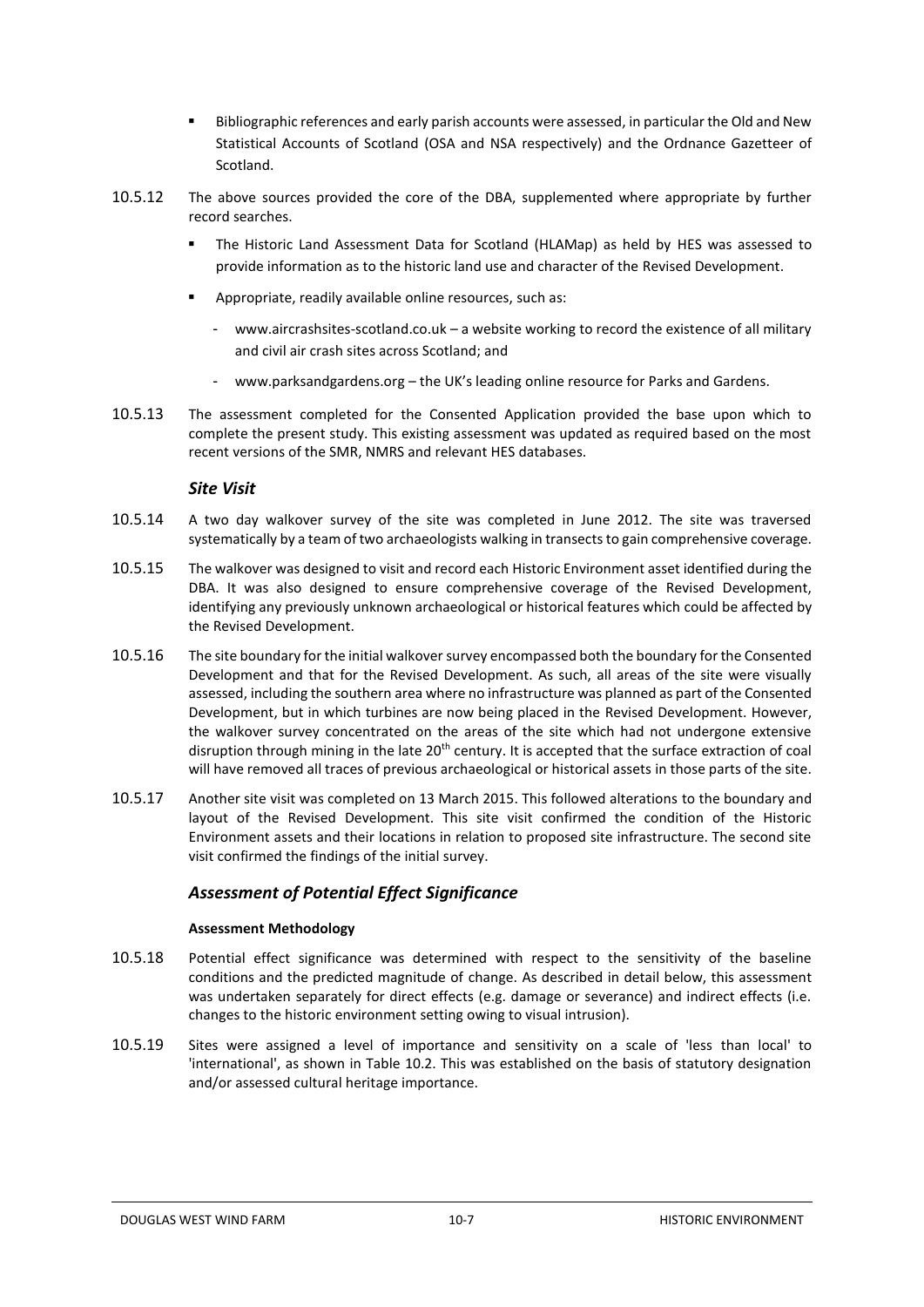| <b>Importance/Sensitivity</b> | <b>Site Type</b>                                                                                                                 |  |  |
|-------------------------------|----------------------------------------------------------------------------------------------------------------------------------|--|--|
| International/High            | World Heritage Sites                                                                                                             |  |  |
| National/High                 | <b>Scheduled Monuments</b>                                                                                                       |  |  |
|                               | Category A Listed Buildings                                                                                                      |  |  |
|                               | Sites in the Inventory of Gardens and Designed Landscapes                                                                        |  |  |
|                               | Sites in the Inventory of Battlefields                                                                                           |  |  |
|                               | Some undesignated sites assessed as being of national importance                                                                 |  |  |
| Regional/Medium               | Category B Listed Buildings                                                                                                      |  |  |
|                               | Non Inventory Battlefield Sites                                                                                                  |  |  |
|                               | Non Inventory Historic Gardens and Designed Landscapes                                                                           |  |  |
|                               | <b>Conservation Areas</b>                                                                                                        |  |  |
|                               | Some undesignated sites assessed as being of regional importance                                                                 |  |  |
| Local/Low                     | Category C(s) Listed Buildings                                                                                                   |  |  |
|                               | Some undesignated sites assessed as being of local importance                                                                    |  |  |
|                               | Unlisted Buildings of local interest                                                                                             |  |  |
| Less than Local/Negligible    | Compromised sites already badly damaged, destroyed or those<br>whose historic value is too minor for inclusion in a higher class |  |  |

| Table 10.2 - Historic Environment Importance and Sensitivity |  |
|--------------------------------------------------------------|--|
|--------------------------------------------------------------|--|

- 10.5.20 World Heritage Sites are afforded international protection under the UNESCO World Heritage Convention, with Scheduled Monuments nationally protected under the 'Ancient Monuments and Archaeological Areas Act 1979'. The 'Planning (Listed Buildings and Conservation Areas) (Scotland) Act 1997' provides for the designation of Category, A, B and C(s) Listed Buildings which are considered to be of national, regional and local importance respectively.
- 10.5.21 Inventory Gardens and Designed Landscapes (GDLs) are assessed as being of national importance and Conservation Areas are assessed as being of regional importance. This follows discussion with HES on previous assessments.
- 10.5.22 Many sites important to the Historic Environment are not currently afforded any statutory protection through designation. For the purposes of assessment, these undesignated sites were assigned a level of importance using professional judgement and consultation where appropriate, supported by review of criteria outlined in Historic Environment Scotland Policy Statement (2016) for the designation of monuments.

### **Direct Effects**

10.5.23 Direct effects may be caused by a range of activities during the construction phase of the Revised Development, including ground disturbing excavations for building foundations; access tracks; storage and compound areas; and cable and service trenches. Damage can also be caused by machine movement over vulnerable sites or temporary soil storage. Direct effects on Historic Environment features are normally adverse, permanent and irreversible. The significance of predicted direct effects (i.e. physical disturbance) (Table 10.4) was determined considering the 'importance' and 'sensitivity' of the archaeological resource affected (Table 10.2), and the magnitude of change (Table 10.3).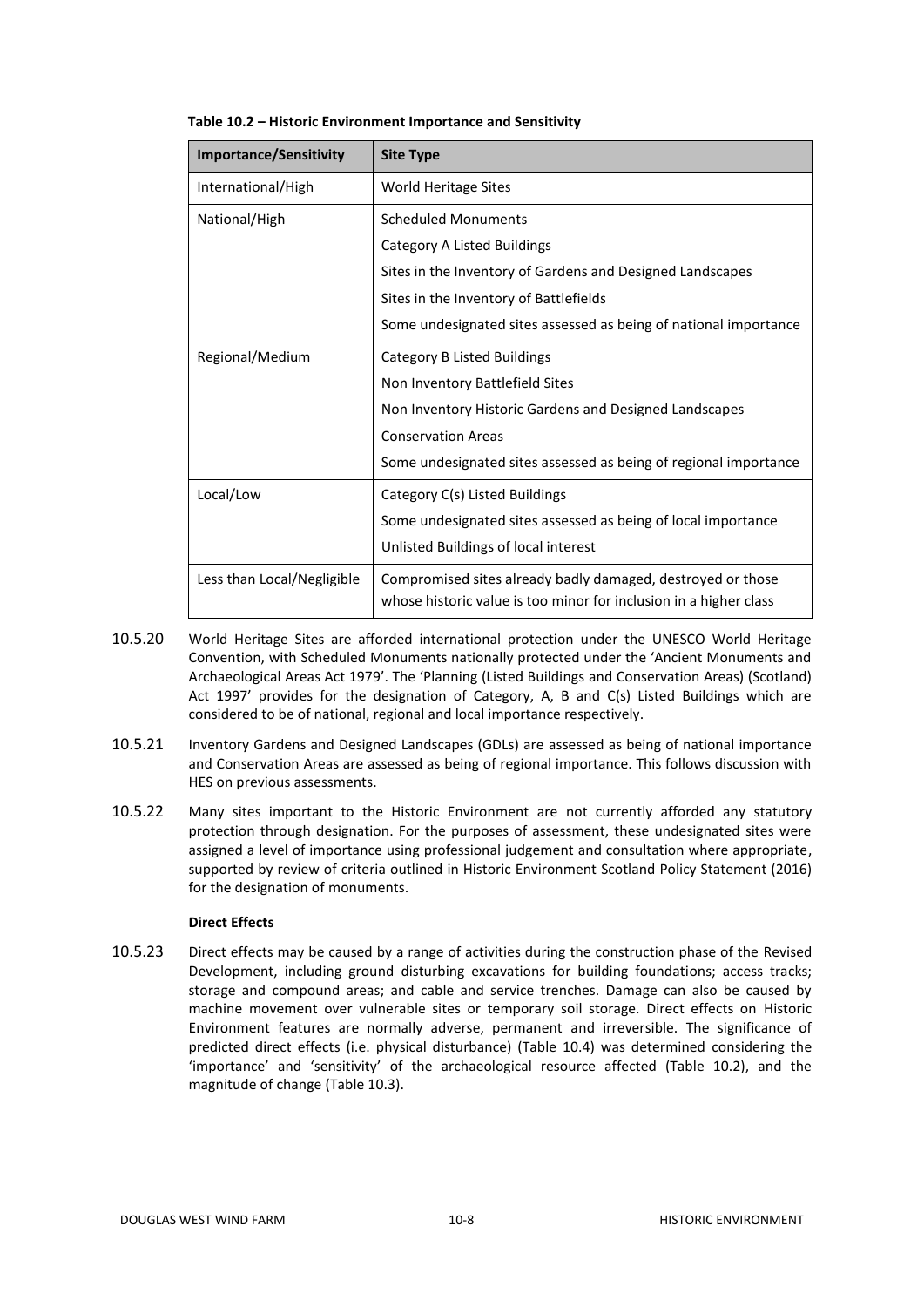### **Table 10.3 – Definitions of Magnitude of Change**

| <b>Magnitude</b> | <b>Criteria</b>                                                                                                                                                                                      |
|------------------|------------------------------------------------------------------------------------------------------------------------------------------------------------------------------------------------------|
| Major            | Disturbance to much of the known or estimated area of the site; major impacts<br>fundamentally changing the baseline condition of the asset, leading to total<br>alteration or removal of character. |
| Moderate         | Disturbance to a larger part of the known or estimated area; moderate impacts<br>altering the baseline condition leading to a partial alteration of character.                                       |
| Minor            | Disturbance of the known or estimated area of the site; minor impacts which do<br>not significantly alter the baseline condition or character.                                                       |
| Negligible       | Minor impacts that are detectable that do not change the baseline condition or<br>character.                                                                                                         |

- 10.5.24 The assessment of the significance of effect was further adjusted as appropriate using professional experience to consider the relative importance of the specific parts of the archaeological site that would be affected. For instance, an effect which is of 'major' magnitude in terms of the area of the archaeological site affected may nevertheless only affect peripheral features, while a 'moderate' magnitude effect may affect the core of an archaeological site. Other qualitative factors considered include potential severance of linked features; nature of the severed linkage; the amount of stratigraphy which would be disrupted; and the overall effect on the historic integrity of the site.
- 10.5.25 Any effect of moderate significance or above is considered significant in terms of EIA regulations.

| Sensitivity/ Importance | <b>Magnitude of Change</b> |                 |              |                   |  |
|-------------------------|----------------------------|-----------------|--------------|-------------------|--|
| of Receptor             | <b>Major</b>               | <b>Moderate</b> | <b>Minor</b> | <b>Negligible</b> |  |
| High                    | major                      | major           | moderate     | minor             |  |
| <b>Medium</b>           | major                      | moderate        | minor        | negligible        |  |
| Low                     | moderate                   | minor           | negligible   | negligible        |  |
| <b>Negligible</b>       | minor                      | negligible      | negligible   | negligible        |  |

**Table 10.4 – Significance of Effects Matrix**

### **Indirect Effects**

10.5.26 HS discuss the setting of a monument in their "*Managing Change in the Historic Environment; Setting*" document. This guidance remains pertinent under HES. HS define the setting of a monument or building as:

> *"the way in which the surroundings of a historic asset or place contribute to how it is experienced, understood and appreciated. Monuments, buildings, gardens and settlements were not constructed in isolation. They were often deliberately positioned with reference to the surrounding topography, resources, landscape and other monuments or buildings. These relationships will often have changed through the life of a historic asset or place.*

> *Setting often extends beyond the immediate property boundary of a historic structure into the broader landscape" (Historic Scotland, 2010, 3)*

- 10.5.27 The setting of a historic asset can incorporate a range of factors, not all of which will apply to every case. These include:
	- current landscape or townscape context;
	- visual envelope, incorporating views to, from and across the historic asset or place;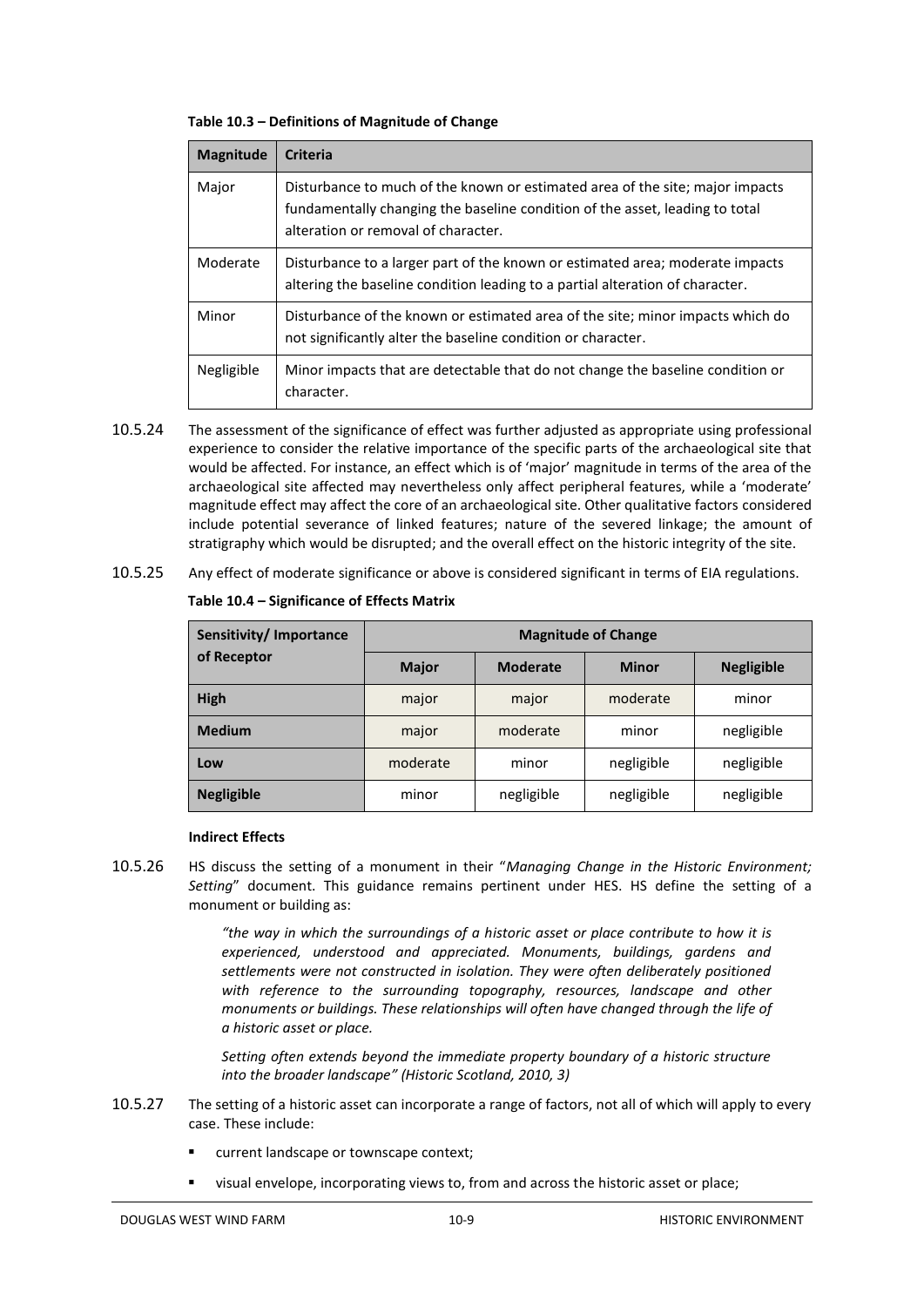- key vistas, framed by rows of trees, buildings or natural features that give an asset or place a context, whether intentional or otherwise;
- the prominence of the historic asset or place in views throughout the surrounding area;
- character of the surrounding landscape;
- **EXECTE:** general and specific views including foregrounds and backdrops;
- relationships between both built and natural features;
- **a** aesthetic qualities;
- other non-visual factors such as historical, artistic, literary, linguistic, or scenic associations, intellectual relationships (e.g. to a theory, plan or design), or sensory factors; and
- a 'Sense of Place': the overall effect formed by the above factors.
- 10.5.28 Those sites in the defined Study Areas were assessed and a degree of importance established based upon context, archaeological experience, and the type of monument. This information was used in conjunction with a selection process including ZTV mapping, wireframes and photomontages to identify historic environment assets that may receive/have indirect setting effects arising from/as a result of the Revised Development. Their sensitivity to indirect visual effects (on their setting) was separately determined according to the definitions in Table 10.5.

| <b>Sensitivity of Receptors</b> | <b>Definition</b>                                                                                                                                                                                                                                                                         |
|---------------------------------|-------------------------------------------------------------------------------------------------------------------------------------------------------------------------------------------------------------------------------------------------------------------------------------------|
| High                            | Sites of national importance that are visually prominent and whose<br>setting contributes significantly to their importance; hidden or<br>partially visible sites of national importance whose location and<br>topographical context aid our understanding of their form and<br>function. |
| Medium                          | Sites of regional importance that are visually prominent and whose<br>setting contributes significantly to their importance; hidden or<br>partially visible sites of regional importance whose location and<br>topographical context aid our understanding of their form and<br>function. |
| Low                             | Sites of local importance whose landscape setting contributes<br>significantly to their importance.                                                                                                                                                                                       |
| Negligible                      | Sites whose landscape setting is of negligible importance.                                                                                                                                                                                                                                |

**Table 10.5 – Sensitivity of Historic Environment Assets to Effects on Setting**

- 10.5.29 The magnitude of change on the setting of Historic Environment assets was assessed according to established principles and criteria set out in published guidance, Managing Change in the Historic Environment: Setting (Historic Scotland, 2010).
- 10.5.30 There are three stages to assessing the potential impact upon the setting of a Historic Environment asset and these are:
	- Stage 1: Identify those assets that might be affected by the Revised Development;
	- Stage 2: Define the setting of the Historic Environment asset by establishing how the surroundings contribute to the ways in which the Historic Environment asset or place is understood, appreciated and experienced; and
	- Stage 3: Assess how any perceived changes would impact upon the setting of that asset.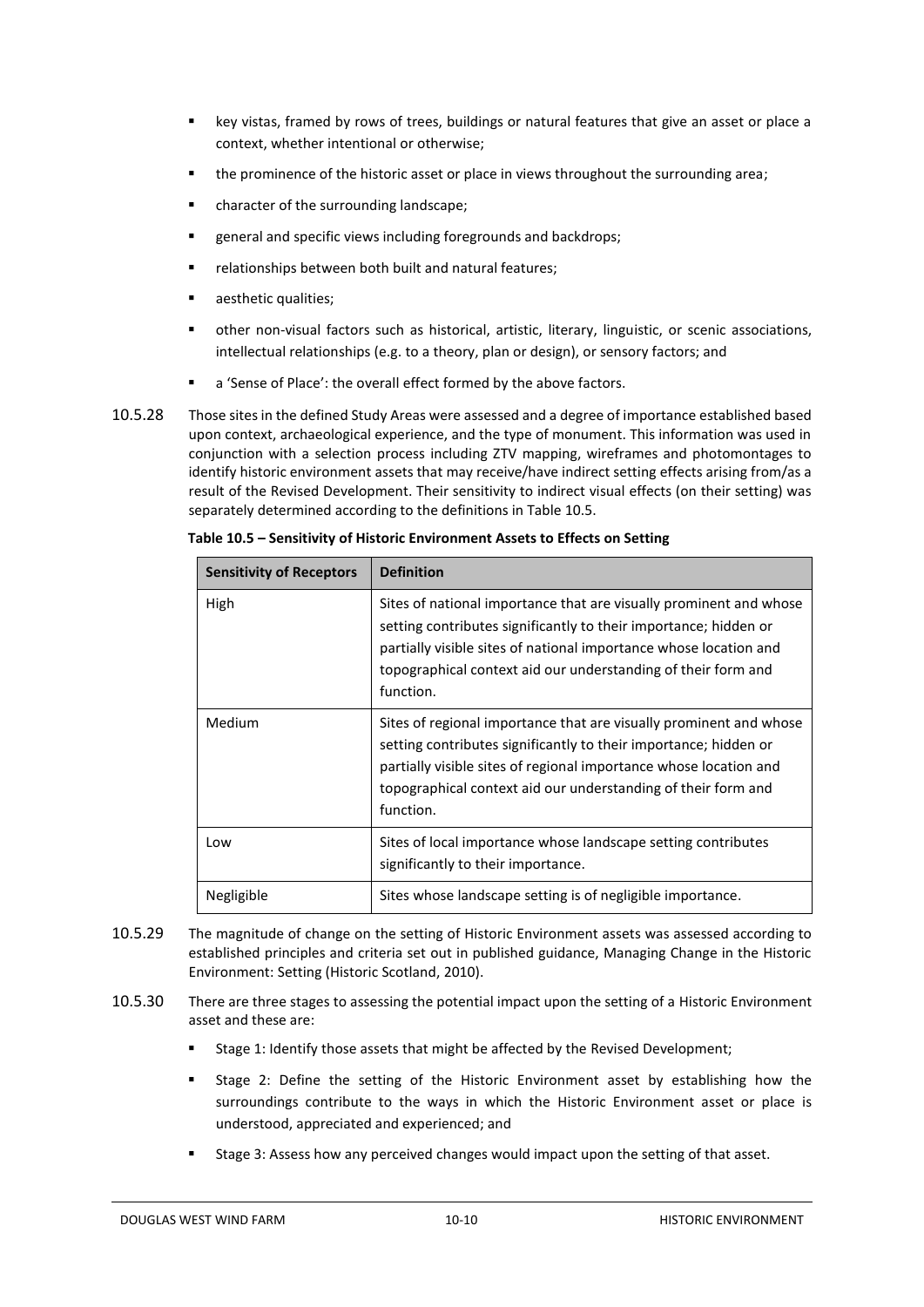- 10.5.31 Once Stage 1 and Stage 2 were completed, effects on setting were assessed using ZTV mapping and professional judgement. Wireframes were created for sensitive monuments to indicate the potential visibility of the turbines from these specific heritage assets. The use of wireframes and ZTVs represent a worst-case scenario assessment, as it assumes no intervening ground cover or screening, such as woodland or other buildings.
- 10.5.32 As with direct effects, the significance of effects on setting was determined taking into account the importance of the resource affected, and the magnitude of change on the setting. For each heritage asset, key viewpoints were taken into consideration including where appropriate; entrances; specific points on approaches; routeways; associated farmland; other related buildings; monuments; and natural features. Table 10.6 illustrates the matrix of importance used to determine the significance of effect on setting.

| Magnitude/<br>Sensitivity | <b>Major</b> | <b>Moderate</b>  | <b>Minor</b> | <b>Negligible</b> | <b>None</b> |
|---------------------------|--------------|------------------|--------------|-------------------|-------------|
| <b>High</b>               | major        | major            | moderate     | minor             | none        |
| <b>Medium</b>             | moderate     | moderate         | minor        | negligible        | none        |
| Low                       | minor        | negligible/minor | negligible   | negligible        | none        |

**Table 10.6 – Definition of Significance of Effects on Setting**

10.5.33 As per the assessment of direct effects, effects on setting assessed as moderate or greater are generally considered significant in the context of EIA Regulations.

### *Requirements for Mitigation*

- 10.5.34 Mitigation to reduce or offset the impact upon a Historic Environment asset may be required where the significance of effect is identified as greater than negligible.
- 10.5.35 Forms of mitigation vary depending upon whether the impact upon the feature is direct or indirect.

### *Assessment of Residual Effect Significance*

- 10.5.36 Analysis of the significance of effect will have identified those sites where mitigation is required. However, even when the recommended mitigation is undertaken to offset against the impact of the development, residual impacts may remain.
- 10.5.37 Professional judgement will be followed to ascertain the extent of any residual impacts following the implementation of mitigation measures.

### *Limitations to Assessment*

- 10.5.38 This assessment has been detailed and comprehensive. The results are presented in accordance with consultation responses received by HES and WoSAS.
- 10.5.39 However, it remains possible that previously unrecorded archaeological deposits will survive in the parts of the Revised Development site that have not been previously disturbed by surface mining. The presence of these cannot be adequately quantified other than through the balance of probability.
- 10.5.40 Assessing the magnitude of change on sites was undertaken through photomontages, wireframes, ZTV's and site visits. These combine to provide a comprehensive picture as to how the Revised Development would affect any Historic Environment assets. However, it must be noted, both ZTVs and wireframes provide an idealised picture of the landscape, free from the existence of buildings, vegetation and other landscape features which may block the view of the turbines from specific features. Both ZTVs and bare-earth wireframes provide a worst-case scenario of the Revised Development.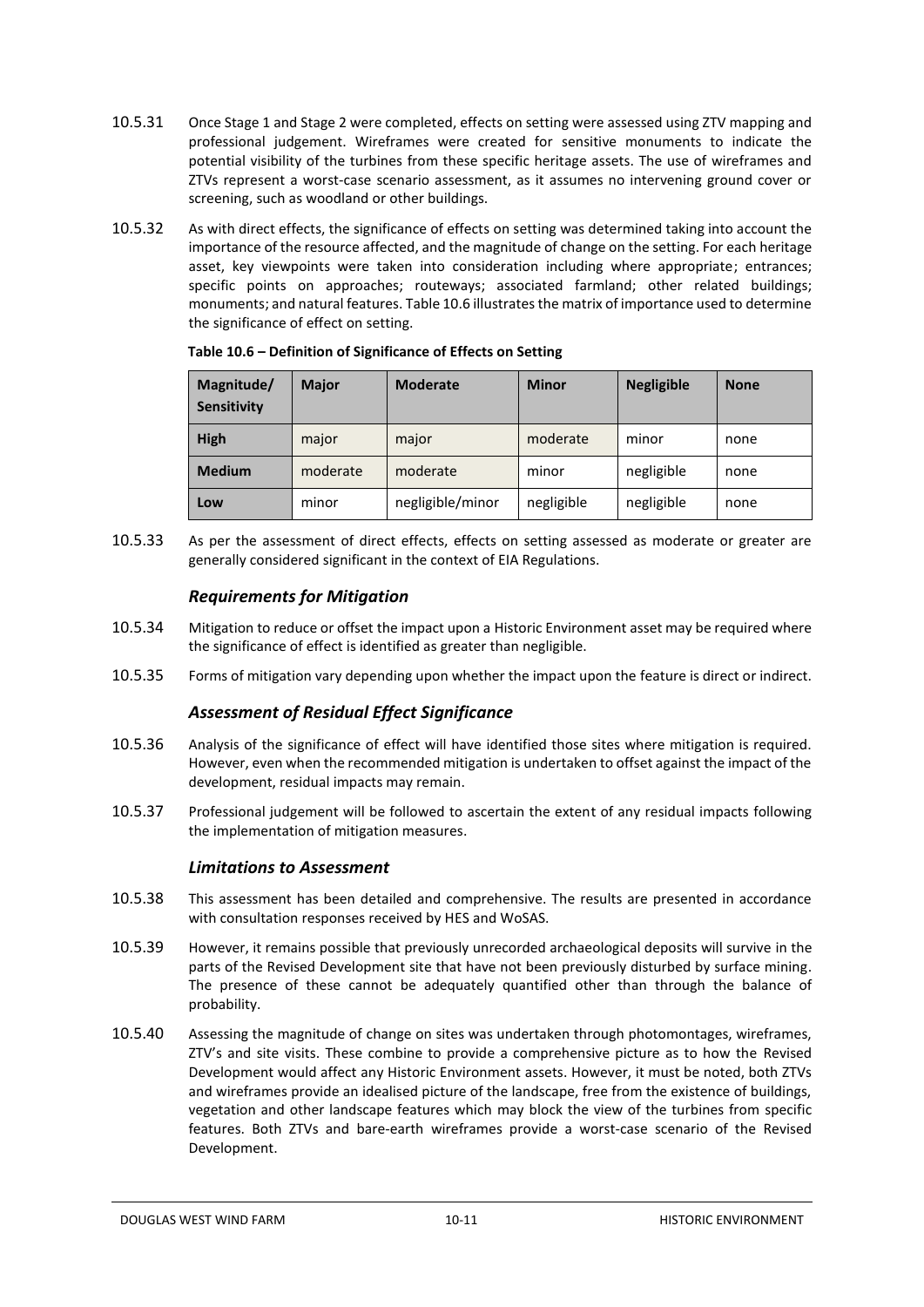## <span id="page-13-0"></span>10.6 Baseline Conditions

### *General*

- 10.6.1 The locations and extents of heritage sites and features identified within the Inner and Middle Study Areas are shown on Figure 10.2 and 10.3 respectively. Details of all sites identified within the Outer Study Area are available in Table A10.3 of Appendix 10.1. Detailed information on the character and baseline conditions of the Inner and Middle Study Areas is also provided in the Gazetteer in Appendix 10.1, Tables A10.1 and A10.2. Numbers shown in parentheses in the following text refer to site numbers provided on Figures 10.2 and 10.3 and in the Gazetteer (Appendix 10.1).
- 10.6.2 Each site potentially affected by the Revised Development will be discussed below following a general assessment of the landscape.

### *Landscape*

- 10.6.3 The Historic Environment of the Revised Development and the immediate landscape was analysed through the Historic Land-use Assessment (HLA) project, maps held by NLS and other resources. HLA uses a variety of information strands to record the land use activities from periods in the past.
- 10.6.4 The general landscape of the local area is today dominated by opencast coal extraction, but essentially comprises upland rough grazing crossed by watercourses and occupied by sporadic farming settlements.
- 10.6.5 The first record of land use in and around the Revised Development is recorded from the medieval period. Large areas of the southern parts of the site are noted as being exploited for medieval/postmedieval settlement and agriculture. As a marginal area, such remains may survive undisturbed.
- 10.6.6 Even in the 17th and 18<sup>th</sup> centuries, the northern half of the site is identified as being quarried on a small scale for coal. This is also true of large parts of the Middle Study Area, indicating a coal mining tradition with long history. Map regression (in particular William Roy's Military Survey of c.1750) shows the existence of pre-improvement cultivated land in this period. Several small settlements and fermtouns(small, localised settlements associated with agricultural exploitation of the land) are in and around the site of the Revised Development, with HLA recording the presence of rectilinear fields and farms in the southern part of the site.
- 10.6.7 A Designed Landscape is also established around Douglas Castle to the east of the Revised Development.
- 10.6.8 In the 19<sup>th</sup> century the site is dominated by rough grazing and agricultural improvement with bands of 20<sup>th</sup> century coniferous plantations appearing across the landscape. Coal mines are still being worked, but a number of quarries, limekilns and lime workings are also visible. These are predominantly to the north of the Revised Development.
- 10.6.9 By the late 20<sup>th</sup> century, the Dalquahandy Opencast Mine operated across much of the area to the north-east of Douglas and included the northern and central parts of the Revised Development site. At one point the largest opencast coal mine in Europe, this development had a significant impact upon the landscape of the area, including the re-routing of the Poniel Water. As shown in Figure 3.1, this opencast coal extraction covered much of the northern, and central part of the Revised Development site. This area is now archaeologically sterile. Any features identified in this area through the DBA will have been removed or compromised by the coal extraction.

### *Inner Study Area*

### **Designated Sites**

10.6.10 There are no designated sites within the Inner Study Area.

#### **Non-Designated Sites**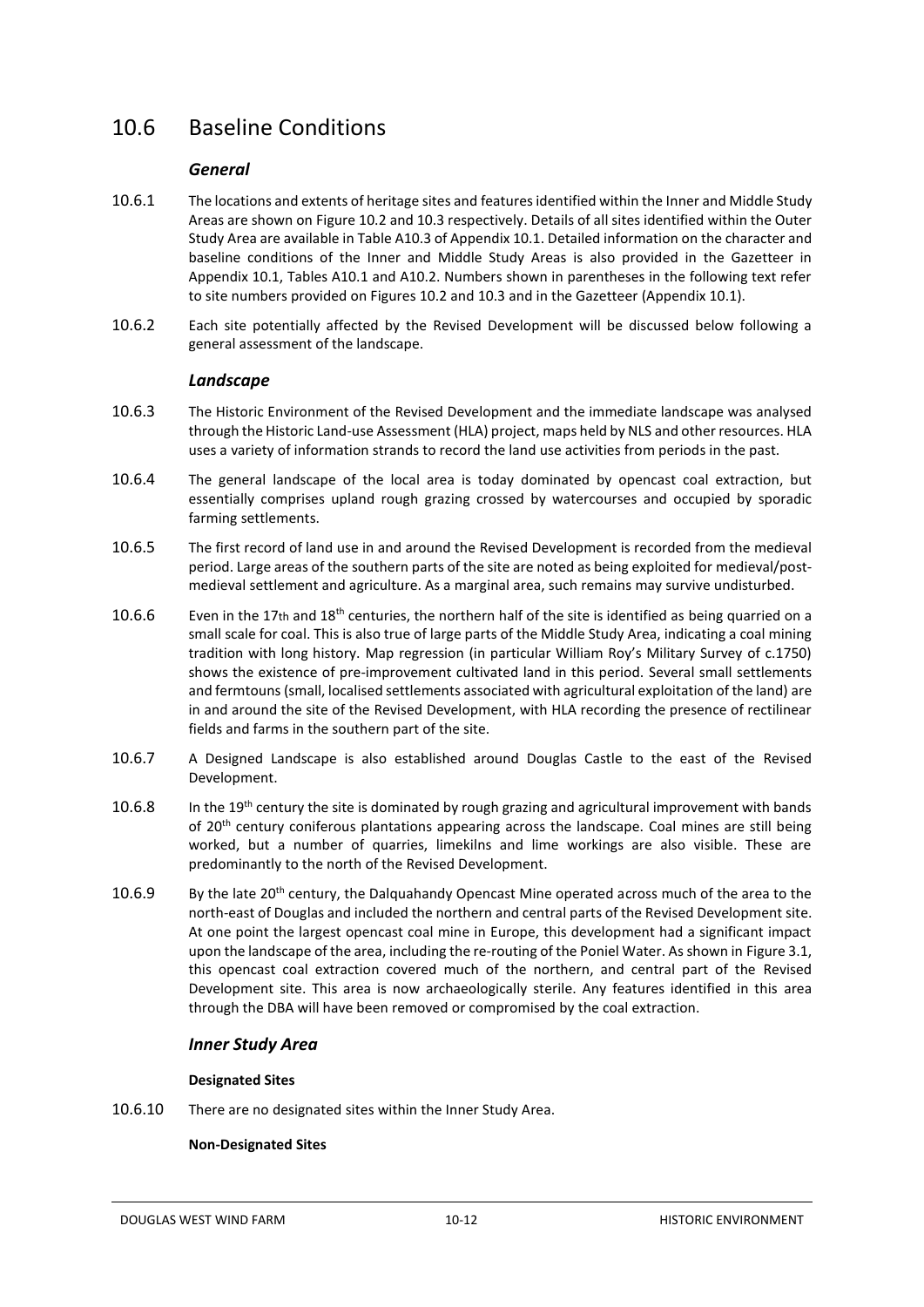- 10.6.11 A total of 22 confirmed, non-designated sites were identified within the Inner Study Area using the methodology outlined in paragraphs 10.5.11 to 10.5.14 above. Where sites were newly discovered names were assigned based on the nearest topographical feature. This is indicated through the assessment by the presence of a question mark in parenthesis.
- 10.6.12 Of the 22 non-designated sites identified within the Inner Study Area none were identified as of high importance or significance. Five sites were identified as of medium importance; six as of low importance and a further 11 categorised as of negligible significance (refer to Appendix 10.1).

### **Unknown Archaeological Sites – Statement of Archaeological potential**

- 10.6.13 A large portion of the Inner Study Area has been disturbed by 20<sup>th</sup> century coal extraction (refer to Figure 3.1). Although Historic Environment assets were identified within this area, these would have been removed by the mining and no sites of Historic Environment interest will survive within this part of the Revised Development.
- 10.6.14 Although predominantly rough grazing and grassland the southern part of the site retains "fair to good" potential for the survival of a pre-improvement agricultural landscape associated with the settlements and fermtouns recorded by William Roy c.1750.
- 10.6.15 The western arm of the site contains Historic Environment assets of varying significance. This area has "good" potential for the survival of archaeological remains.

### *Middle Study Area*

10.6.16 The Middle Study Area extends up to 5 km from the Inner Study Area boundary. All Nationally and Regionally Important, designated sites within this area are discussed below. Scheduled Monuments and Category A Listed Buildings are considered of national, or high importance. Category B Listed Buildings and Conservation Areas are of regional, or medium importance. These classifications can be viewed in Table 10.2.

#### **Scheduled Monuments**

- 10.6.17 There are two Scheduled Monuments within the Middle Study Area.
	- St. Bride's Chapel, Douglas, Site (23) (SM: 90265) A church is reputed to have existed on the site in the 12<sup>th</sup> century, but the present remains are likely to have been constructed around the end of the 14<sup>th</sup> century. Dismantled in 1781, the choir was restored in 1878 and contains many tombs, effigies and carved stonework relating to the Douglas family. The clock tower between the choir and the remains of the north arcade is reputedly a gift from Mary Queen of Scots and the oldest working clock in Scotland. Site (23) lies within the historic village of Douglas (NGR: NS 83518 30966 and is also protected as a Category A Listed Building (see paragraph 10.6.18 below).
	- Thorril Castle, NNE of Parkhead, Site (24) (SM: 5425) Thorril Castle is mentioned in the description of Douglas parish in the OSA compiled in the late 18<sup>th</sup> century and today comprises remains of a group of three structures. The Scheduled Area is of irregular shape, measuring 60 m west to east by 100 m north to south and defined by the features on the ground. Three buildings are clearly discernible, surviving to a height of between 0.5 – 2.0 m.

A large rectangular structure occupies much of the south side of the site, missing its eastern wall which has likely slipped into the nearby Parkhall Burn. This building is located alongside two further structures to the immediate north-west and north-east respectively, both of which clearly contain internal compartments. The site lies c.450 m north northeast of Parkhead, centred on NGR: NS 86379 30991.

Research and assessment by the Historic Scotland scheduling team suggested that at least one of the structures can be dated to the  $16<sup>th</sup>$  or  $17<sup>th</sup>$  centuries, possibly the small peel tower or bastle house (fortified farmhouse).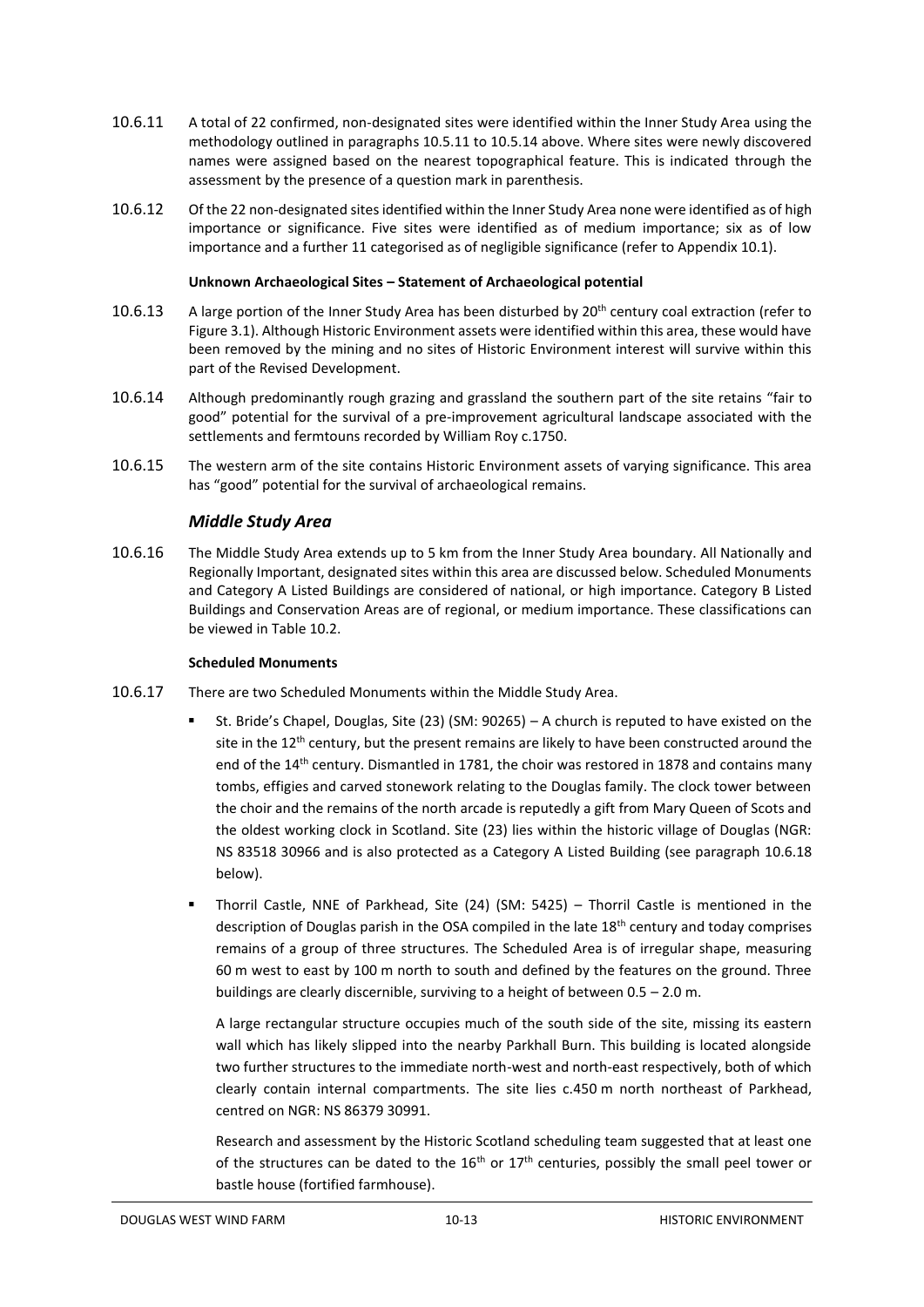### **Category A Listed Buildings**

- 10.6.18 There are two Category A Listed Buildings within the Middle Study Area.
	- James Earl of Angus Monument, Douglas, Site (25) (LB: 1457) A bronze statue of James, Earl of Angus erected in 1892 commemorating the 200th anniversary of the raising of the Cameronian regiment. Located at NGR: NS 83467 30995, the statue faces the landscape from which the regiment was mustered.
	- St. Bride's Chapel (Church), Douglas, Site (26) (LB: 1490) St. Bride's Chapel (Church) is also protected as a Scheduled Monument (refer to paragraph 10.6.17 above). The Listing of the site protects the fabric of the building from alteration.

### **Category B Listed Buildings**

- 10.6.19 There are 16 Category B Listed buildings within the Middle Study Area. Of these, seven lie within the village of Douglas itself and as such these sites have been grouped together as Site (27).
	- Category B Listed Buildings within the village of Douglas, Site (27) The village of Douglas has origins in the medieval period and has a number of buildings protected as Listed. The majority of these are Category C Listed Buildings, but seven of these are category B Listed Buildings. Due to their similarities and proximity, these seven sites were categorised together as Site (27). On the whole these buildings are dateable to the 19th century, although the Sun Inn on Douglas Main Street was built in 1621, St Sophia's Episcopal Church is dated to 1706 and Douglas Parish Church was originally constructed in 1781.
	- Happendon Lodge Site (28) Happendon Lodge is located to the north-east of the Revised Development adjacent to the M74 and B7078 (NGR: NS 85262 33591). Happendon Lodge is dateable to 1851 and was designed by the architect William Burn.
	- New Mains, Douglas, Site (29) New Mains is an estate complex on the A70 to the east of Douglas. The complex is dateable to 1838 and located at NGR: NS 84806 31396.
	- Poniel Old Bridge, Site (30) Poniel Old Bridge is to the north-east of the Revised Development (NGR: NS 85303 35188) and is an early 19th century single segmental-span bridge that once serviced the main route between Carlisle and Edinburgh. It is today on the Buildings at Risk Register.
	- Auchlochan Bridge, Site (31) Site (31) is a single arch bridge spanning the River Nethan (NGR: NS 81031 37708) and dateable to c.1790.
	- Folkerton Mill Rigside, Site (32) Folkerton Mill remains in use today but has been dated to the early 19th century. Site (32) lies on the edge of the Middle Study Area to the north-east of Douglas (NGR: NS 85704 35909) and is reputed to have been built over the site of an earlier mill.
	- Birkhill House, Site (33) The core of Birkhill House is dateable to the 18th-19th centuries, but the date stone shows 1692, indicating an earlier origin. Site (33) lies to the north of Douglas (NGR: NS 83859 35602).
	- Statue, West Town, Site (34) A stone sculpture of Colonel Robertson of Hallcraig by Robert Forrest was moved to this site (NGR: NS 82800 33800) IN 1929. It was originally created c.1815.
	- Castle Mains, Site (35) Mid 18th century two storey and attic, three bay coursed rubble house located at NGR: NS 86025 32720.
	- Konisberg & Ptarmigan Cottage, Uddington Village, Site (36) Site (36) is a mid-19th century single storey cottage (NGR: NS 86300 33300).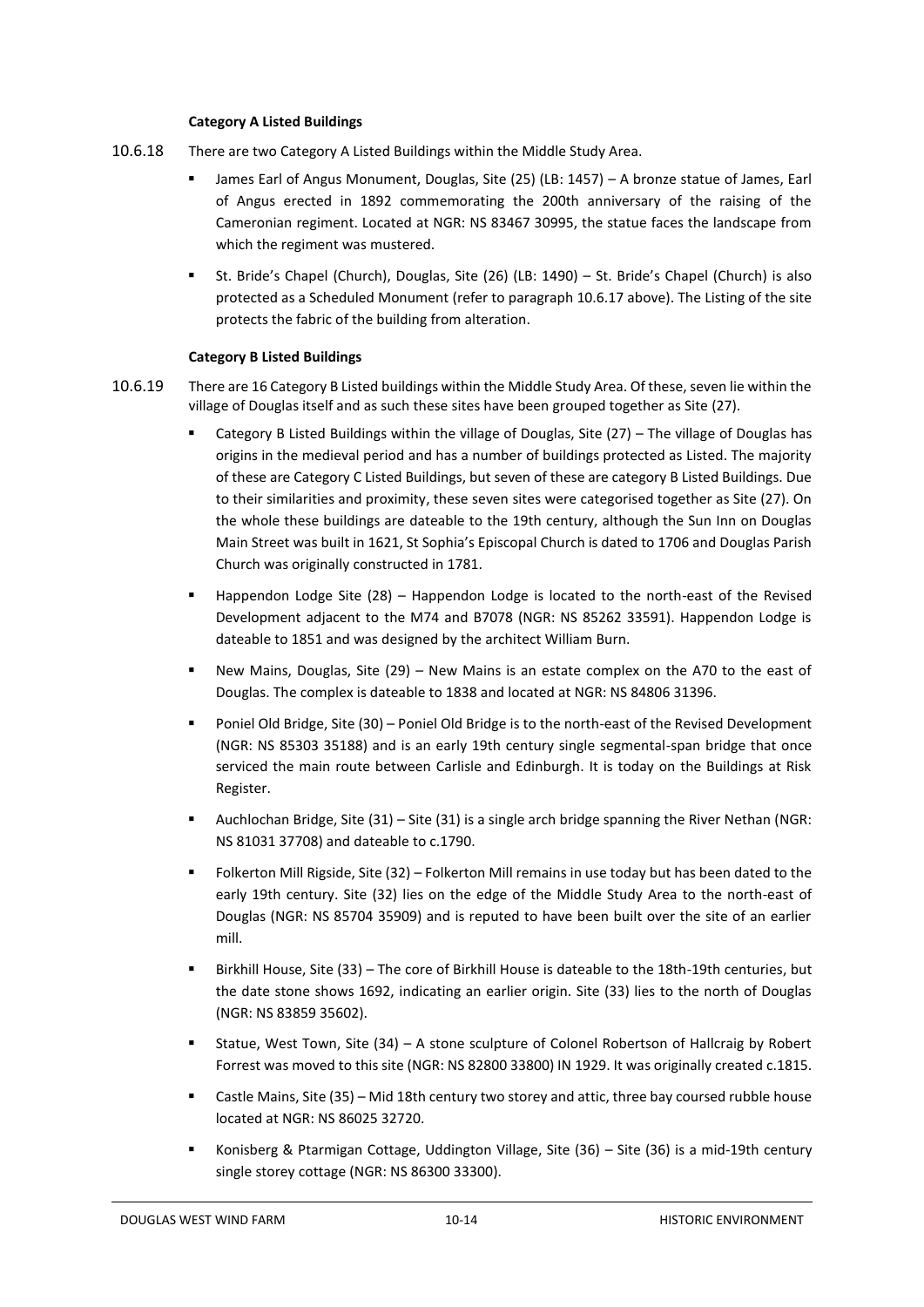Wolfcrooks Bridge, Site (37) – A single span, segmental-arched bridge over the Poniel Water (NS 86586 36109), with a small flood-relieving arch to north. Dated 1826.

### **Conservation Areas**

- 10.6.20 There is one Conservation Area within the Middle Study Area. The Douglas Conservation Area, Site (38), encompasses the heart of the medieval village and has been identified for protection by South Lanarkshire Council. A number of the Category B Listed Buildings under Site (27) are encompassed by the Conservation Area, as well as Site (23), Site (24), Site (25) and Site (26).
- 10.6.21 As Sites (23) and (26) comprise the same site, the two are considered together through much of the following assessment.

### *Outer Study Area*

- 10.6.22 The Outer Study Area, between 5 km and 20 km, was assessed through use of a ZTV in order to identify any designated, nationally important sites which could be adversely impacted by the Revised Development. These sites are not listed here but provided in Table A10.3 of the Gazetteer (Appendix 10.1).
- 10.6.23 Assessment of nationally important sites within the Outer Study Area using a combination of cross referencing via ZTV and web based programmes such as Google Earth and StreetView demonstrated that none of these were affected by the Revised Development. Sites within the Outer Study Area are therefore scoped out from further assessment.

### <span id="page-16-0"></span>10.7 Potential Effects

10.7.1 Potential effects on the Historic Environment assets identified are discussed below under the three different phases of the Revised Development.

### *Construction*

- 10.7.2 The physical impact arising from turbine and infrastructure construction has the potential to impact upon archaeological deposits, monuments, and historic structures; and to alter the buried environment of archaeological deposits. This may result in accelerated rates of deterioration and consequential removal of deposits. Effects during the construction phase are generally within the Inner Study Area.
- 10.7.3 Direct impacts upon the historic environment resource from construction activities have the potential to be substantial and have an adverse effect unless effectively mitigated.
- 10.7.4 The results of the study undertaken for the Consented Development, along with the updated DBA, have been incorporated into the iterative design process of the layout for the Revised Development. This input was important in ensuring the least possible impact upon identified Historic Environment assets (see paragraph 10.8.2).
- 10.7.5 The magnitude of change was defined by a correlation of the proposed construction and site infrastructure with the locations of the sites on the ground. Using Table 10.4 to cross reference the 'sensitivity/importance' assigned to each site and the magnitude of change, allowed the 'significance' of effect (without mitigation) to be ascertained (Table 10.7).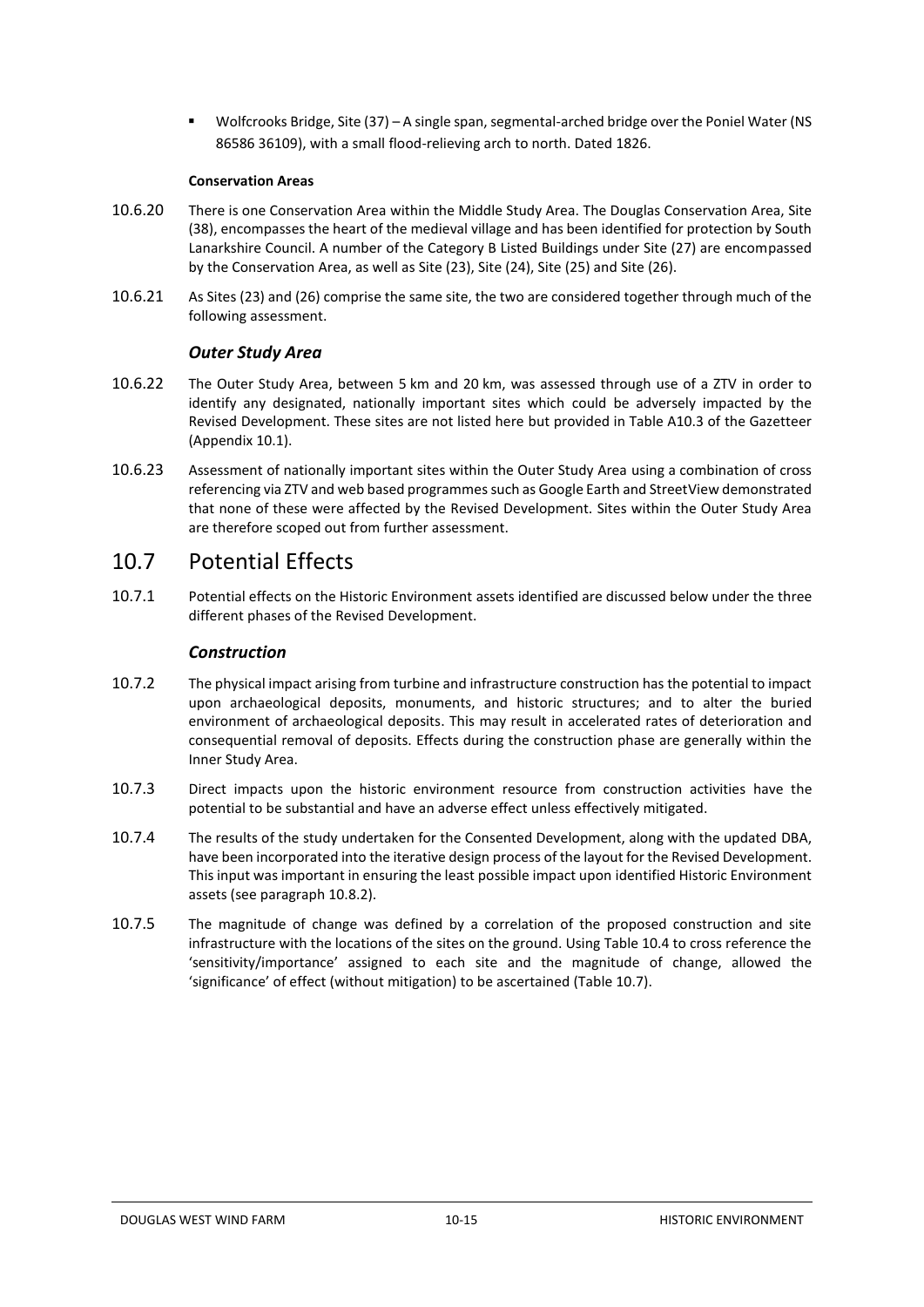### **Table 10.7 – Significance of Direct Effect on Sites Identified within the Inner Study Area during the Construction Phase**

| <b>Site</b>    | <b>Name</b>                   | Impact                                                                                                            | Sensitivity | Magnitude  | <b>Significance</b> |
|----------------|-------------------------------|-------------------------------------------------------------------------------------------------------------------|-------------|------------|---------------------|
| $\mathbf{1}$   | Unknown, Longhill<br>Burn (?) | No direct impact                                                                                                  | negligible  | negligible | negligible          |
| $\overline{2}$ | Unknown, Alder<br>Burn (?)    | Area cut by access track<br>to Turbine 11                                                                         | negligible  | moderate   | negligible          |
| 3              | Unknown,<br>Broadlea Burn (?) | No direct impact                                                                                                  | negligible  | negligible | negligible          |
| 4              | Unknown, Alder<br>Burn (?)    | Cut by the access track<br>to Turbines 10, 11, 12<br>and 13                                                       | low         | minor      | negligible          |
| 5              | Poniel Water                  | No direct impact upon<br>visible structures                                                                       | medium      | negligible | negligible          |
| 6              | <b>Brackenside</b>            | No direct impact                                                                                                  | medium      | negligible | negligible          |
| $\overline{7}$ | Unknown, Poniel<br>Water (?)  | No direct impact                                                                                                  | low         | negligible | negligible          |
| 8              | Unknown Poniel<br>Water (?)   | No direct impact upon<br>known cairns, although<br>infrastructure impedes<br>upon wider area as<br>defined by SMR | low         | negligible | negligible          |
| 9              | Unknown, Alder<br>Burn (?)    | No direct impact                                                                                                  | low         | negligible | negligible          |
| 10             | Poniel Water                  | No direct impact                                                                                                  | negligible  | negligible | negligible          |
| 11             | Brackenside                   | No direct impact                                                                                                  | negligible  | negligible | negligible          |
| 12             | Arkney Hill                   | No direct impact                                                                                                  | negligible  | negligible | negligible          |
| 13             | Alder Burn                    | No direct impact                                                                                                  | negligible  | negligible | negligible          |
| 14             | Alder Burn                    | No direct impact                                                                                                  | negligible  | negligible | negligible          |
| 15             | <b>Brackenside</b>            | No direct impact                                                                                                  | low         | negligible | negligible          |
| 16             | Unknown, Longhill<br>Burn (?) | No direct impact                                                                                                  | low         | negligible | negligible          |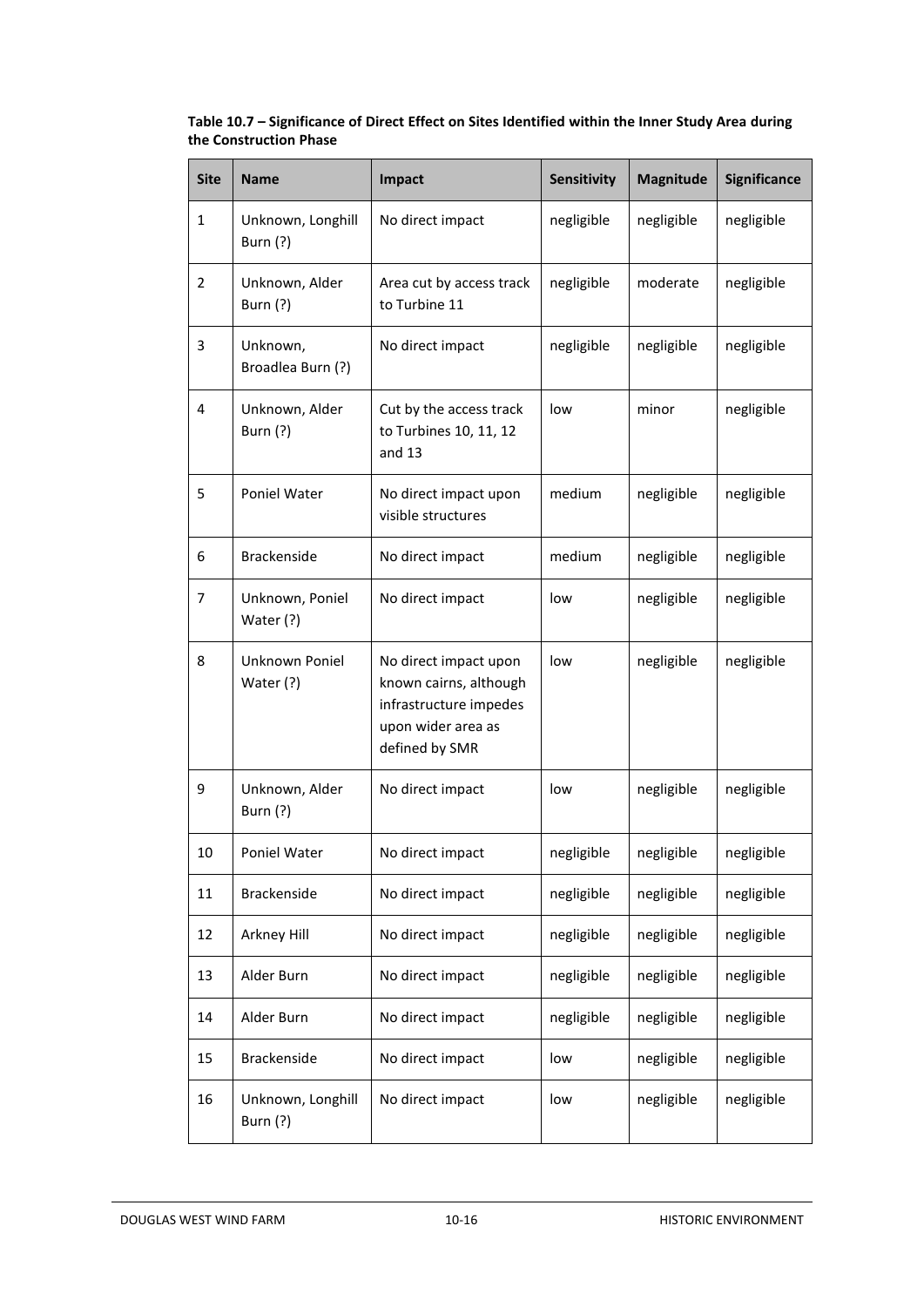| <b>Site</b> | <b>Name</b>                 | Impact                                                                                                                                                | Sensitivity | Magnitude  | <b>Significance</b> |
|-------------|-----------------------------|-------------------------------------------------------------------------------------------------------------------------------------------------------|-------------|------------|---------------------|
| 17          | Erking Hill/ Erkney<br>Hill | No direct impact                                                                                                                                      | medium      | negligible | negligible          |
| 18          | Stand Burn/<br>Standburn    | No direct impact                                                                                                                                      | medium      | negligible | negligible          |
| 19          | Aller Burn/<br>Alderburn    | Located in area of main<br>road junction and site<br>infrastructure.<br><b>Exact location</b><br>unknown. Site was<br>likely removed by<br>quarrying. | medium      | negligible | negligible          |
| 20          | Alderburn                   | No direct impact.<br>Site was likely removed<br>by quarrying.                                                                                         | negligible  | negligible | negligible          |
| 21          | Lang/Langhill               | No direct impact.<br>Site was likely removed<br>by quarrying.                                                                                         | negligible  | negligible | negligible          |
| 22          | <b>Brackenside</b>          | Site impacted by the<br>construction of Turbine<br>2, associated crane pad,<br>and the access track for<br>Turbine 1                                  | negligible  | moderate   | negligible          |

- 10.7.6 Table 10.7 shows that the careful design of the Revised Development around the Historic Environment assets means that in the main, the significance of effect on these assets is **negligible**.
- 10.7.7 Four sites (Site (2), Site (4), Site (19) and Site (22)) will be physically impacted by the construction of the site infrastructure. However, Sites (2), (4) and (22) are of low and negligible archaeological sensitivity/importance and the significance of impact for each is classified as **negligible**.
- 10.7.8 Site (19) is recorded on William Roy's Military Survey of c.1750 and as such the location of the monument is more difficult to pinpoint accurately. Aerial images from 1990 (Figure 3.1) as well as site assessment has indicated that this area was disturbed by the  $20<sup>th</sup>$  century opencast mine, being used as a coal stocking pad with associated settlement lagoons. Therefore, it is considered likely that any archaeological features no longer survive and as such any impact is considered **negligible**. However, it is notable that the general location of Site (19) lies within the densest area of site infrastructure works, with the access road, main junctions and site compounds/infrastructure all being constructed in this area. While considered unlikely, should any archaeological remains survive, mitigation measures will be put in place to ensure these are adequately recorded.
- 10.7.9 Site infrastructure will be developed in close proximity to a number of sites, predominantly in the north-west corner of the Revised Development. Although no direct impact is anticipated, the potential for inadvertent damage to these sites due to construction activity remains. This is particularly a consideration in relation to Site (5). The full extent of Site (5) is unknown and although the site infrastructure has been designed to avoid visible remains, it is possible archaeological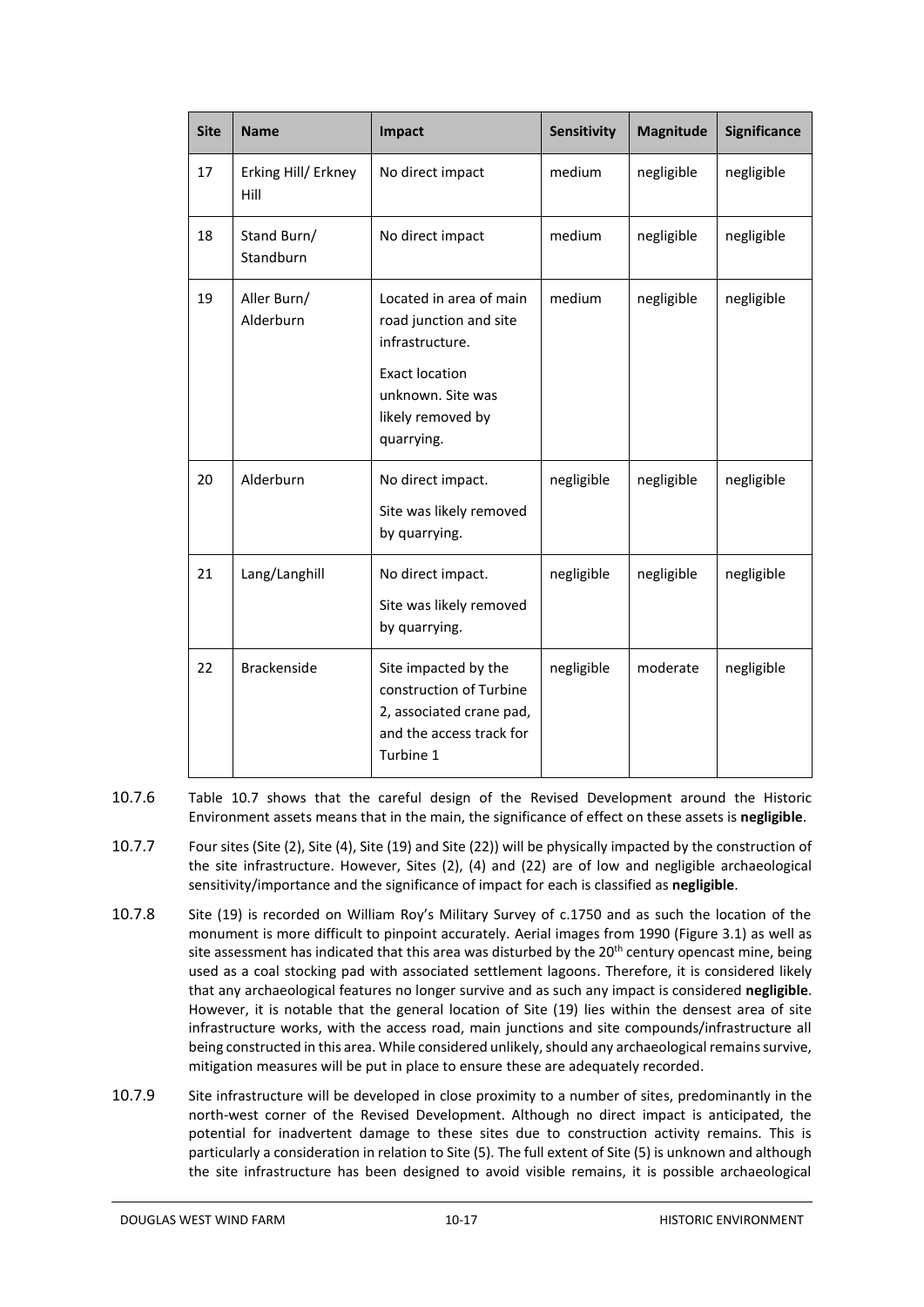deposits could survive in the wider area. Mitigation measures will be put in place (see paragraph 10.8.4 below) to ensure the protection of such sites during construction.

10.7.10 Although the magnitude of impact upon identified sites has been assessed and the magnitude of impact accepted as **negligible**, it is important to note that the site retains the potential for unrecorded archaeological remains to be disturbed during construction work. While all avenues have been explored to adequately record the Historic Environment of the Inner Study Area, the results have shown that those areas of the site which have survived the mining operations have good potential to retain previously unrecorded sub-surface archaeological deposits. This is discussed further in paragraph 10.8.6.

### *Operation*

### **Potential Beneficial Effects**

10.7.11 A beneficial impact of the Revised Development could be an increased awareness of the Historic Environment assets in the immediate vicinity of the site through the development of plans for a Heritage Trail linking Coalburn and Douglas through the site. The Revised Development will involve re-use of the former industrial coal extraction site as well as the internal road network, in order to facilitate the operation of the Revised Development. The proposal to develop a Heritage Trail in the local area (see paragraph 10.8.19) is likely to increase public access to the Historic Environment assets in and around Douglas and Coalburn. Further details on the proposed Heritage Trail can be found in Appendix 3.1.

### **Potential Adverse Effects**

- 10.7.12 The primary (potentially adverse) effect of the Revised Development during operation will be the visual impact upon the setting of any Historic Environment assets.
- 10.7.13 Historic Environment assets cannot be replaced and as such any change to their condition or setting has the potential to have an adverse effect on their value and requires consideration. It is important to understand how historic monuments relate to their surroundings, and how any change to these surroundings may affect them.
- 10.7.14 The magnitude of change was initially defined primarily by a correlation of the ZTV with the locations of the sites on the ground. This information was combined with an assessment of the original setting and history of each site, and a final magnitude of change was reached through professional judgement. The setting of each monument and discussion as to the significance of effect is covered under paragraph 10.7.17.
- 10.7.15 The 'sensitivity/importance' of each site was defined by its statutory designation. Table 10.6 was used to cross reference the 'sensitivity/importance' of each site and the magnitude of change, which allowed the significance of effect (without mitigation) to be ascertained (Table 10.8).

**Table 10.8 - Significance of Effects on the Setting of Sites Identified within the Middle Study Area before Implementation of Mitigation or Discussion of Severity of Impact**

| <b>Site</b> | <b>Name</b>                                                     | <b>General distance</b><br>from nearest<br>turbine | Sensitivity | <b>Magnitude</b> | <b>Significance</b> |
|-------------|-----------------------------------------------------------------|----------------------------------------------------|-------------|------------------|---------------------|
| 23          | Douglas, St Bride's<br>Chapel/Church                            | $1.7 \text{ km}$                                   | high        | negligible       | minor               |
| 24          | <b>Thorril Castle, Bastle</b><br>House 450 m NNE of<br>Parkhead | 4.1 km                                             | high        | none             | none                |
| 25          | Douglas, Monument to<br>James, Earl of Angus                    | $1.7 \text{ km}$                                   | high        | negligible       | minor               |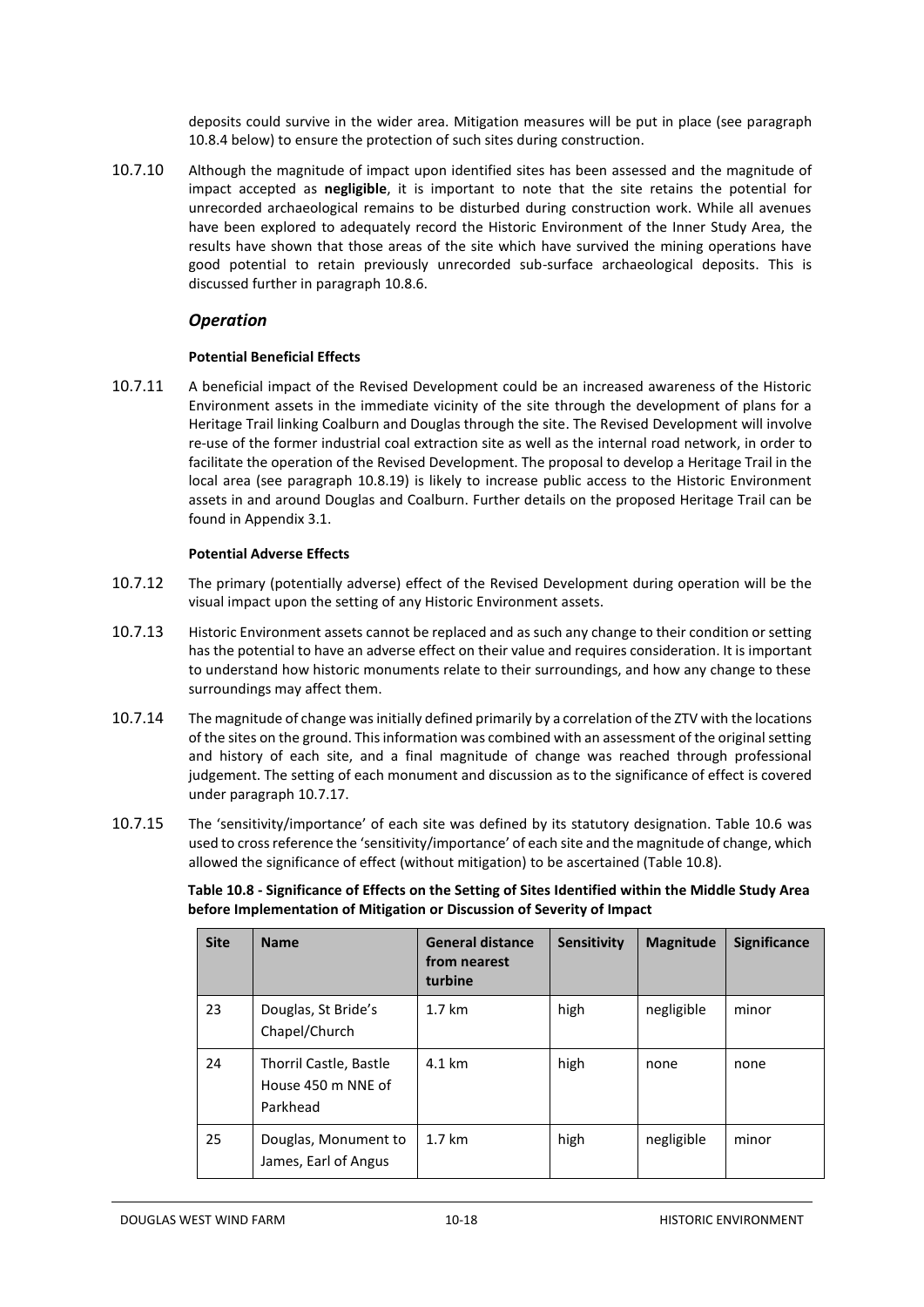| <b>Site</b> | <b>Name</b>                                             | <b>General distance</b><br>from nearest<br>turbine | Sensitivity | Magnitude  | <b>Significance</b> |
|-------------|---------------------------------------------------------|----------------------------------------------------|-------------|------------|---------------------|
| 26          | Douglas, St. Bride's<br>Chapel/Church                   | 1.7 km                                             | high        | negligible | minor               |
| 27.01       | Douglas, Springhill                                     | 1.7 km                                             | medium      | negligible | negligible          |
| 27.02       | Douglas, 38 Ayr Road,<br>Earlston                       | 1.7 km                                             | medium      | negligible | negligible          |
| 27.03       | Douglas, Douglas Arms<br>Hotel                          | 1.7 km                                             | medium      | negligible | negligible          |
| 27.04       | Douglas, Bell's Wynd,<br>St. Sophia Episcopal<br>Church | 1.7 km                                             | medium      | negligible | negligible          |
| 27.05       | Douglas, Village Parish<br>Church                       | 1.7 km                                             | medium      | negligible | negligible          |
| 27.06       | Douglas, 74 Main St<br>Sun Inn                          | 1.7 km                                             | medium      | negligible | negligible          |
| 27.07       | Douglas, 11 Addison<br>Drive, Mansefield                | $1.7 \mathrm{km}$                                  | medium      | negligible | negligible          |
| 28          | Happendon Lodge                                         | 2.9 km                                             | medium      | negligible | negligible          |
| 29          | Douglas, New Mains                                      | 2.5 km                                             | medium      | negligible | negligible          |
| 30          | Poniel Old Bridge                                       | 3.7 km                                             | medium      | negligible | negligible          |
| 31          | Auchlochan Bridge                                       | 4.65 km                                            | medium      | negligible | negligible          |
| 32          | Folkerton Mill, Rigside                                 | 4.6 km                                             | medium      | negligible | negligible          |
| 33          | <b>Birkhill House</b>                                   | 3.2 km                                             | medium      | negligible | negligible          |
| 34          | West Town, Statue                                       | $1.1 \text{ km}$                                   | medium      | none       | none                |
| 35          | <b>Castle Mains</b>                                     | 3.5 km                                             | medium      | negligible | negligible          |
| 36          | Konisberg, Ptarmigan<br>Cottage, Uddingston<br>Village  | 3.8 km                                             | medium      | negligible | negligible          |
| 37          | <b>Wolfcrooks Bridge</b>                                | 5.3 km                                             | medium      | none       | none                |
| 38          | Douglas                                                 | 1.7 km                                             | medium      | negligible | negligible          |

10.7.16 Table 10.8 shows that of the 16 Historic Environment assets identified within the Middle Study Area only three (Sites 23, 25 and 26) show potential to have their setting impacted during the operation of the Revised Development. Of these, Sites 23 and 26 refer to different parts or designations on the same monument and can be considered together. Of the remainder, the impact of the Revised Development was found to be **not significant**.

### **The Setting of the Sites and the Effect of the Revised Development**

10.7.17 The setting, magnitude of change and significance of effect applied to each of the sites in Table 10.8 is discussed below: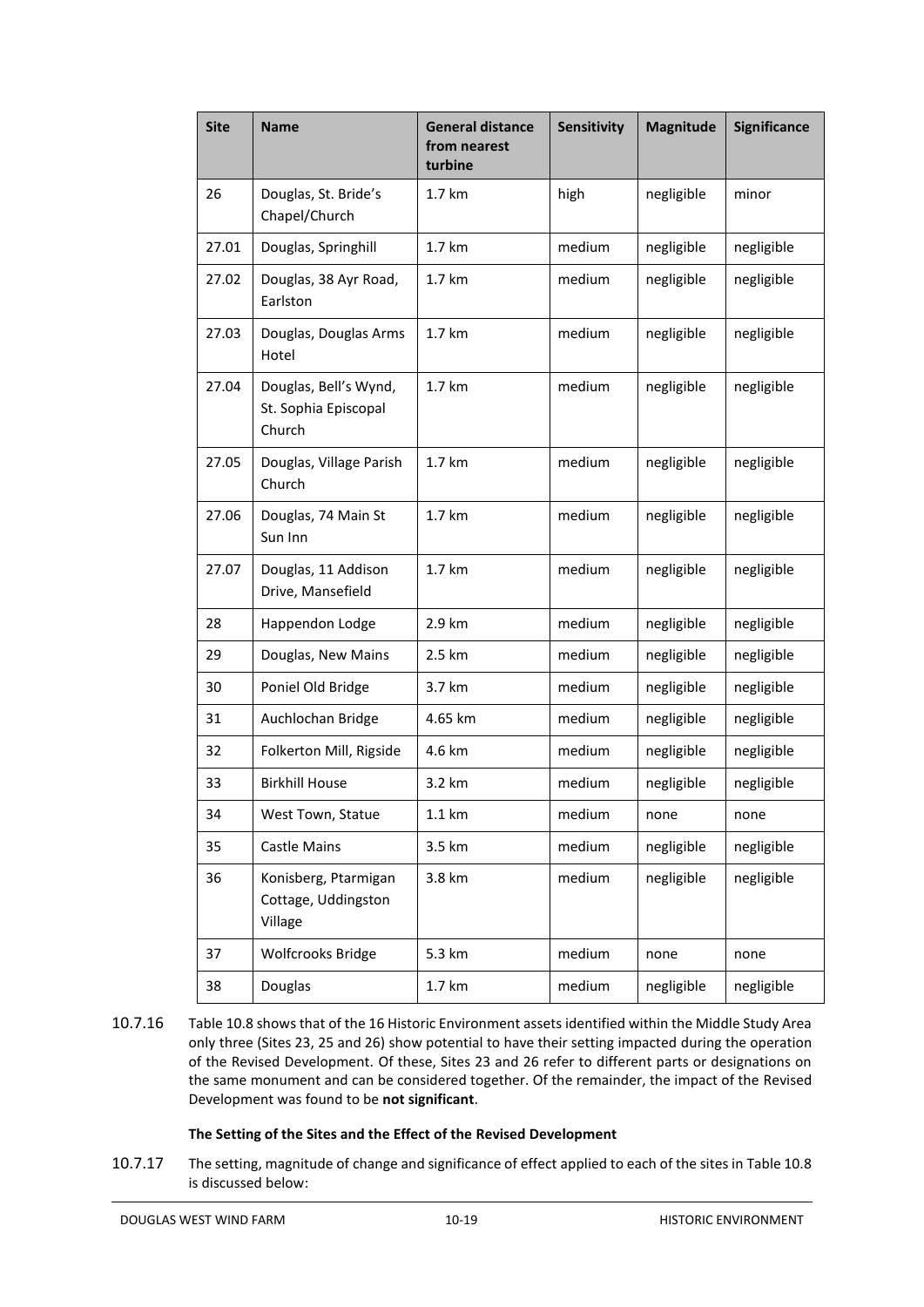**St. Bride's Chapel/Church, Douglas**, Sites (23) and (26) – Protected as both a Scheduled Monument (SM 90265) and a Category A Listed Building (LB 1490), St. Bride's Church and Chapel lies in the heart of the historic village of Douglas.

St. Bride's sits on a slight prominence, surrounded by an historic graveyard. Much of the view to the west and north-west towards the Revised Development is masked by a large number of managed trees and foliage growing within the cemetery itself and directly adjacent.

St. Bride's Chapel is important not simply as an historic monument, but as an integral part of the historic village of Douglas. Whilst the Church in its earliest form predates the surrounding village, the medieval character of this area of Douglas undoubtedly now provides the context for the site. Whereas it once would probably have stood in a rural setting, historic structures now tightly delineate the cemetery to the south-west, north-east and over the Main Street to the south-east. Situated on a slight prominence at the edge of the town, the views to and from the Church were likely to have been important when the site was chosen as a place of worship. However, as the village has developed around the church boundaries, this setting has changed to an equally significant urban one. It is no longer possible to view the church on approach unless in close proximity. It is now to the village of Douglas that the Chapel is focused, an important contribution to the medieval character of the village. It is the immediate setting of St. Bride's Chapel that is important in understanding and appreciating the site, not the wider landscape to the west and north-west.

The graveyard surrounding the church and chapel enhances the 'sense of place' character of the site and illustrates the time depth of the monument. This atmospheric setting is achieved by surrounding trees, providing a physical and visual enclosure for the monument. Continuing to function as a place of worship, the general character of the site is introspective and reflective, rather than focused on a wider landscape association.

In addition to the trees planted on and around the graveyard, the forestry plantation known as the Long Plantation (142ha of mixed woodland) borders the south east side of the Revised Development cresting the high ground between the site and St. Bride's Chapel, masking the wider view. The Long Plantation screens the turbines to a degree from Site (23/26) (refer to Figure 10.4). The Long Plantation is a mixed plantation which contains many mature trees (Scots Pine, Downy Birch etc) within the forest which are not commercial crop. It is understood that Long Plantation was planted by the Earl of Angus around the late 19<sup>th</sup> Century to screen the Lanark to Muirkirk railway line (which ran along the south eastern boundary of the site) from Douglas Castle and the village of Douglas. Long Plantation is today owned by Douglas and Angus Estate and the Estate's Forest Plan (July 2012) was reviewed as part of this assessment. The Forest Plan confirms that there are no proposals to clear fell the Long Plantation but there are plans for localised thinning and felling of parcels of commercial crop within the forest over the next 20 years which will then be replanted.

On the whole the wider view is screened by the proximity of managed vegetation in the foreground, although it is possible to move within the cemetery and get a clearer view through the tree cover towards the Revised Development. However, it is clear that the tree and dense planting around the Church has become an integral part of the monument itself and its setting. It is assumed that the current vegetation screening will be maintained and will therefore help to screen and ensure the continued character and setting of the monument. The future plans for Long Plantation have been reviewed and explained above.

All thirteen turbines of the Revised Development will be theoretically visible from St Bride's Church and Chapel based on a worst case, bare earth scenario. Of these, four will only have the tips of the blades visible, while nine others are visible from hub height. This latter number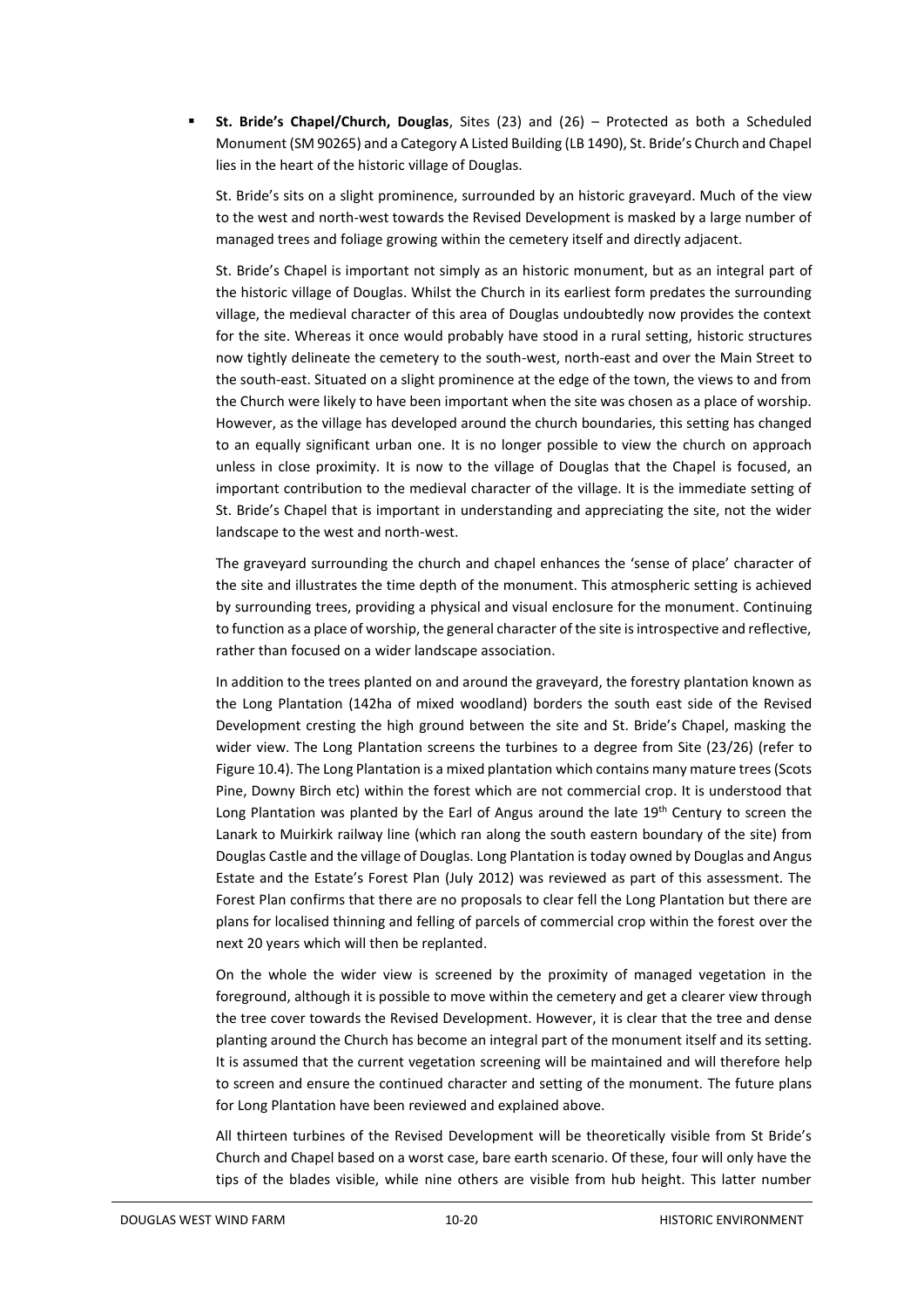corresponds with the number of hubs theoretically visible towards the Consented Development, while one more turbine blade will be visible from the site looking towards the Revised Development as opposed to the Consented Development.

Due to the screening effect of distant dense tree plantations and more immediate dense vegetation, the magnitude of change caused by the Revised Development on St Bride's Church and Chapel has been assessed as negligible, resulting in a **minor** significance of effect.

 **Thorril Castle, NNE of Parkhead**, Site (24) (SM: 5425) – The situation and setting in antiquity of Thorril Castle would have been central to the decision to build the castle at this location. Sited on an area of level ground at the junction of the Byrecleuch and Parkhall Burns. In addition to the castle, there are further archaeological structures clearly visible on the higher ground to the east.

The existing setting of the site is one that has been significantly compromised by modern development and today it is very difficult to appreciate the site in its original setting. The M74 motorway is located immediately adjacent to the site and material upon which this was constructed infringes upon the edge of the scheduled area. To the immediate east a high voltage power line runs alongside the motorway.

The assessment of wireframes (Figure 10.6) and the ZTV has demonstrated that no turbines will be visible from Thorril Castle and the significance of effect has therefore been assessed as **none**.

 **James Earl of Angus Monument, Douglas**, Site (25) (LB: 1457) - The curtilage of the statue is a small, irregularly laid out, managed garden, bounded by spear-head iron railings. Buildings border the garden to the east, south and south-west, while a large copse of trees lies to the west/northwest. These trees, in effect, screen viewstowards the Revised Development site and contribute to the sheltered ambience of the fenced garden.

Clearly the setting of the statue on the edge of Douglas was an important factor in the decision to place it there. The Earl of Angus is portrayed overlooking the low ground and rolling hills from which the Cameronian regiment was mustered. His finger points down the valley to the north from which many recruits surely came. This important view northwards will remain unaffected by the Revised Development.

When the statue was erected in 1892, it would have sat, as today, on the periphery of the medieval village of Douglas. However, the direct setting or curtilage of the monument was originally much larger, with the statue standing in greater isolation, accessed by a sweeping path from Crabtree Street to the north-east.

Subsequently the immediate landscape around the monument has become more formalised, with structures built very close on the southern side, encroaching upon the original curtilage of the monument. To the west, a large industrial building has been constructed infringing further upon the site.

The immediate landscape to the north and north-east of the development remains essentially unchanged since the late 19<sup>th</sup> century.

The developments around the monument since it was erected mean that it is now not possible to view the statue from any distance, apart from views across the playing fields and Douglas Water Valley to the north. The turbines of the Revised Development will lie to the west of the monument and thus not impinge upon this sole surviving viewshed of the statue.

The bare-earth wireframe shows seven turbine hubs theoretically visible over Curley Brae to the north-east. This view represents a worst case scenario with no intervening vegetation and is unchanged from the number of turbine hubs visible for the Consented Development. The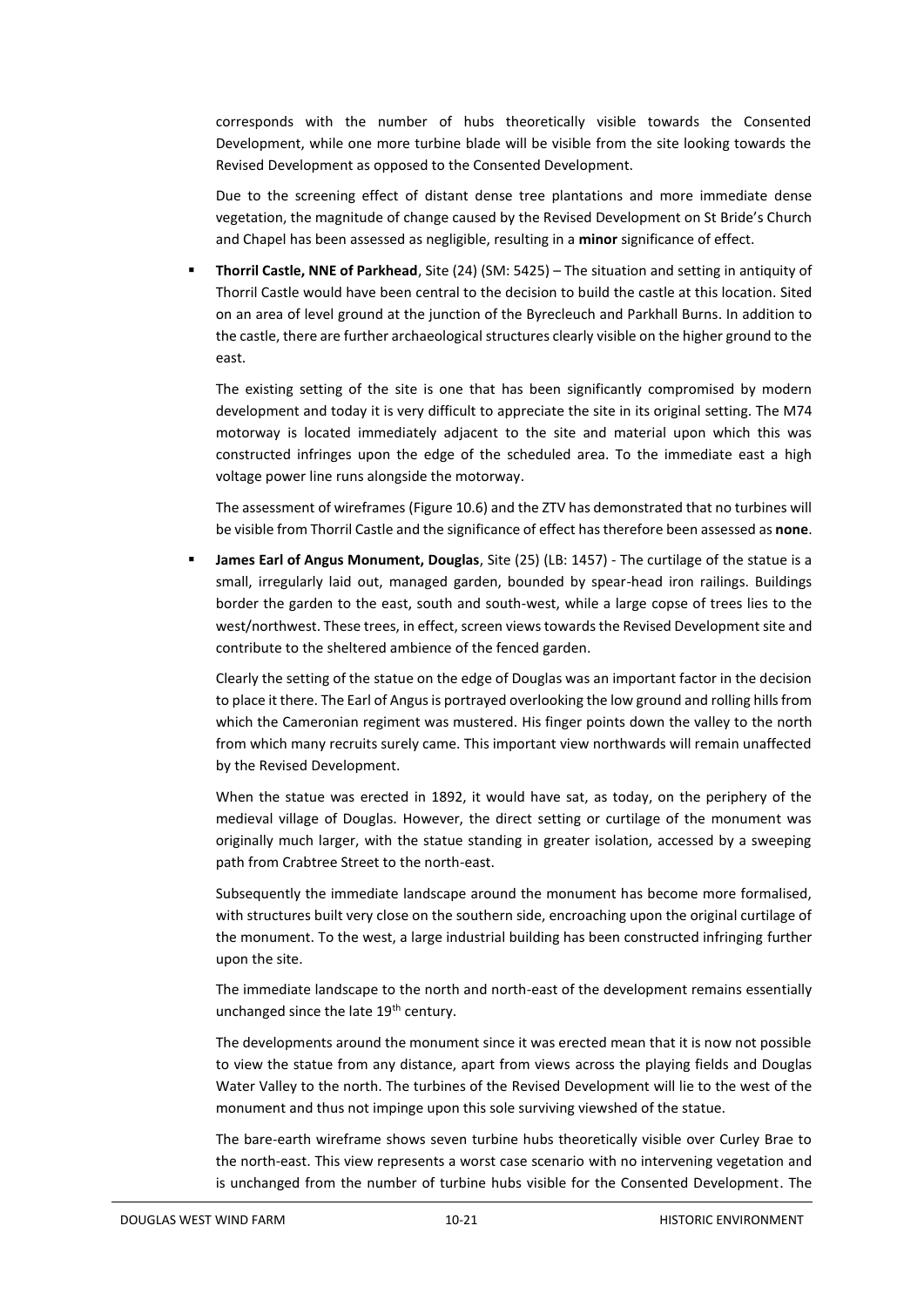combined wireframes and photomontages (Figure 10.5) reveal that an additional four blade tips would be visible, although this would only be the case from parts of the garden surrounding the monument which are not screened by immediate vegetation adjacent. Indeed, in two cases (T3 and T4) only the very tip is visible on the bare earth wireframe. This number too, corresponds with the Consented Development. Across most of the area around the monument, no or very few blades would be visible as the Long Plantation and immediate vegetation screens the site, although two turbine hubs are visible above the Long Plantation. Further, there are no long term plans to clear fell the woodland as noted above.

The proposed turbines on the high ground to the west of the monument are therefore likely to be largely screened from the site as it is maintained at present.

Due to the screening of the immediate vegetation and distant belts of trees, allied to views from the southern and eastern fringes having already been compromised, the magnitude of change has been assessed as negligible resulting in a **minor** significance of effect.

 **Douglas Village**, Site (27) – The medieval village of Douglas contains seven Category B Listed Buildings recorded together as Site (27). Each of these sites lies within an urban setting. This setting is crucial to an understanding of these buildings and in many cases, is little altered from when they were constructed. The earliest of the Category B Listed Buildings dates from 1621, with several of the others dateable to the mid-19<sup>th</sup> century. In each of these cases, the physical fabric of the area in which the structure was built has materially changed very little. These buildings were constructed to look inwards, into an urban environment as opposed to outwards into the landscape.

The ZTV identified that the Revised Development would in theory be visible from each building. However, this represents a worst case scenario, and ignores the urban setting of the buildings and the likelihood of the view towards the turbines being blocked by neighbouring buildings, trees and vegetation.

Therefore, it is considered that the Revised Development would have a **negligible** effect on the grouped monuments comprising Site (27).

 **Happendon Lodge**, Site (28) – This Category B Listed Gatehouse is dated to 1851 and was built to provide a grand access to the grounds of the nearby Castle.

When first constructed, the landscape around and setting of Happendon Lodge would have been notably different. Situated at a significant meeting of roads, the building was surrounded by woodland.

Today this setting is totally compromised. The Lodge lies in close proximity to a service station and is conjoined to the wider service station complex. The M74 motorway lies immediately to the west and the old A74 to the east. The view to the west towards the Revised Development is screened by the banking and vegetation of the motorway. Very little of Happendon Lodge's original setting survives.

The Revised Development is unlikely to be visible, but regardless it is assessed as having a **negligible** effect upon the setting of Site (28).

 **New Mains, Douglas**, Site (29) – New Mains steading was built in 1838 on the edge of the wider Douglas designed landscape. The site sits within its own copse of woodland trees and faces to the north-east and Douglas Castle.

There is unlikely to be any direct visual link with the Revised Development due to the proximity of trees within the site's curtilage and the presence of the Long Plantation.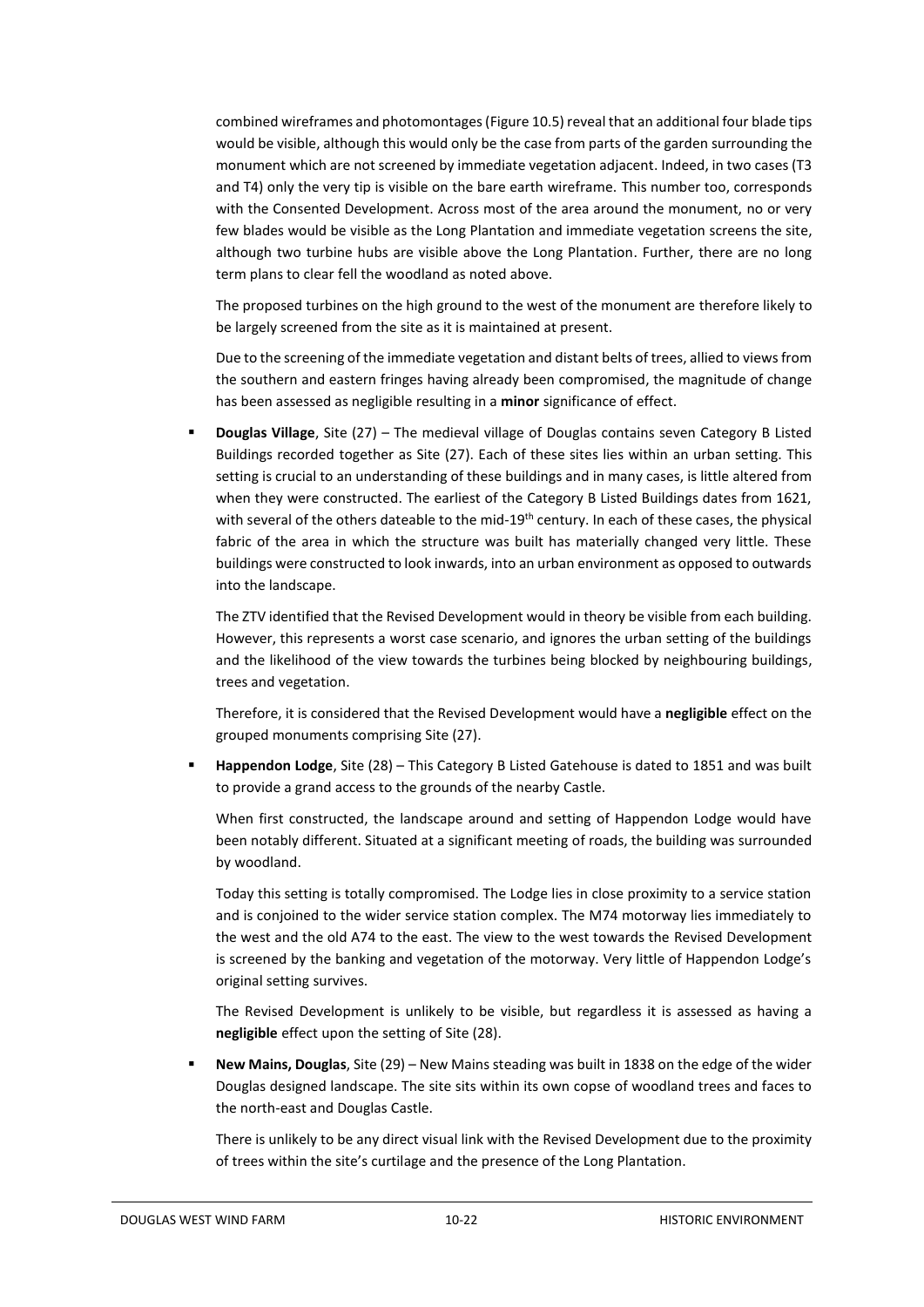The Revised Development would therefore have a **negligible** effect upon the setting of Site (29).

 **Poniel Old Bridge**, Site (30) – Poniel Old Bridge once formed part of the original Edinburgh to Carlisle coach road. It is of early 19th century date, but in poor condition. The road itself is now little more than a farm track, with such a large bridge now appearing out of place in an agricultural setting.

The setting of Poniel Old Bridge has changed significantly since it was constructed. What was once an important thoroughfare is now little more than an unused farm track. Views from the bridge were never important to its setting, while its alignment to the north-east and south-west means that the Revised Development to the west would not be visible from the principle views as the bridge is crossed.

The Revised Development would have a **negligible** effect upon the setting of Site (30).

**Auchlochan Bridge**, Site (31) – The setting of Auchlochan Bridge has altered little since it was constructed in the 1790s. The bridge remains in use by modern traffic and lies within deep, mature tree cover in a similar manner to that shown on the  $1<sup>st</sup>$  edition OS maps.

While the ZTV indicates that the turbines are likely to be visible from Auchlochan Bridge, this represents the bare earth, worst case scenario. The extent of vegetation cover; distance between the monument and the nearest Turbine (c. 4.6 km); and the low lying nature of Site (31) make it highly unlikely that the wind farm and Auchlochan Bridge will be intervisible. As such the impact of the Revised Development on the site has been assessed as **negligible.**

 **Folkerton Mill Rigside**, Site (32) – Folkerton Mill sits in a slightly sunken location on the north bank of the Poniel Burn. Dateable to the early 19<sup>th</sup> century, and possibly earlier, the setting of the mill is already compromised by the proximity of a busy road to the west, electricity cables overhead and a line of pylons nearby.

The site lies nearly 4.5 km from the nearest turbine and any visual effect upon the setting of this monument will be **negligible**.

 **Birkhill House**, Site (33) – Today Birkhill House is somewhat run down, although it retains many elements of the original setting when it was constructed in the 18<sup>th</sup>-19<sup>th</sup> centuries. The OS 1st edition 6 inches to the mile map shows Birkhill set within mature woodland. This woodland survives and has enlarged considerably since the 19*th* century.

The primary views from Birkhill House are to the north west to south east, with the alignment of the building running south west to north east. Were the mature woodland not in place, the main views to and from the House would not be compromised by the presence of the turbines.

While the ZTV indicates that the turbines will be visible from Site (33), these will be masked by thick vegetation and the turbines would not impact upon the primary views to and from the site. Considering these factors, the significance of effect upon Site (33) from the Revised Development is therefore considered **negligible**.

- **Statue, West Toun**, Site (34) This statue was first erected at Hallcraig in 1815. It was subsequently moved to Ayrshire in 1861, and to the present location in 1929. The statue is important as a historical work of art and craftsmanship, but is no longer in its original setting. The magnitude of change caused by the Revised Development will be **none**.
- **Castle Mains**, Site (35) The immediate setting of Castle Mains has changed little since the production of the 1<sup>st</sup> edition OS map in the mid-19<sup>th</sup> century, and presumably since the building was constructed in the mid-18<sup>th</sup> century. The surrounding parkland, dotted with mature trees still survives along with considerable screening by deciduous trees.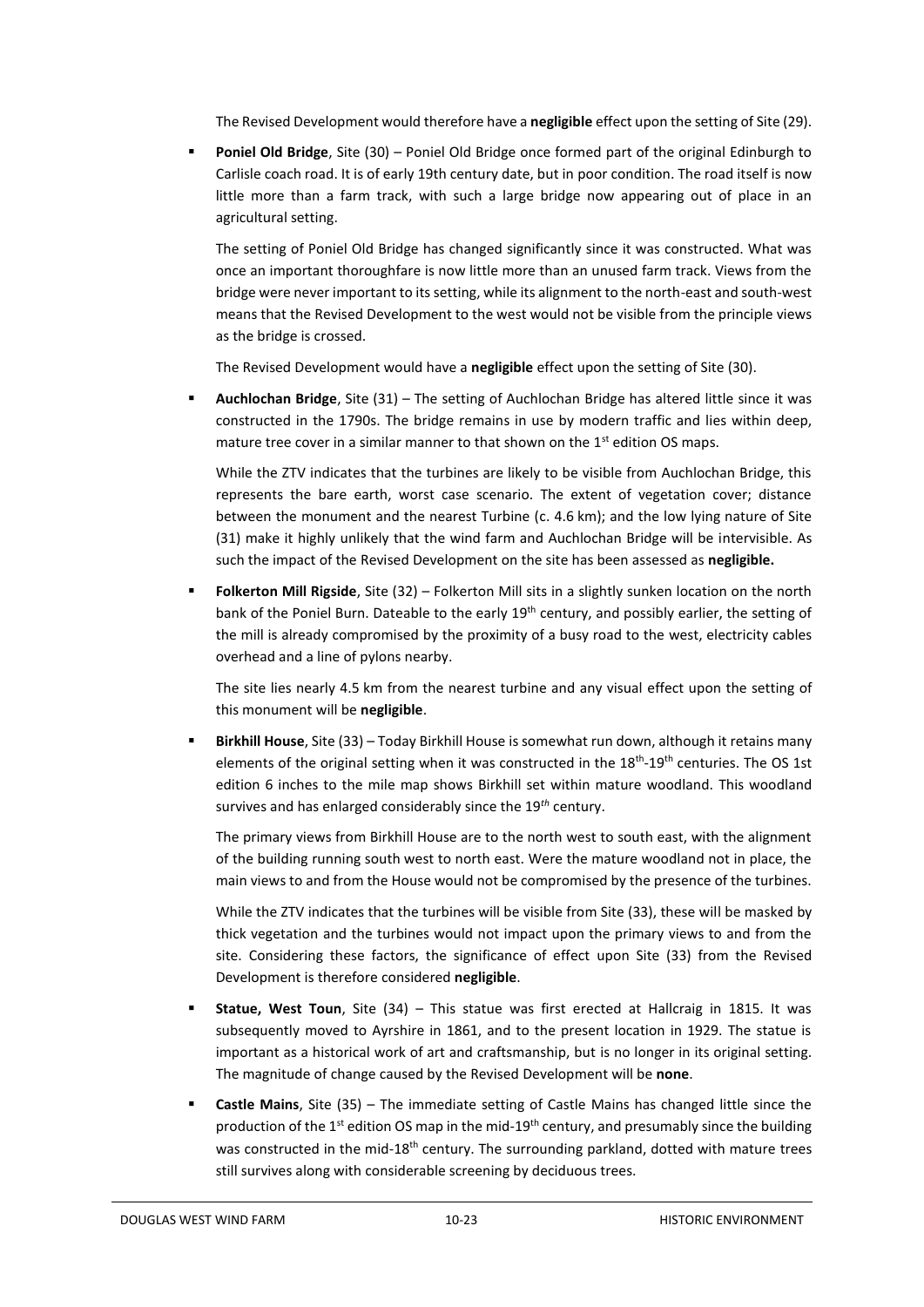The construction of the M74 to the west has largely compromised the wider landscape setting of the building in this direction. The installation of the turbines will have a **negligible** effect upon the setting of this monument.

 **Konisberg & Ptarmigan Cottage**, Uddington Village, Site (36) – Comprises a small collection of houses within a copse of mature woodland and has changed little since the mid-19th century when the Category B Listed Buildings were constructed -.

The village is located in an agricultural setting, close to major roads and the Douglas Water. The infrastructure of the M74 and Junction 12 lies to the west, with a series of large electricity pylons to the east. The installation of the Revised Development, has been assessed as having a **negligible** effect.

 **Wolfcrooks Bridge**, (Site 37) – Wolfcrooks Bridge was constructed over the Poniel Water in 1826 and is inscribed as having been built by James MacGowan.

The ZTV has demonstrated that no turbines will be visible from Wolfcrooks Bridge and the effect of the Revised Development on the setting of this monument has been assessed as **none**.

- **Douglas Conservation Area**, Site (38) The heart of medieval Douglas is protected by SLC as a Conservation Area. The discussion for Site (27) is relevant. Site (37) is an urban setting, with the emphasis on the style and nature of the surrounding buildings as opposed to the wider landscape. The effect of the Revised Development on the Douglas Conservation Area will be **negligible**.
- 10.7.18 Mitigation for these sites will be discussed, as required, within Section 10.8.

### *Decommissioning*

10.7.19 After 25 years of operation, the Revised Development will be decommissioned, the turbines dismantled and the ground returned to its original state. Although there is potential for disturbance of historic environment assets during the decommissioning process, this is of **negligible** effect with correct mitigation. Where Historic Environment assets remain intact through the construction process, mitigation put in place during the construction phase should be followed where applicable during decommissioning, i.e. those sites identified should be avoided by plant and delineated by an archaeologist prior to plant coming on site.

### <span id="page-25-0"></span>10.8 Mitigation

10.8.1 Where the significance of effect on sites is identified as greater than negligible, mitigation may be required to reduce or offset this impact. There are numerous forms which mitigation can take. These are discussed below.

### *Pre-Development Mitigation*

- 10.8.2 The final site layout of the Revised Development is the product of an extended iterative design process prepared in cognisance of Historic Environment sensitivities and constraints. Historic Environment concerns were identified at an early stage of the assessment and design process, meaning direct impacts were avoided through careful placement of turbines, crane pads and other infrastructure.
- 10.8.3 This approach was particularly important in the northwest of the Revised Development where turbine placement and infrastructure was dictated by the presence of Historic Environment assets, with the road between T03 and T02 moved south to avoid direct impacts to Site (5).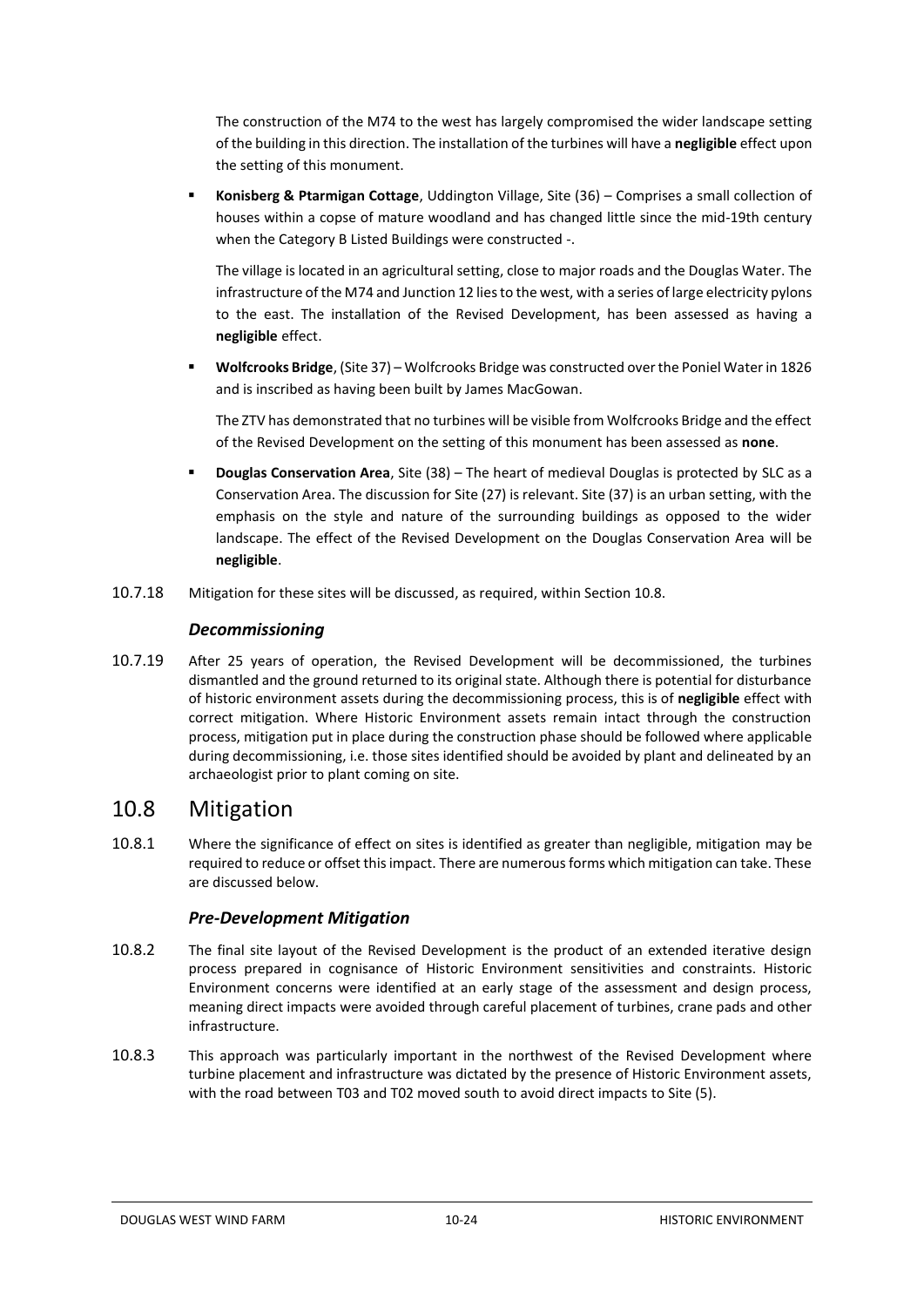### *Mitigation Options on Direct Impacts*

#### **Known Sites**

- 10.8.4 Sites identified which remain in close proximity to the development will be avoided by careful delineation with an appropriate buffer prior to site work commencing. Such sites will be marked out by professional archaeologists. These buffer zones will be practical, and discussed where necessary in close consultation with WoSAS.
- 10.8.5 Where preservation in situ of known sites is not possible, physical damage caused can be offset by a programme of archaeological investigation and recording.

### **Previously Unknown Sites**

- 10.8.6 This Historic Environment chapter comprises a comprehensive and detailed assessment, accessing all available sources to provide an indication of past settlement and use of the Revised Development area. However, it remains possible that previously unknown and buried archaeological deposits could be damaged or compromised during construction. As discussed above (see paragraph 10.6.9), a significant proportion of the Revised Development site has been affected by large scale opencast mining (refer to Figure 3.1). This will have removed all traces of archaeological sites and deposits across those areas. The potential for previously unidentified and buried archaeological deposits to survive across the remainder of the site is considered "fair to good", with the exception of the northwest corner around Turbines 1 to 3, where the density of features recorded means that the archaeological potential of this area is considered "good".
- 10.8.7 Should such sites be identified during site works, archaeological recording and/or excavation will be required if avoidance is not possible. The scope of such work will be agreed between the Applicant, the archaeological contractor and WoSAS at the earliest opportunity.

### *Mitigation Options on Indirect Impacts*

- 10.8.8 The primary concern of indirect impacts is the effect on the setting of a monument. Where possible, mitigation should seek to reduce the impact on the setting through:
	- Micro-siting or moving the site infrastructure, primarily the turbines, in order to reduce the visual impact upon a monument; and/or
	- Reducing the height of the turbines.
- 10.8.9 Mitigation options were discussed and implemented where possible as part of the planning stage for the Revised Development, whilst balancing the requirement of project viability in the new subsidy-free environment.
- 10.8.10 Further mitigation is also proposed through the development and promotion of a local Heritage Trail using interpretation along new paths created by the Revised Development and existing pathways to increase public awareness and promote the heritage assets of the local area (refer to paragraph 10.8.19 below).

### *Proposed Mitigation*

### **Mitigation during Construction**

- 10.8.11 The volume and density of archaeological features recorded in those areas of the site which have not previously been disrupted by 20<sup>th</sup> century open-cast mining is notable. As such, the likelihood of previously unrecorded archaeological deposits surviving is considered "fair to good" (paragraph 10.8.6).
- 10.8.12 To offset any potential damage to unrecorded sub-surface archaeological deposits, an archaeological watching brief will be maintained during all ground breaking works across areas of the site undisturbed by the  $20<sup>th</sup>$  century mining operations. The watching brief will ensure that any damage to recorded features is subject to appropriate levels of mitigation, while allowing for the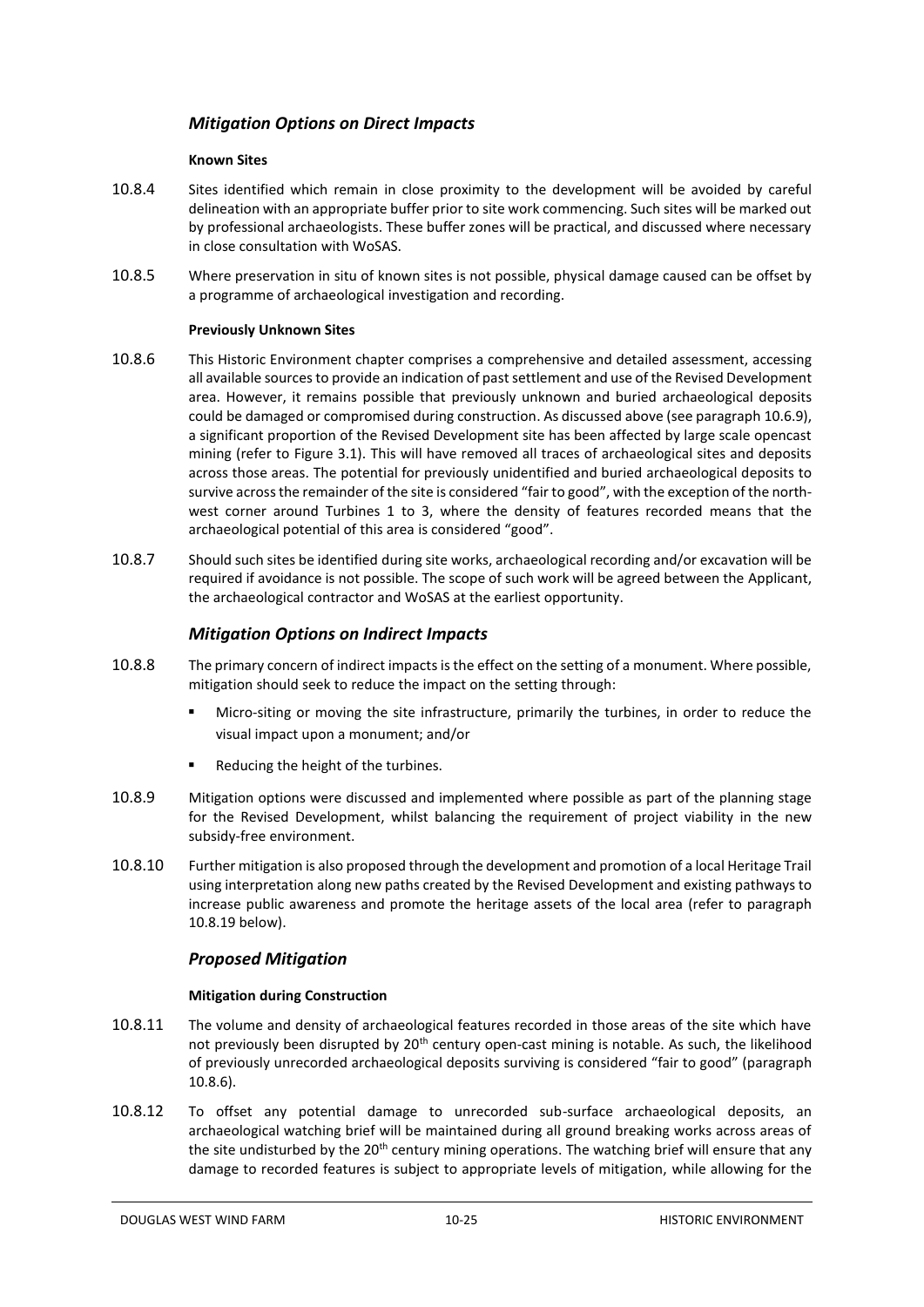identification of any previously unrecorded archaeological sites and ensuring these are appropriately recorded during site works.

- 10.8.13 The extent of the disruption caused by the opencast mining operations can be fairly accurately defined from opencast excavation models and historic aerial photography. It appears that some areas, particularly around Turbine 4, were not as intensively disturbed as other parts of the site north of the access road and may retain some archaeological potential. The need to maintain a watching brief around Turbine 4 will be at the discretion of the appointed archaeological contractor following discussions with the Applicant and WoSAS where necessary.
- 10.8.14 This is also true of any works around Site (19) and the proposed site compounds and facilities. It is anticipated that these areas were disturbed by the opencast mine works, but the exact location of Site (19) cannot be pinpointed, and it will be necessary to confirm that these areas have been disturbed before agreeing that no watching brief is required north of the existing access track in this area.
- 10.8.15 Those sites which it is anticipated will be directly impacted by the Revised Development (Sites (2), (4), (19) and (22)) will be subject to appropriate levels of recording prior to, and during removal.
- 10.8.16 All identified sites within the Revised Development area which are in close proximity to site works (such as Sites (5), (6), (8), (10) and (11)) will be carefully cordoned off and delineated to ensure avoidance during construction. Such delineation will also include those unaffected areas of sites which are already directly impacted by construction, such as the wider areas of Site (4). This process will be undertaken by qualified heritage professionals.
- 10.8.17 No work will commence on site until a Written Scheme of Investigation (WSI) outlining the standards and methodology to be adhered to by the chosen archaeological contractor has been submitted to, and approved in writing by, WoSAS and SLC.

### **Mitigating the Impact on Setting**

10.8.18 Table 10.8 has shown that there will be few Historic Environment assets within the wider landscape affected by the Revised Development.

### **General mitigation – Heritage Trail**

- 10.8.19 The limited potential for impact upon the setting of the monuments in and around Douglas will be further offset by the development of a Heritage Trail facilitated through the Revised Development. This is intended to re-connect the villages of Douglas and Coalburn, increase visitors to both villages, raise awareness of the area's historical and archaeological heritage and will have an overall beneficial impact for the community (refer to Chapter 13).
- 10.8.20 The history of coal extraction and industry in the Douglas and Coalburn area is long. The Dalquhandy Opencast Mine operated between 1988 and 2004 and at one point was the largest opencast site in Europe. Prior to the development of the Mine, the landscape in the northern part of the Revised Development was quite different, with small coal workings and collieries of varying ages alongside the small settlements and fermtouns that had developed sporadically from the medieval period. Many of these (such as Sites (17) - (21)) lay within the limits of the Revised Development. All are now no longer visible, with all traces of Sites (20) and (21) almost certainly removed by the coal extraction.
- 10.8.21 The Heritage Trail concept has been developed in consultation with The Douglasdale Recreation, Environmental, Access and Leisure (REAL) Group, the Greenways Trust of Coalburn, as well as both the Community Councils of Douglas and Coalburn. It is designed to be of benefit to the local community, linking/improving existing path networks (see Appendix 3.1), but for the purposes of this chapter, the focus on the heritage of Douglas and the surrounding area is important.
- 10.8.22 Working in conjunction with the local community and adjoining landowners, proposals are for a total of 16 points of interest to be promoted and discussed along the route of the trail. It is proposed that the route itself will pass through the village of Douglas and the sites therein, and it is expected that the development of the Trail will increase visitors to Douglas and raise awareness of the Historic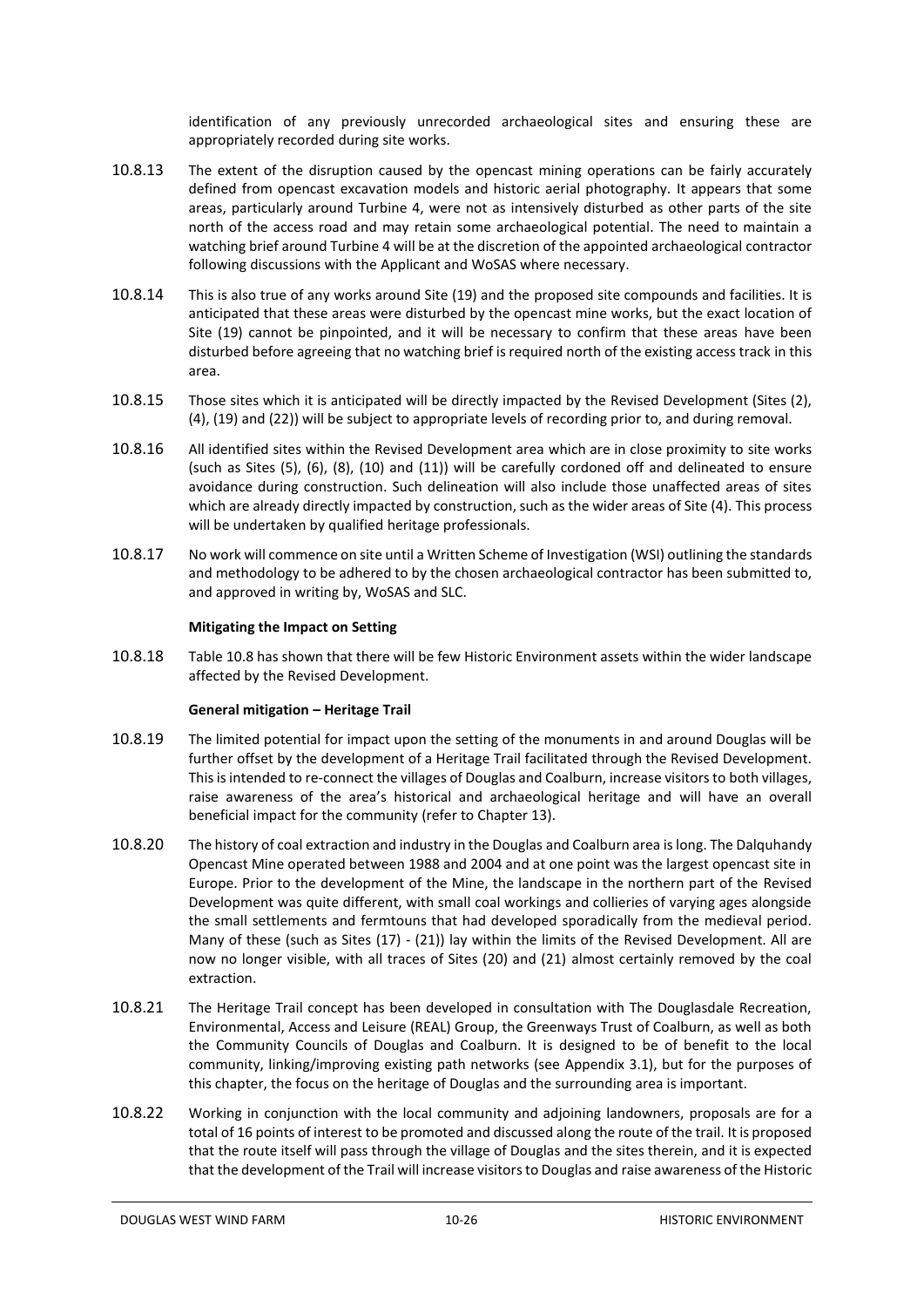Environment. The Revised Development has committed to funding an interpretation panel at each of the 16 points of interest. Leaflets about the Heritage Trail would also promote the medieval character of Douglas and the existence of St Bride's Chapel/Church.

10.8.23 One of the major themes of the Heritage Trail will be the continuation of the energy legacy and the Historic Environment assets, settlements and fermtouns lost through mining. The baseline study work completed a as part of proposals for the Consented Development has highlighted these hamlets within the Inner Study Area, but also revealed the existence of a further, previously unrecorded settlement – Site (5). Alongside a large cairn, Site (6), this settlement would not have been discovered had the baseline survey for the Consented Development not been undertaken. These sites will be included as part of the Heritage Trail, outlining what is known about them and the importance of archaeological assessment during the planning of the Revised Development.

### <span id="page-28-0"></span>10.9 Residual Effects

10.9.1 There will be residual effects on the setting of monuments where the monuments share intervisibilty with the turbines. However, the assessment has shown this overall to be **negligible** and the mitigation proposed will suitably offset this impact where identified. This is true of all monuments except for St Bride's Chapel (Sites (23/26)) and the Earl of Angus Monument (Site 25), which have both been identified as experiencing a **minor** impact upon setting.

### <span id="page-28-1"></span>10.10 Cumulative Assessment

### *Assessment*

- 10.10.1 EIA Regulations require consideration of cumulative impacts, which are those impacts resulting from incremental changes caused by other past, present or reasonably foreseeable actions together with the Revised Development. Broadly, there are two types of cumulative impact:
	- Combined effects of individual impacts, for example noise, dust and visual impacts, from one development on a particular receptor; these are termed Type 1 cumulative impacts.
	- **IMPACTS** from several developments, which individually might be insignificant, but when considered together could result in a significant cumulative impact; these are termed Type 2 cumulative impacts.
- 10.10.2 To assess Type 2 cumulative impacts, other development proposals need to be at a committed stage in order for an appropriate level of certainty and scheme information to be available. Development proposals can therefore only be assessed in combination with other development proposals that are further ahead in the consenting/implementation process.

### *Cumulative Developments*

### **Adjacent Developments**

- 10.10.3 Potential effects on Historic Environment assets are determined through consideration of the effects on each individual site. A cumulative affect arises when a site would be affected by more than one development or proposal. If considered in isolation, these developments may not have a significant adverse effect on a monument, but taken collectively this can change.
- 10.10.4 Cumulative effects are considered for wind farm developments currently in the planning system as well as those that are permitted or operational. Primary consideration is given to those that lie up to 5 km from the Revised Development.
- 10.10.5 There are a number of proposed developments in the vicinity of the site, and those that are at a committed stage must be assessed for their cumulative effects with the Revised Development and will be considered during this assessment.
- 10.10.6 The SLC Wind Database (June 2017) was assessed alongside detailed scrutiny of the SLC online planning portal to identify proposed, consented and operational developments in the vicinity of the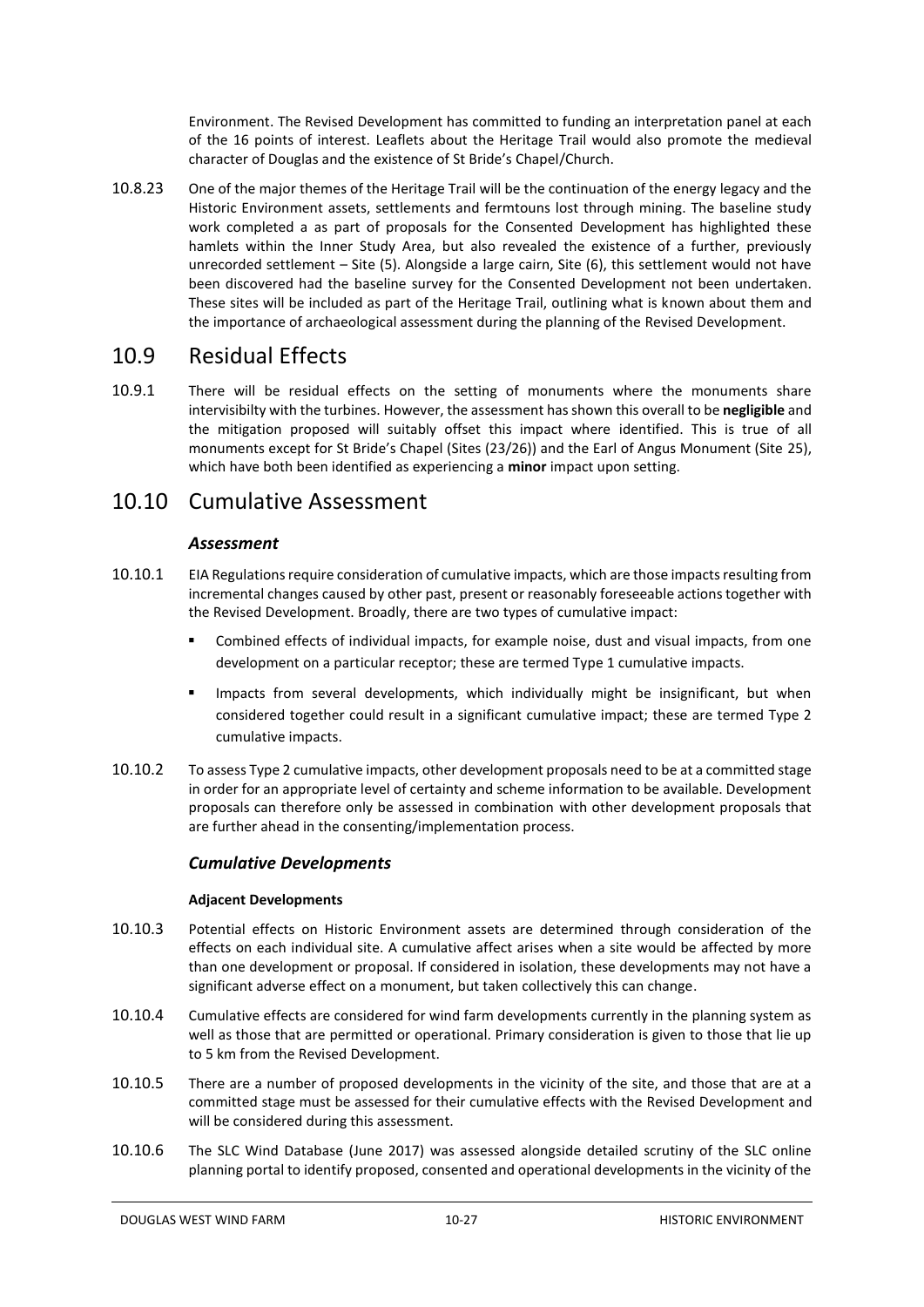Revised Development. This study has shown that there are several large wind farms within 5 km of the Revised Development. Large wind farm developments are defined as those with four or more turbines.

- 10.10.7 A plan of cumulative developments (Figure 3.3) shows these to be predominantly clustered to the west and south of the Revised Development. The Revised Development sits on the eastern edge of a wind farm cluster that includes:
	- The consented Dalquhandy Wind Farm (0.35 km from the nearest turbine);
	- The operational Hagshaw Hill Wind Farm and Hagshaw Extension (0.84 km from the nearest turbine);
	- The operational Nutberry Wind Farm (2.83 km from the nearest turbine);
	- The operational Galawhistle Wind Farm (3.23 km from the nearest turbine); and
	- The consented Cumberhead Wind Farm (2.12 km from the nearest turbine).
- 10.10.8 There are also a number of smaller turbines in this area. These include:
	- A 2 turbine development (1 operational) at Hazelside Farm (1.34 km from the nearest turbine).
- 10.10.9 EIA Regulations require adequate mitigation to be in place to mitigate or offset impacts upon Historic Environment assets. Each of the wind farm developments relevant to cumulative assessment will have gone through this process to the satisfaction of WoSAS and HES, suitably mitigating the impact.
- 10.10.10 The addition of the Revised Development to this cluster west of Douglas has the potential to have a cumulative impact upon the setting of monuments which share intervisibility with the site.

#### **The Wider Landscape**

- 10.10.11 The Revised Development will be lower lying than the existing Hagshaw Hill Wind Farm and Hagshaw Extension. These turbines lie on the high ground around Hagshaw Hill and Common Hill which has a maximum height of c.463 m. The Galawhistle, Nutberry, Hazelside and Cumberhead Wind Farms sit at a slightly lower, yet broadly similar elevation. The highest positioned turbine of the Revised Development is Turbine 12, which will sit at an elevation of >315 m.
- 10.10.12 With the exception of Site (31), all of the monuments discussed in the assessment lie generally to the east of the Revised Development. As a result, the primary consideration will be the visual impact looking west from these sites towards the Revised Development.
- 10.10.13 In the wider landscape it is unlikely the addition of the Revised Development to the wind farm concentration west of Douglas will have a significantly adverse cumulative impact. Situated on comparably low lying ground, views generally from the east towards the west would be unlikely to see the Revised Development highlighted against the skyline.
- 10.10.14 Although unlikely, should turbines be visible against the skyline from these monuments they will be against a background which is already compromised by the presence of the operational Hagshaw Hill Wind Farm complex; the Galawhistle Wind Farm; Nutberry Wind Farm and Hazelside Farm Turbines at the very least. Approval of Cumberhead Wind Farm and Dalquhandy Wind Farm (on the adjoining part of the former Dalquhandy Opencast Mine) will almost certainly add these developments to the viewshed.
- 10.10.15 The placement of the Revised Development on the eastern edge of the existing and consented wind farms would allow the wind farm developments generally to be viewed as one site, rather than a collection of independent and visually separated developments.
- 10.10.16 As such, the cumulative impact of the Revised Development on the sites within the wider landscape is considered **negligible**.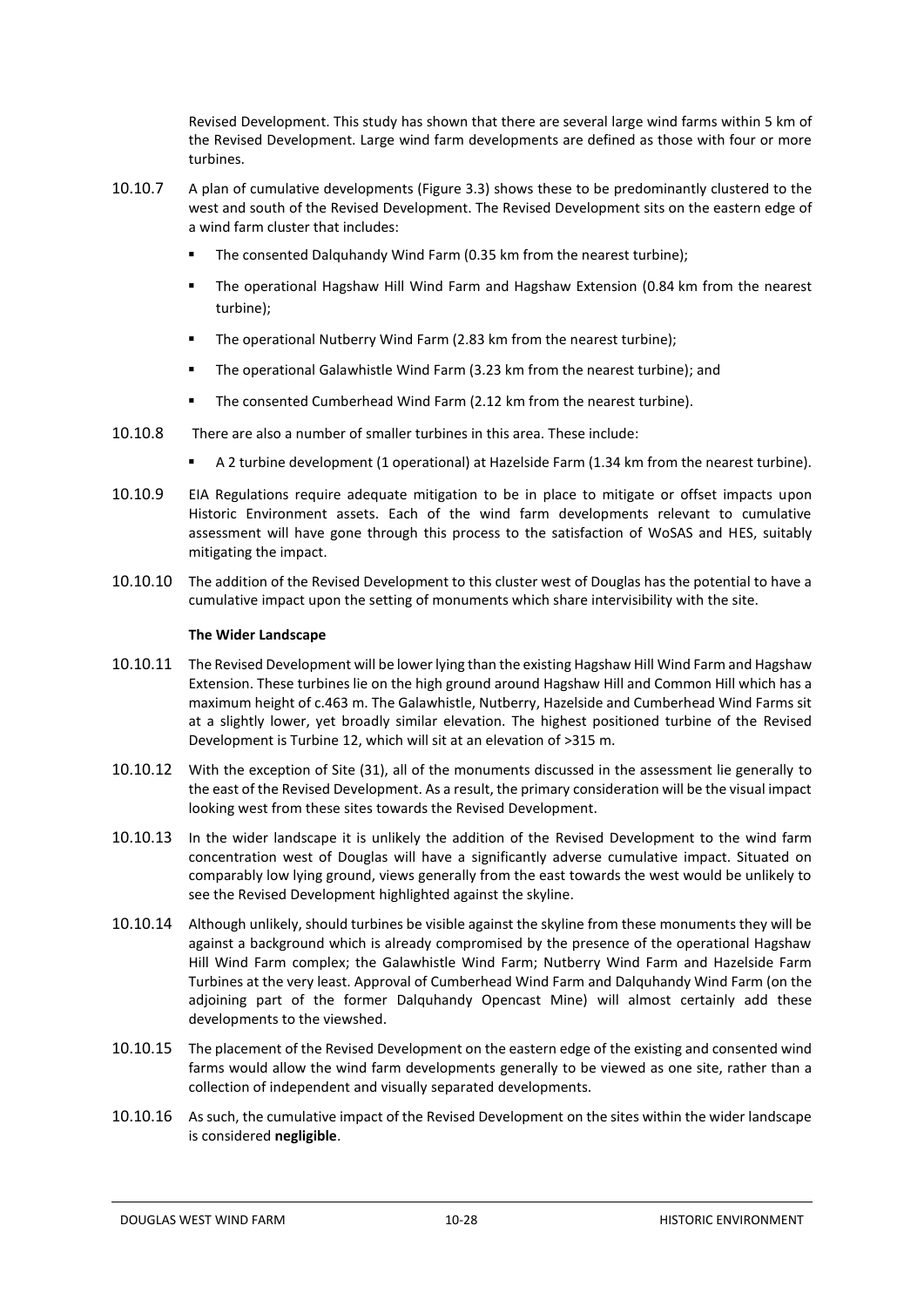#### **The Immediate Landscape - Douglas**

- 10.10.17 The impact upon the setting of those monuments within Douglas is important:
	- St Bride's Chapel/Church, Site (23) & (26);
	- James, Earl of Angus Monument, Douglas, Site (25);
	- Category B Listed Buildings within the town of Douglas, Site (27); and
	- **The Douglas Conservation Area, Site (38).**
- 10.10.18 As discussed in paragraph 10.7.17, the setting of Site (23/26) is inward and reflective. Oblique views of some of the Hagshaw Hill turbines are presently visible from the parts of the grounds, but for the reasons explained in paragraph 10.7.17, there would be no cumulative effect caused by the Revised Development. The overall magnitude of change upon Site (23/26) remains **minor.**
- 10.10.19 In respect of the Earl of Angus Monument Site (25), Hagshaw Hill Wind Farm is visible on the horizon, to the south-west, as are the Hazelside Farm turbines. However, as has been shown in paragraph 10.7.17, the current vegetation cover will largely screen views of the Revised Development turbines from the monument, and the principal views from Site (25) towards the north will remain intact. A minor increase in the cumulative impact is noted, but not considered significant enough to reclassify the overall impact from **minor**.
- 10.10.20 The Category B Listed buildings within are all within and around the Douglas Conservation Area and the two sites (27) and (38) are considered together. The urban, inward looking setting of the monuments which comprise Site (27/38) means that many of the turbines will not be visible from within Douglas. This is also true of the existing and proposed developments, and any cumulative impact is considered to remain **negligible**.

### *Conclusion*

10.10.21 The discussion of the monuments above has shown that the cumulative effect of the Revised Development is considered to be **negligible**.

### <span id="page-30-0"></span>10.11 Summary

- 10.11.1 This chapter considered the potential impacts of the Revised Development on the Historic Environment and was prepared with reference to all relevant legislation, policy and guidelines.
- 10.11.2 In order to inform the Revised Development, a baseline study was undertaken using all readily available information sources within the set parameters of Inner, Middle, and Outer Study areas. Sources accessed included HES databases of protected Historic Monuments, SLC's SMR, the NMRS, maps held by NLS and aerial images held by NCAP. The DBA was supplemented by a comprehensive walkover survey of the Inner Study Area in order to identify any previously unknown Historic Environment assets.
- 10.11.3 The baseline study identified 22 sites within the Inner Study Area, and a further 16 sites with potential to be affected by the Revised Development within the Middle Study Area. No sites in the Outer Study Area were affected by the Revised Development.
- 10.11.4 A correlation of the information retrieved in the baseline study with the layout of the Revised Development identified a number of possible impacts. Early engagement with consultees, the completion of the Historic Environment assessment for the Consented Development and consideration of potential effects allowed site infrastructure to be carefully plotted in order to reduce these impacts.
- 10.11.5 It is anticipated that four recorded sites ((2), (4), (19) and (22)) will be directly impacted by development to some degree. The volume and density of archaeological sites noted during the baseline study means that the likelihood of previously unrecorded archaeological deposits surviving across those areas unaffected by mining is considered "fair to good". To mitigate against this, an archaeological watching brief will be maintained during all ground breaking works affecting those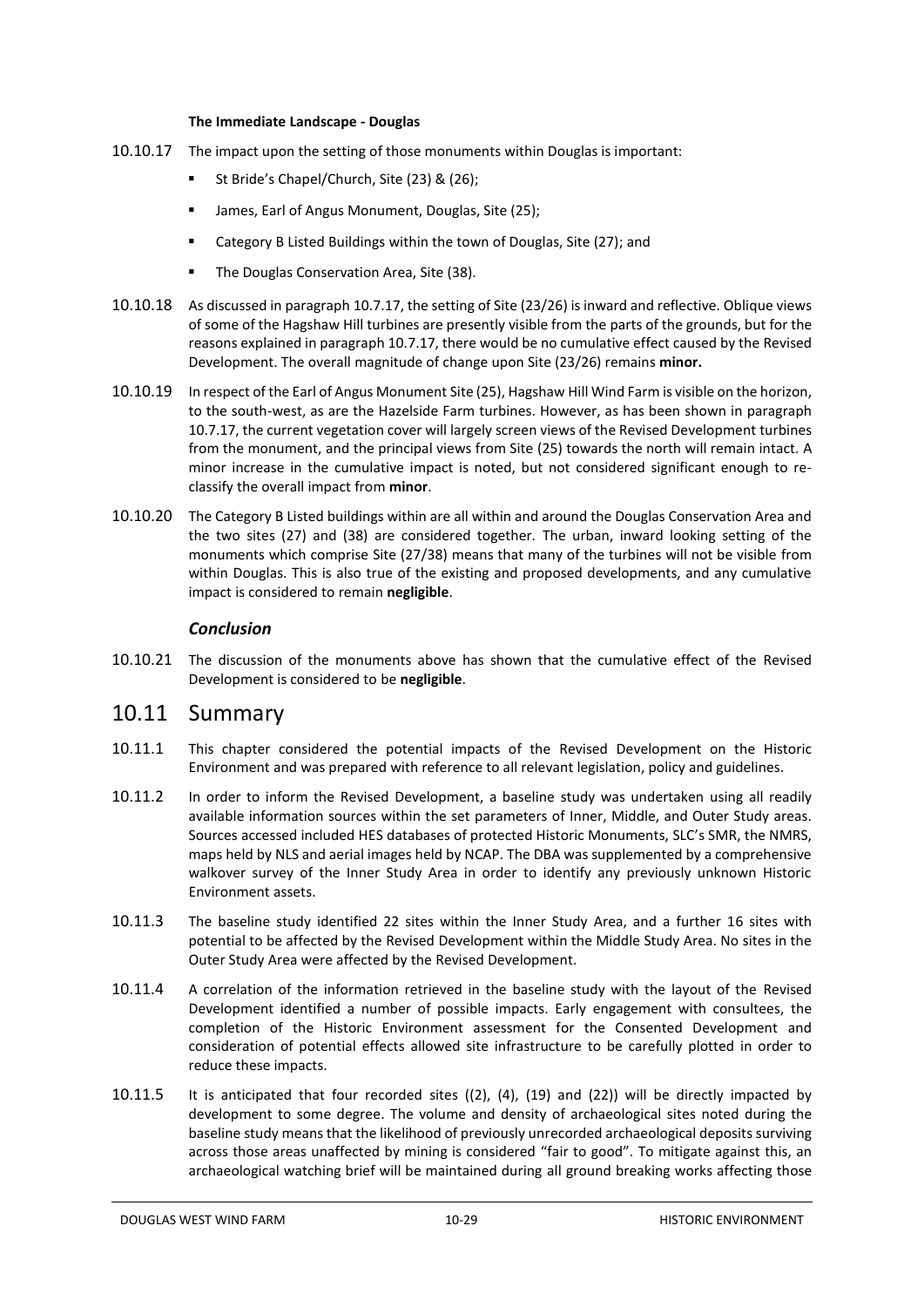areas, predominantly south and west of the existing access track. In areas around Turbine 04 and Site (19), the extent of the watching brief will be at the discretion of the appointed archaeological contractor in consultation with the Applicant and WoSAS where required.

- 10.11.6 Those Historic Environment sites which have been identified near proposed site infrastructure will be clearly delineated by an archaeological professional prior to site works commencing. This will ensure their protection from disturbance during the construction phase.
- 10.11.7 In conjunction with similar operational, consented and proposed developments in the local area, there will be no significant cumulative impact caused by the Revised Development.
- 10.11.8 Although the study has shown that overall the effect upon identified sites will not be significant, some residual impacts will remain where the turbines are visible. A Heritage Trail has been designed to offset any residual impact upon the setting of monuments within the vicinity of the Revised Development.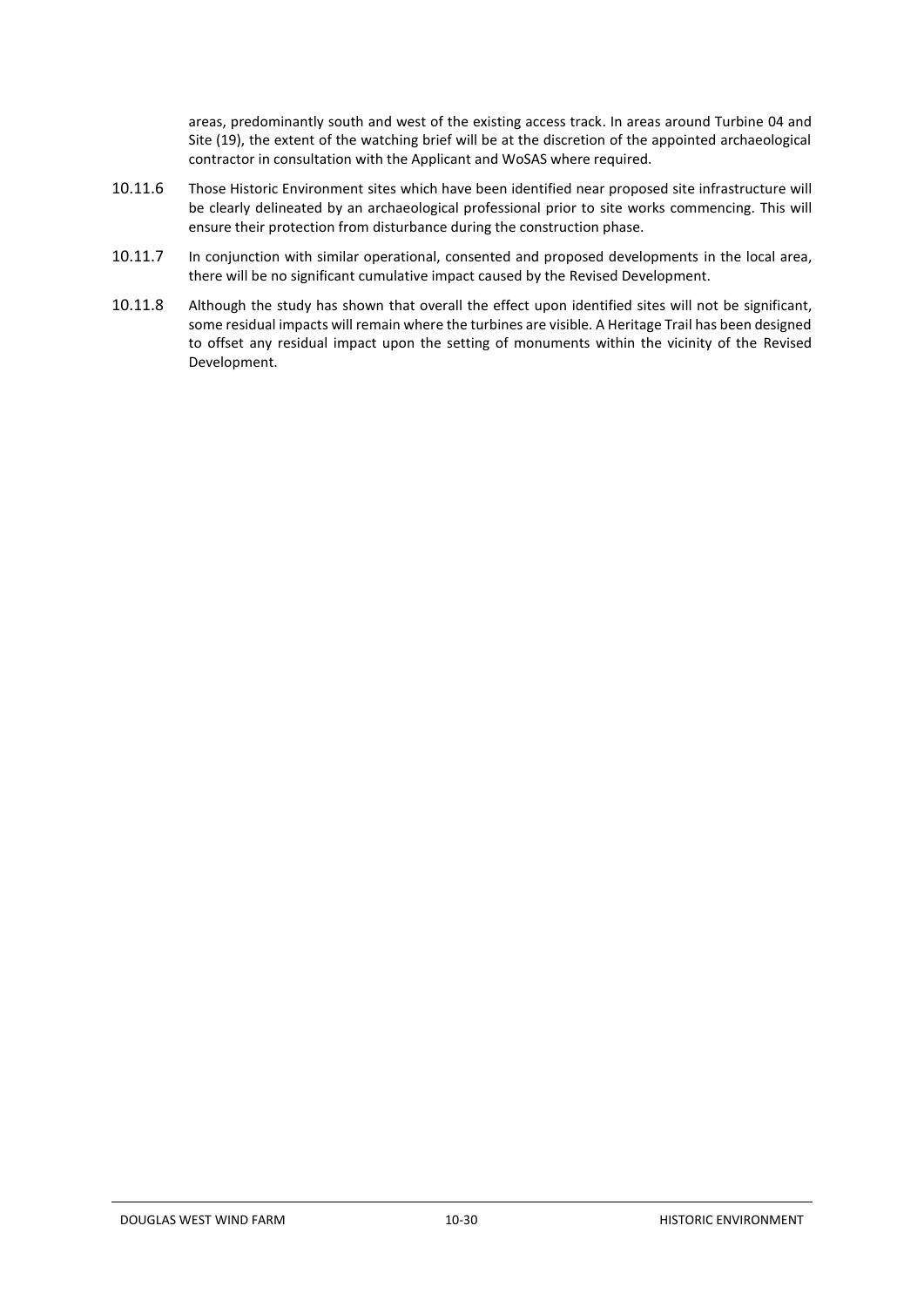### **Table 10.9 – Summary Table of Residual Effects**

| <b>Description of Effect</b>                                                            | <b>Significance of Potential Effect</b>      |                                      | <b>Mitigation Measure</b>                                                                                                                                                  | <b>Significance of Residual Effect</b> |                                      | <b>Comparison with the Consented</b>                                                                                                                                                                                                                                                                                                                          |  |  |
|-----------------------------------------------------------------------------------------|----------------------------------------------|--------------------------------------|----------------------------------------------------------------------------------------------------------------------------------------------------------------------------|----------------------------------------|--------------------------------------|---------------------------------------------------------------------------------------------------------------------------------------------------------------------------------------------------------------------------------------------------------------------------------------------------------------------------------------------------------------|--|--|
|                                                                                         | <b>Significance</b>                          | <b>Beneficial/</b><br><b>Adverse</b> |                                                                                                                                                                            | <b>Significance</b>                    | <b>Beneficial/</b><br><b>Adverse</b> | <b>Development</b>                                                                                                                                                                                                                                                                                                                                            |  |  |
|                                                                                         | <b>During Construction / Decommissioning</b> |                                      |                                                                                                                                                                            |                                        |                                      |                                                                                                                                                                                                                                                                                                                                                               |  |  |
| Sites $(1, 3, 6 -16) - No$<br>direct impact                                             | Negligible                                   | Neutral                              | N/A                                                                                                                                                                        | Negligible                             | Neutral                              | No material difference.<br>There are 13 sites which will not be<br>directly impacted by the Revised<br>Development.<br>This compares with 15 sites which<br>would not be directly impacted by<br>the Consented Development,<br>although this total includes Sites<br>(17) and (18) which have been<br>regraded as their exact location is<br>unknown (below). |  |  |
| Site (5) - Potential direct<br>impact: Located near<br>proposed infrastructure<br>works | Minor                                        | Adverse                              | Sites delineated and marked prior<br>to excavation works to avoid<br>damage                                                                                                | Negligible                             | Neutral                              | No material difference.                                                                                                                                                                                                                                                                                                                                       |  |  |
| Sites (2, 4 and 22) -<br>Direct impact: Cut by<br>site infrastructure                   | Minor                                        | Adverse                              | An archaeological watching brief<br>will be maintained during all<br>ground breaking works in the<br>vicinity of these monuments. This<br>will ensure these are adequately | Negligible                             | Adverse                              | Three sites will be directly<br>impacted by the Revised<br>Development.<br>This compares to two for the<br><b>Consented Development as</b>                                                                                                                                                                                                                    |  |  |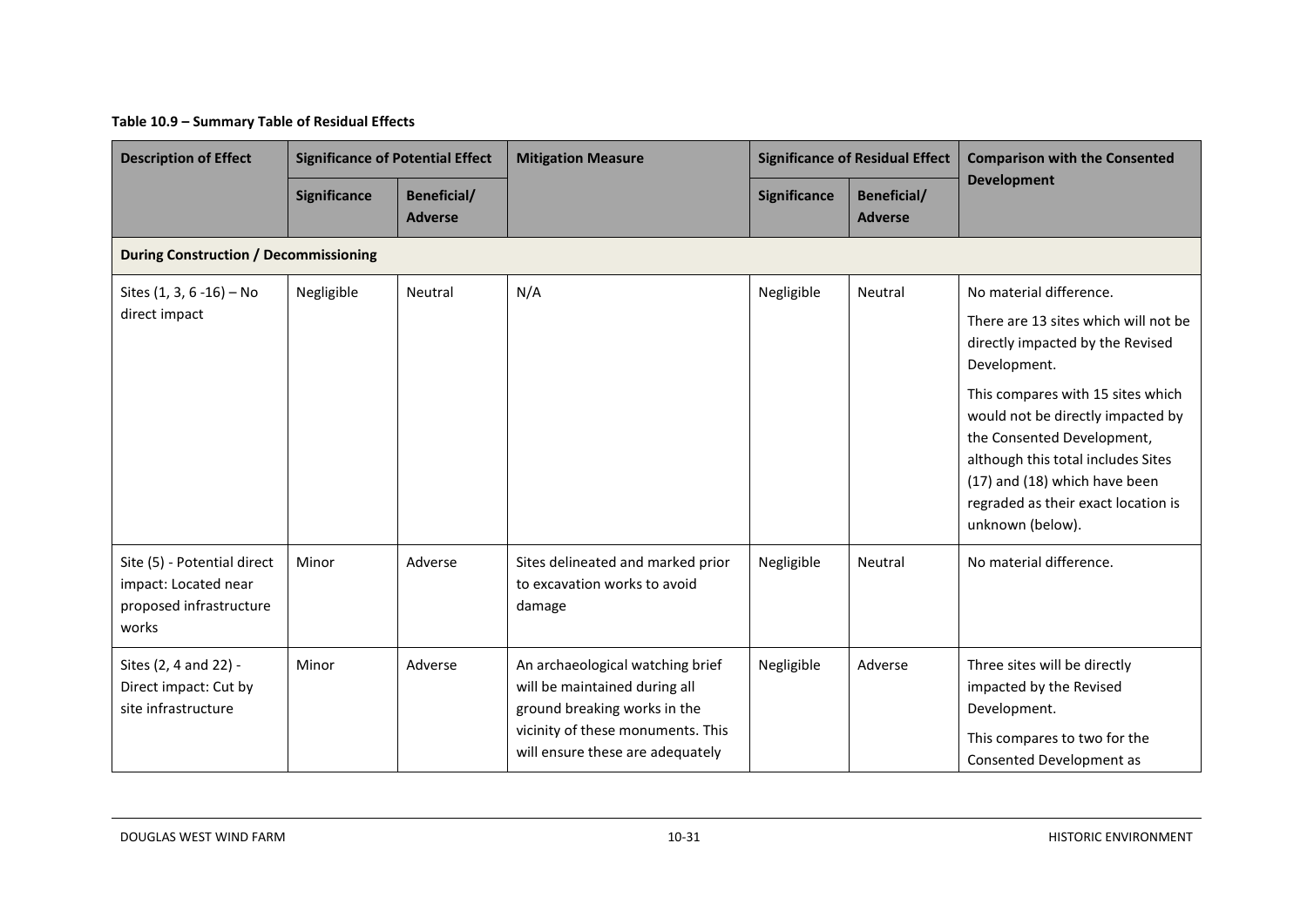| <b>Description of Effect</b>                                                                                                                      | <b>Significance of Potential Effect</b> |                                      | <b>Mitigation Measure</b>                                                                                                                                                                                                                     | <b>Significance of Residual Effect</b> |                                      | <b>Comparison with the Consented</b>                                                                                                                                                                    |
|---------------------------------------------------------------------------------------------------------------------------------------------------|-----------------------------------------|--------------------------------------|-----------------------------------------------------------------------------------------------------------------------------------------------------------------------------------------------------------------------------------------------|----------------------------------------|--------------------------------------|---------------------------------------------------------------------------------------------------------------------------------------------------------------------------------------------------------|
|                                                                                                                                                   | <b>Significance</b>                     | <b>Beneficial/</b><br><b>Adverse</b> |                                                                                                                                                                                                                                               | Significance                           | <b>Beneficial/</b><br><b>Adverse</b> | <b>Development</b>                                                                                                                                                                                      |
|                                                                                                                                                   |                                         |                                      | recorded prior to, and during, any<br>disruption.<br>Those areas of the affected sites<br>which will remain unaffected by<br>development will be appropriately<br>delineated to avoid unnecessary<br>disturbance.                             |                                        |                                      | infrastructure now impacts upon<br>Site 2.<br>The impact upon Site 4 is likely to<br>be less for the Revised<br>Development as only one of the<br>two recorded enclosures will be<br>directly affected. |
| Sites (17 and 18) -<br>Potential direct impact.<br>Exact location of these<br>sites is unknown                                                    | Minor                                   | Adverse                              | An archaeological watching brief<br>will be maintained during all<br>ground breaking works across the<br>southern part of the site, ensuring<br>that any direct impact upon these<br>monuments will be identified and<br>adequately recorded. | Negligible                             | Adverse                              | No material difference.                                                                                                                                                                                 |
| Site (19) - Potential<br>direct impact. Exact<br>location of site is<br>unknown, although this<br>area was likely disturbed<br>by coal extraction | Minor                                   | Adverse                              | During site works associated with<br>the installation of the site<br>compounds, an archaeological<br>watching brief will be maintained<br>should this area be shown to be<br>undisturbed.                                                     | Negligible                             | Adverse                              | No material difference.                                                                                                                                                                                 |
| Sites (20 and $21$ ) – No<br>direct impact: Although<br>exact location is<br>unknown, sites likely                                                | Negligible                              | Adverse                              | It is almost certain these areas<br>have been compromised by coal<br>extraction. However, the<br>Contractor will be issued with<br>guidance and a toolbox talk about                                                                          | Negligible                             | Neutral                              | No material difference.                                                                                                                                                                                 |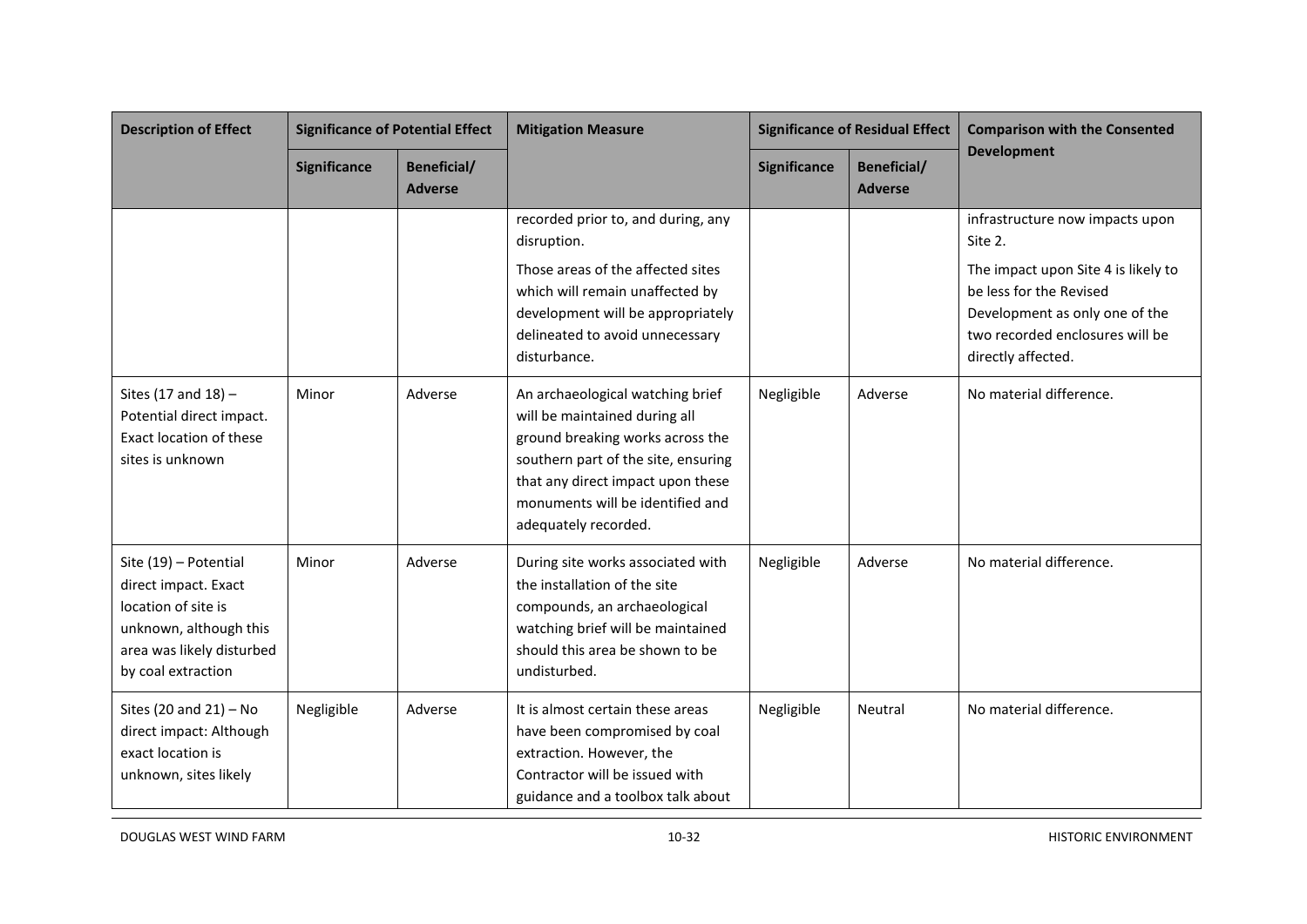| <b>Description of Effect</b>                                                | <b>Significance of Potential Effect</b> |                                      | <b>Mitigation Measure</b>                                                                                                                                                                                                                                                        | <b>Significance of Residual Effect</b> |                                      | <b>Comparison with the Consented</b>                                                                                                                                                                                                                                                    |
|-----------------------------------------------------------------------------|-----------------------------------------|--------------------------------------|----------------------------------------------------------------------------------------------------------------------------------------------------------------------------------------------------------------------------------------------------------------------------------|----------------------------------------|--------------------------------------|-----------------------------------------------------------------------------------------------------------------------------------------------------------------------------------------------------------------------------------------------------------------------------------------|
|                                                                             | <b>Significance</b>                     | <b>Beneficial/</b><br><b>Adverse</b> |                                                                                                                                                                                                                                                                                  | <b>Significance</b>                    | <b>Beneficial/</b><br><b>Adverse</b> | <b>Development</b>                                                                                                                                                                                                                                                                      |
| removed by coal<br>extraction                                               |                                         |                                      | how to react should archaeological<br>remains be encountered during<br>works in this area of the site.                                                                                                                                                                           |                                        |                                      |                                                                                                                                                                                                                                                                                         |
| Direct impact: Potential<br>for damage to previously<br>unrecorded features | Moderate                                | Adverse                              | An archaeological watching brief<br>will be maintained during all<br>ground breaking works across<br>those areas of the site unaffected<br>by opencast mining.<br>This will ensure any previously<br>unrecorded archaeological deposits<br>are identified and recorded.          | Minor                                  | Adverse                              | No material difference.<br>The potential for damage to<br>unrecorded archaeological deposits<br>remains the same for both the<br>Revised Development and the<br>Consented Development.                                                                                                  |
| <b>During Operation</b>                                                     |                                         |                                      |                                                                                                                                                                                                                                                                                  |                                        |                                      |                                                                                                                                                                                                                                                                                         |
| Site (23/26) - Indirect<br>impact: St Bride's Chapel<br>/Church             | Minor                                   | Adverse                              | Continued presence of vegetation<br>both within the curtilage of the<br>monument, and on the Long<br>Plantation between the monument<br>and the Revised Development.<br>Residual impact offset by<br>promoting the monument as part<br>of the Heritage Trail being<br>developed. | Minor                                  | Adverse                              | Nine turbine hubs are theoretically<br>visible from both the Consented<br>and the Revised Development.<br>The blades of four turbines will be<br>theoretically visible from the<br>Revised Development, as opposed<br>to three theoretically visible from<br>the Consented Development. |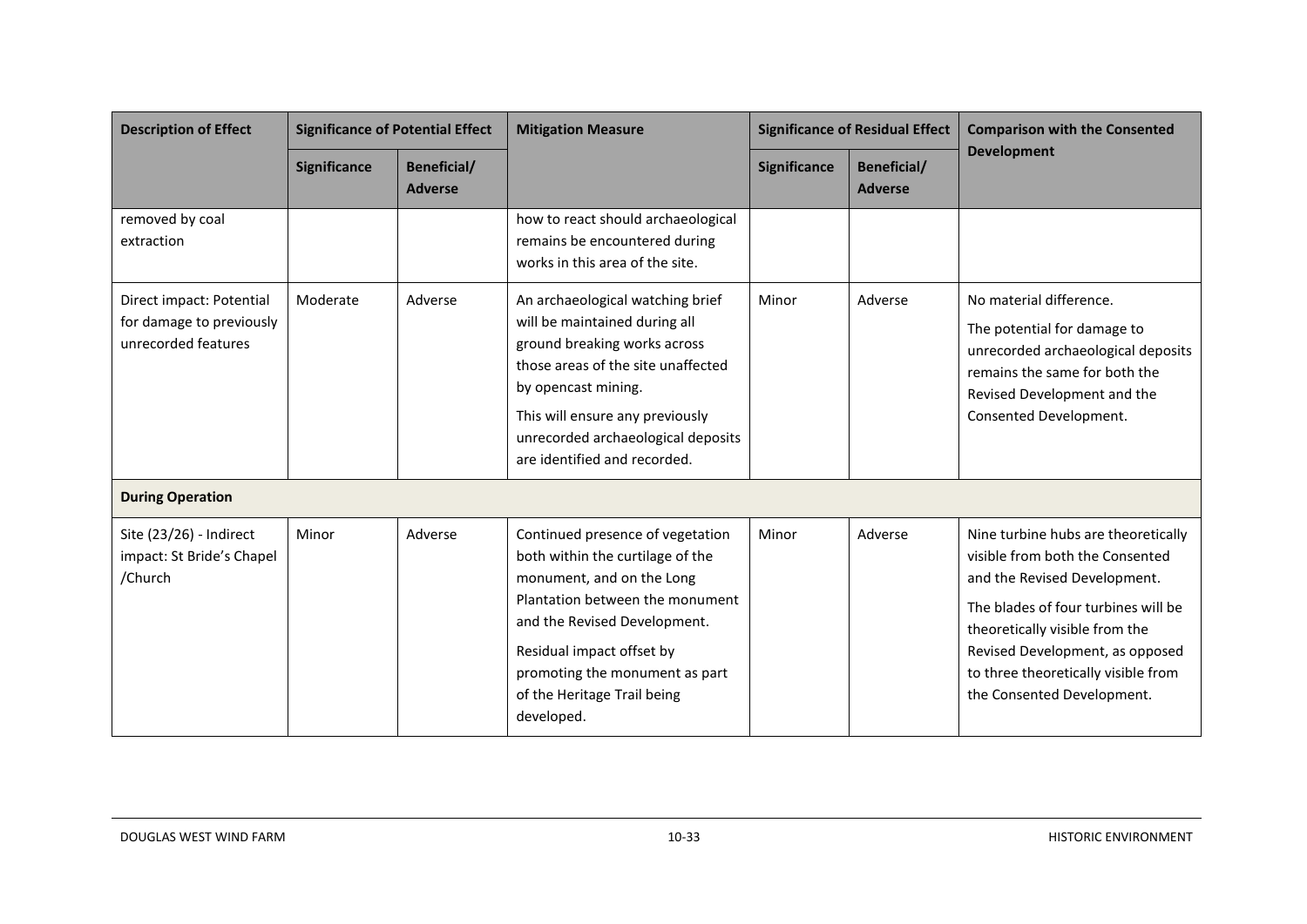| <b>Description of Effect</b>                                                                    | <b>Significance of Potential Effect</b> |                                      | <b>Mitigation Measure</b>                                                                                                                                            | <b>Significance of Residual Effect</b> |                                      | <b>Comparison with the Consented</b>                                                                                                                                                                                                   |
|-------------------------------------------------------------------------------------------------|-----------------------------------------|--------------------------------------|----------------------------------------------------------------------------------------------------------------------------------------------------------------------|----------------------------------------|--------------------------------------|----------------------------------------------------------------------------------------------------------------------------------------------------------------------------------------------------------------------------------------|
|                                                                                                 | <b>Significance</b>                     | <b>Beneficial/</b><br><b>Adverse</b> |                                                                                                                                                                      | <b>Significance</b>                    | <b>Beneficial/</b><br><b>Adverse</b> | <b>Development</b>                                                                                                                                                                                                                     |
| Site (24, 34 & 37) - No<br>indirect impact/<br>intervisibility with the<br>Revised Development. | None                                    | Neutral                              | N/A                                                                                                                                                                  | None                                   | Neutral                              | No change.                                                                                                                                                                                                                             |
| Site (25) - Indirect<br>impact: Douglas,<br>Monument to James,<br>Earl of Angus                 | Minor                                   | Adverse                              | Continued presence of vegetation<br>both immediately adjacent to the<br>monument, and on the Long<br>Plantation between the monument<br>and the Revised Development. | Minor                                  | Adverse                              | No material difference.<br>Seven turbine hubs and 4 blades<br>will be theoretically visible from<br>both the Consented and the<br>Revised Developments.                                                                                |
| Site (27 to 33, 35, 36,<br>and 38): Indirect impact.                                            | Negligible                              | Neutral                              | N/A                                                                                                                                                                  | Negligible                             | Neutral                              | No material difference.<br>The Consented Development was<br>theoretically visible from nine sites<br>in the Middle Study Area.<br>The Revised Development will be<br>theoretically visible from ten sites<br>in the Middle Study Area. |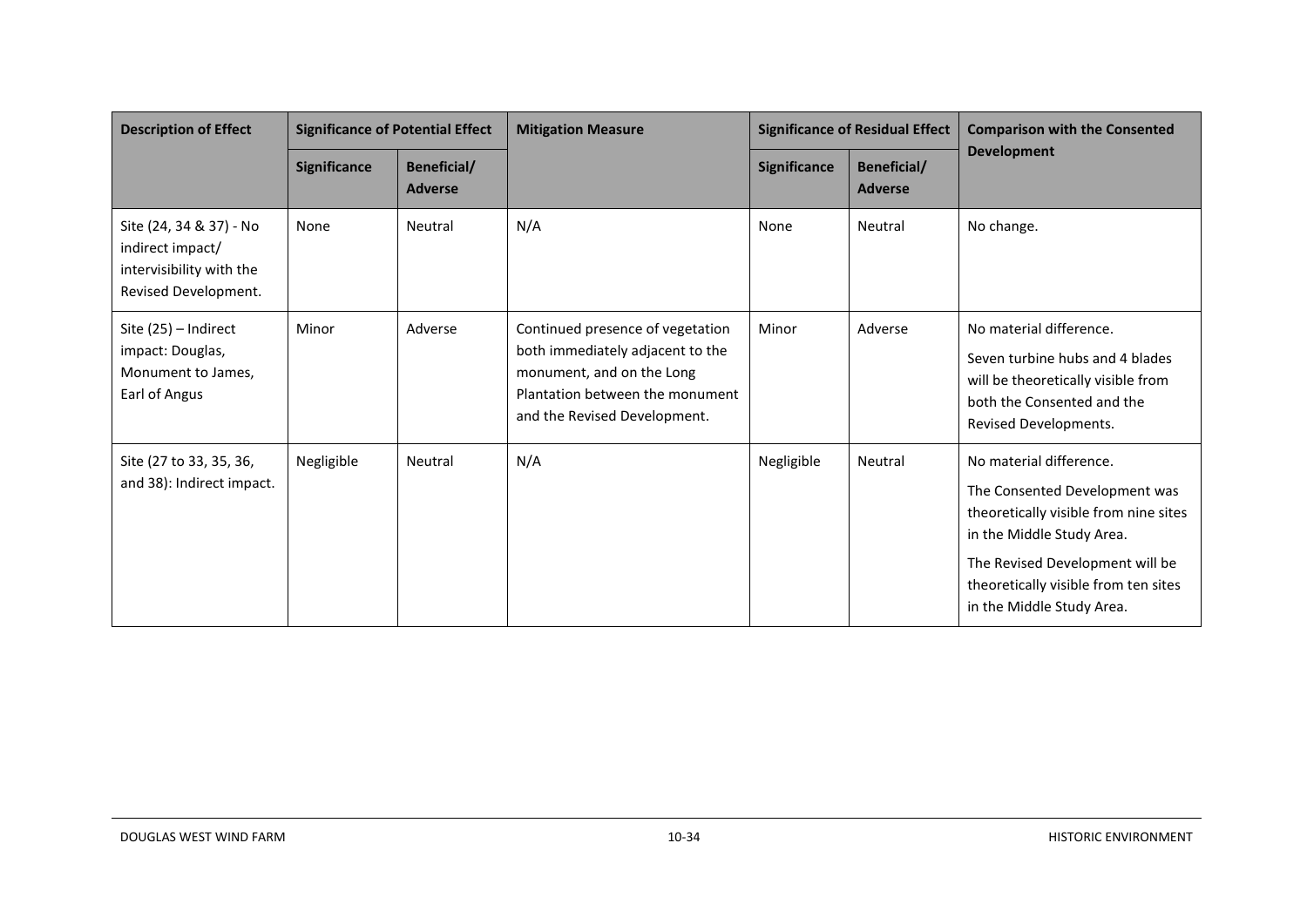# <span id="page-36-0"></span>10.12 References

### *Aerial Photography*

Aerial photography consulted include:

| <b>Sortie</b> | Year | <b>Frames</b>         |
|---------------|------|-----------------------|
| 106/G/UK/0087 | 1946 | 3069-3073 & 4069-4071 |
| 106G/UK/0083  | 1946 | 3345-3350             |
| 106G/UK/087   | 1946 | 6033-6035 & 6066-6068 |
| 106G/UK/0083  | 1946 | 6142-6144             |
| 82/0932       | 1954 | 0004-0009 & 0032-0037 |
| 58/3262       | 1959 | 0075-0080             |
| OS74-168      | 1974 | 066-067               |
| OS74-170      | 1974 | 162-164               |
| ASS/516/88    | 1988 | 136-138               |
| ASS/610/89    | 1989 | 228-229               |
| ASS/621/89    | 1989 | 162-164               |

### *Cartographic*

Maps consulted during the map regression include:

| Cartographer           | Year      | <b>Map Name (common)</b>                                                       |
|------------------------|-----------|--------------------------------------------------------------------------------|
| <b>Timothy Pont</b>    | 1583-1614 | Glasgow and the County of Lanark                                               |
| Joan Blaeu             | 1654      | The nether ward of Clyds-dail and Glasco                                       |
| Joan Blaeu             | 1654      | The Upper Ward of Clyds-dayl                                                   |
| Herman Moll            | 1745      | The Shire of Clydesdale or Lanerk                                              |
| <b>William Roy</b>     | 1747-55   | Military Survey of Scotland                                                    |
| <b>Charles Ross</b>    | 1773      | Map of the Shire of Lanark                                                     |
| <b>William Forrest</b> | 1816      | The County of Lanark from actual survey                                        |
| John Ainslie           | 1821      | Ainslie's Map of the Southern Part of Scotland                                 |
| John Thomson,          | 1822      | Northern Part of Lanarkshire, Southern Part                                    |
| William Johnson        |           |                                                                                |
| <b>Ordnance Survey</b> | 1858-64   | 25 inch to 1 mile Lanark, Sheet XXXVII.11 (with inset XXXVII.12)<br>Lesmahagow |
| <b>Ordnance Survey</b> | 1858-64   | 25 inch to 1 mile Lanark, Sheet XXXVII.9                                       |
| <b>Ordnance Survey</b> | 1858-64   | 25 inch to 1 mile Lanark, Sheet XXXVII.16 (Douglas)                            |
| <b>Ordnance Survey</b> | 1896-7    | 25 inch to 1 mile Lanarkshire 037.12                                           |
| <b>Ordnance Survey</b> | 1896-7    | 25 inch to 1 mile Lanarkshire 037.16                                           |
| <b>Ordnance Survey</b> | 1896-7    | 25 inch to 1 mile Lanarkshire 038.09                                           |
| <b>Ordnance Survey</b> | 1909-10   | 25 inch to 1 mile Lanarkshire 037.12                                           |
| <b>Ordnance Survey</b> | 1909-10   | 25 inch to 1 mile Lanarkshire 037.16                                           |
| <b>Ordnance Survey</b> | 1909-10   | 25 inch to 1 mile Lanarkshire 038.09                                           |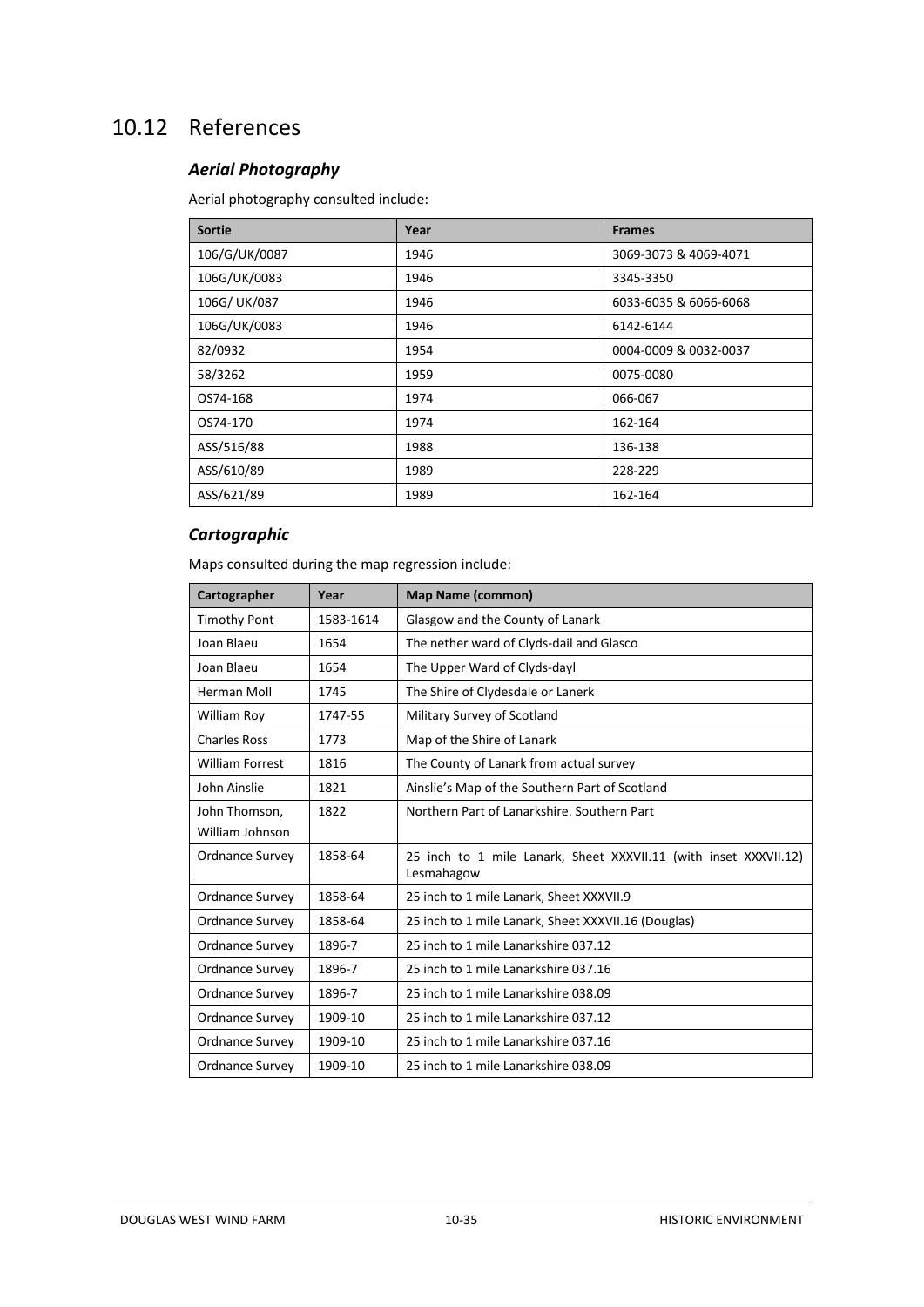### *Literature*

Cameron, R, Addyman Archaeology (2012). Douglas West Community Wind Farm: Archaeological Desk Based Assessment (unpublished grey literature report)

Cameron, R, ARCHAS Cultural Heritage Ltd (2015). Historic Environment Chapter in Douglas West and Dalquhandy Renewable Energy Project Environmental Impact Assessment

Chartered Institute for Archaeologists (2014). Code of Conduct.

Chartered Institute for Archaeologists (2014). Standard and Guidance for Historic Environment Desk-Based Assessment

Douglas and Angus Estate Forestry Plan (2012)

Groome F.H. (1896). Ordnance Gazetteer of Scotland

Historic Scotland (2010). Managing Change in the Historic Environment: Setting

Historic Scotland (2012). Douglas West Wind Farm Proposal (Scoping Opinion), Ref: AMN/16/SR

Historic Scotland (2015). Douglas West & Dalquhandy DP Renewable Energy Project, Response to EIA, Ref: AMN/16/SR

McCubbin, W. (1791-9). "Douglas Parish, County of Lanark" in The Statistical Account of Scotland 1791-99 Volume 8

Stewart, A. (1834-5). "Douglas Parish, County of Lanark" in The Statistical Account of Scotland 1834-5 Volume 6

West of Scotland Archaeology Service (2012). Douglas West Wind Farm Proposal – Scoping Report Consultation, Ref: 7/1/11/Cons 26005

West of Scotland Archaeology Service (2015). Consultation Response to Planning Application CL/15/273 – Douglas West & Dalquhandy Renewable Energy Project, Ref: 7/3/11/Cons 32282

#### Website

Air Crash Sites Scotland. Database of crash sites in Scotland. Available at: http://www.aircrashsites-scotland.co.uk/index.htm. Accessed on 03/07/17

NLS. National Map Library of Scotland. Available at: http://maps.nls.uk/. Accessed on 03/07/17

Parks & Gardens Data Service. Database of Parks and Gardens. Available at: http://www.parksandgardens.org. Accessed on 03/07/17

HES. Historic Land Use Assessment Map. Available at: http://hlamap.org.uk/. Accessed on: 03/07/17

HES. National Monuments Record of Scotland. Available at: https://canmore.org.uk/. Accessed on: 03/07/17

HES. PASTMAP – Mapping service providing access to databases covering the built environment in Scotland. Available at: http://pastmap.org.uk/. Accessed on 03/07/17

WoSAS. Sites and Monuments Record. Available at: http://gis.southayrshire.gov.uk/mapsWosas/mapSMR.htm. Accessed on 03/07/17

Legislation

Clydeplan (2012). Glasgow and Clyde Valley Strategic Development Plan 2012. Available at: http://www.clydeplan-

sdpa.gov.uk/index.php?option=com\_content&view=article&id=54&Itemid=38

European Union (1992). European Convention on the Protection of the Archaeological Heritage (Revised) 1992. Available at: http://conventions.coe.int/Treaty/en/Treaties/Html/143.htm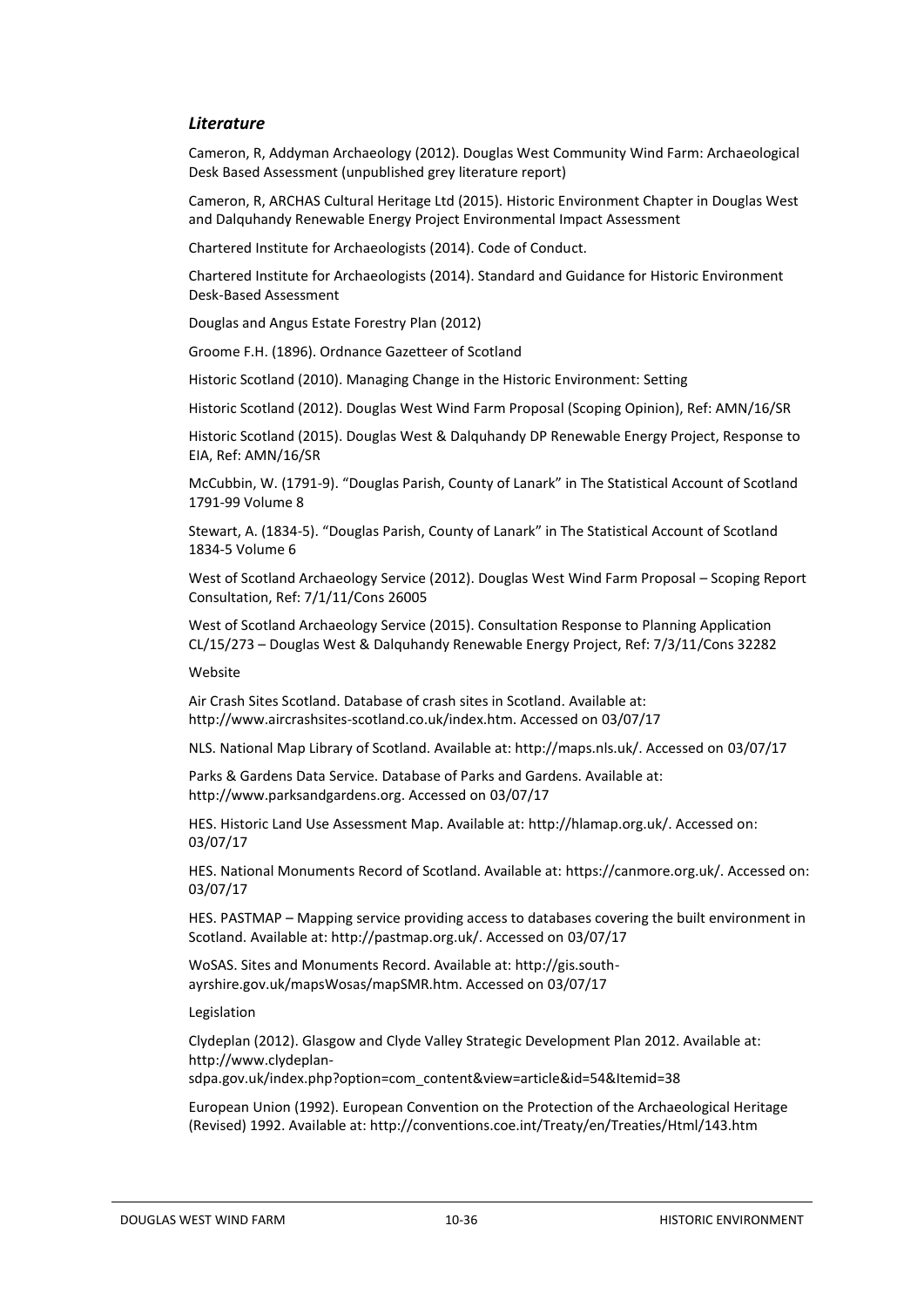Historic Environment Scotland (2016). Historic Environment Scotland: Policy Statement 2016. Available at https://www.historicenvironment.scot/archives-andresearch/publications/publication/?publicationId=f413711b-bb7b-4a8d-a3e8-a619008ca8b5

Historic Scotland (2011). Scottish Historic Environment Policy 2011. Available at: http://www.historic-scotland.gov.uk/index/heritage/policy/shep.htm

Scottish Government (2011). Planning Advice Note (PAN) 2/2011: Planning and Archaeology 2011. Available at: http://www.gov.scot/Publications/2011/08/04132003/0

Scottish Government (2014). National Planning Framework 3 2014. Available at: http://www.gov.scot/Publications/2014/06/3539/downloads#res-1

Scottish Government (2014). Scottish Planning Policy 2014. Available at: http://www.gov.scot/Publications/2014/06/5823/downloads#res453827

South Lanarkshire Council. South Lanarkshire Local Development Plan 2015. Available at: https://www.southlanarkshire.gov.uk/downloads/file/7600/south\_lanarkshire\_local\_developmen t\_plan\_proposed\_may\_2013

United Kingdom Government (1973). Protection of Wrecks Act 1973. Available at: http://www.legislation.gov.uk/ukpga/1973/33

United Kingdom Government (1979). Ancient Monuments and Archaeological Areas Act 1979. Available at: http://www.legislation.gov.uk/ukpga/1979/46

United Kingdom Government (1986). Protection of Military Remains Act 1986. Available at: http://www.legislation.gov.uk/ukpga/1986/35

United Kingdom Government (1997). Planning (Listed Buildings and Conservation Areas) (Scotland) Act 1997. Available at: http://www.legislation.gov.uk/ukpga/1997/9/contents

United Kingdom Government (1997). Town and Country Planning (Scotland) Act 1997. Available at: *http://www.legislation.gov.uk/ukpga/1997/8/contents*